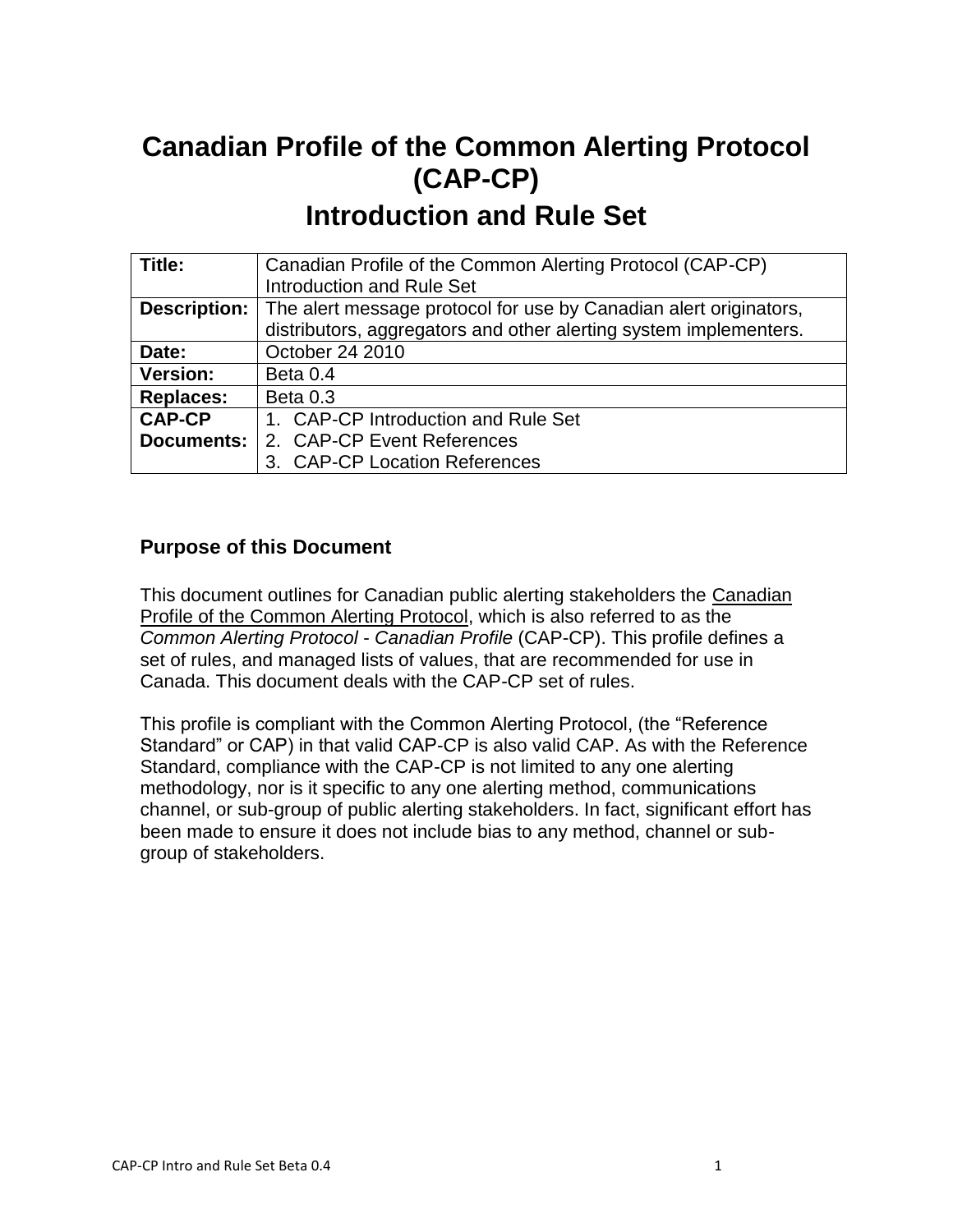### **Table of Contents**

- I. Authors
- II. Copyright
- III. Notices
- IV. Revisions Summary
- V. Other CAP-CP Documents
- VI. Associated Documents and Resources<br>VII. Terminology
- **Terminology**
- VIII. Development of CAP-CP as a National Standard of Canada
- IX. Introduction
- X. About Layers
- XI. CAP-CP Overview
- XII. CAP-CP Rules

### **I. Authors**

The principal authors of this document version are listed below in alphabetic order:

- Doug Allport, Canadian Association for Public Alerting and Notification / Allport Group Inc.
- Remy Bernard, Public Safety Canada
- April Diver, Alberta Emergency Management Agency
- Khalil Hayek, Natural Resources Canada
- Norm Paulsen, Environment Canada
- Michel Savoie, Public Safety Canada
- Jacob Westfall, Net Alerts
- Wendy Wu, Industry Canada

### **II. Copyright**

Copyright 2010. This document may be reproduced, without charge or request for permission, provided it is reproduced in its entirety and without modification.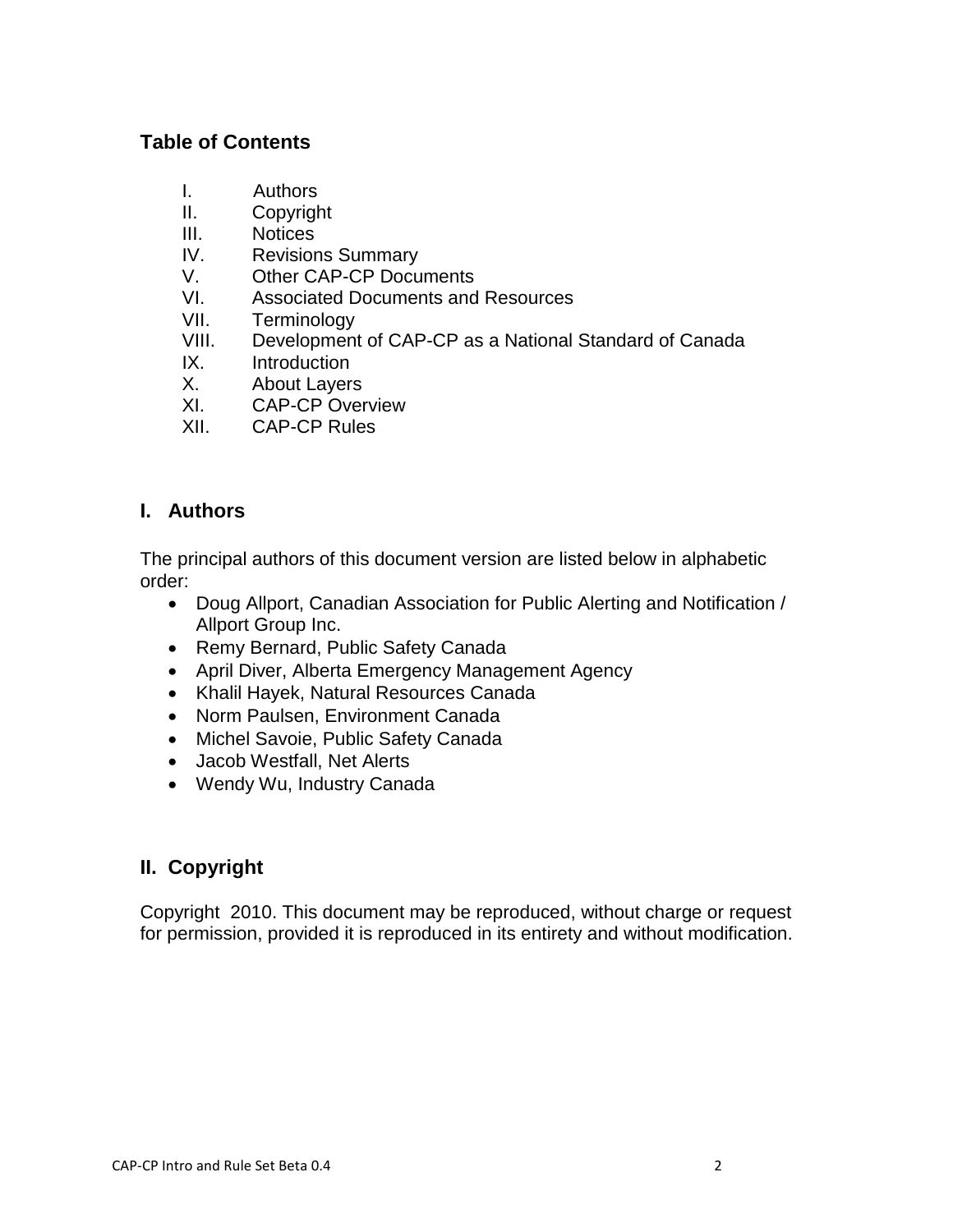### **III. Notices**

This document and the information contained herein is provided on an "AS IS" basis and the Authors DISCLAIM ALL WARRANTIES, EXPRESS OR IMPLIED, INCLUDING BUT NOT LIMITED TO ANY WARRANTY THAT THE USE OF THE INFORMATION HEREIN WILL NOT INFRINGE RIGHTS OF OTHERS, OR ANY IMPLIED WARRANTIES OF MERCHANTABILITY OR FITNESS FOR A PARTICULAR PURPOSE.

### **IV. Revisions Summary**

This document includes the following major revisions to Beta 0.3:

- 1. Updated to use CAP version 1.2
- 2. Removal of rule #4 (timezone rule) as CAP 1.2 now incorporates it.
- 3. Addition of rule #18, with respect to the handling of the <area> element.
- 4. Addition of a section titled "**About Layers**", and
- 5. Clarification regarding attachments and resources serving the need of the language in rule #6.

### **V. Other CAP-CP Documents**

The entire CAP-CP is defined in this document, and the following two additional documents:

- 1. CAP-CP Event References. This document details a comprehensive list of recognized events associated with Public Alerting in Canada. It is versioned independently of this document.
- 2. CAP-CP Location References. This document details the current versions of the Standard Geographic Classification (SGC) location references supported by CAP-CP. It is versioned independently of this document.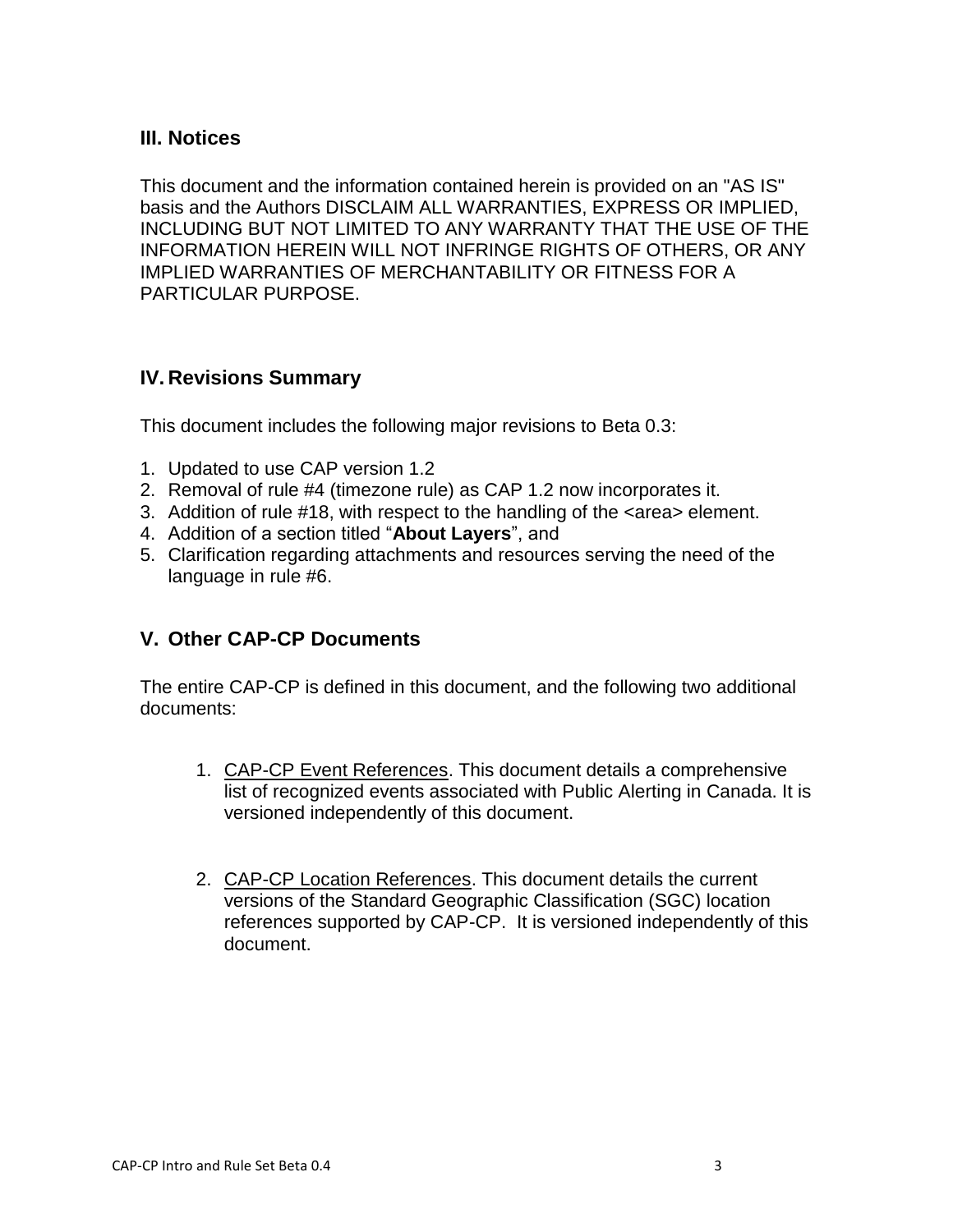To ensure access to CAP-CP by public alerting stakeholders is widely available, all three documents are/will be available at the following web sites:

- Canadian Association for Public Alerting and Notification (CAPAN) [www.CAPAN.ca/CAP-CP](http://www.capan.ca/CAP-CP)
- Environment Canada TBD
- Industry Canada <http://www.ic.gc.ca/eic/site/et-tdu.nsf/eng/wj00268.html>
- Public Safety Canada TBD
- Natural Resources Canada TBD
- Alberta Emergency Management Agency [http://www.aema.alberta.ca/ps\\_emergency\\_public\\_warning\\_system.cfm](http://www.aema.alberta.ca/ps_emergency_public_warning_system.cfm)

CAP-CP may also be available on other websites. Where there is a difference in versions, the version at [www.CAPAN.ca/CAP-CP](http://www.capan.ca/CAP-CP) shall take precedence. New versions shall be created only with the express consent of the CAP-CP Working Group.

### **VI. Associated Documents and Resources**

- 1. The Common Alerting Protocol (CAP) version 1.2 is a standard administered by the Organization for the Advancement of Structured Information Standards (OASIS). The Standard is available at: <http://docs.oasis-open.org/emergency/cap/v1.2/>
- 2. [www.CAPAN.ca/CAP-CP.](http://www.capan.ca/CAP-CP) This CAP-CP website offers CAP-CP related resources and links.

### **VII. Terminology**

The key words "MUST", "MUST NOT", "REQUIRED", "SHALL", "SHALL NOT", "SHOULD", "SHOULD NOT", "RECOMMENDED", "MAY", and "OPTIONAL" in this document are to be interpreted as described in IETF RFC 2119, available at <http://www.ietf.org/rfc/rfc2119.txt>

The CAP-CP also adopts the terminology of the Reference Standard. In addition:

**Layer:** The term "**layer**" is used in this document to refer to message elements that are not required under the Reference Standard or under the CAP-CP but that may involve a new rule, other managed lists and or information specific to a subset of users in Canada's public alerting community. A layer is typically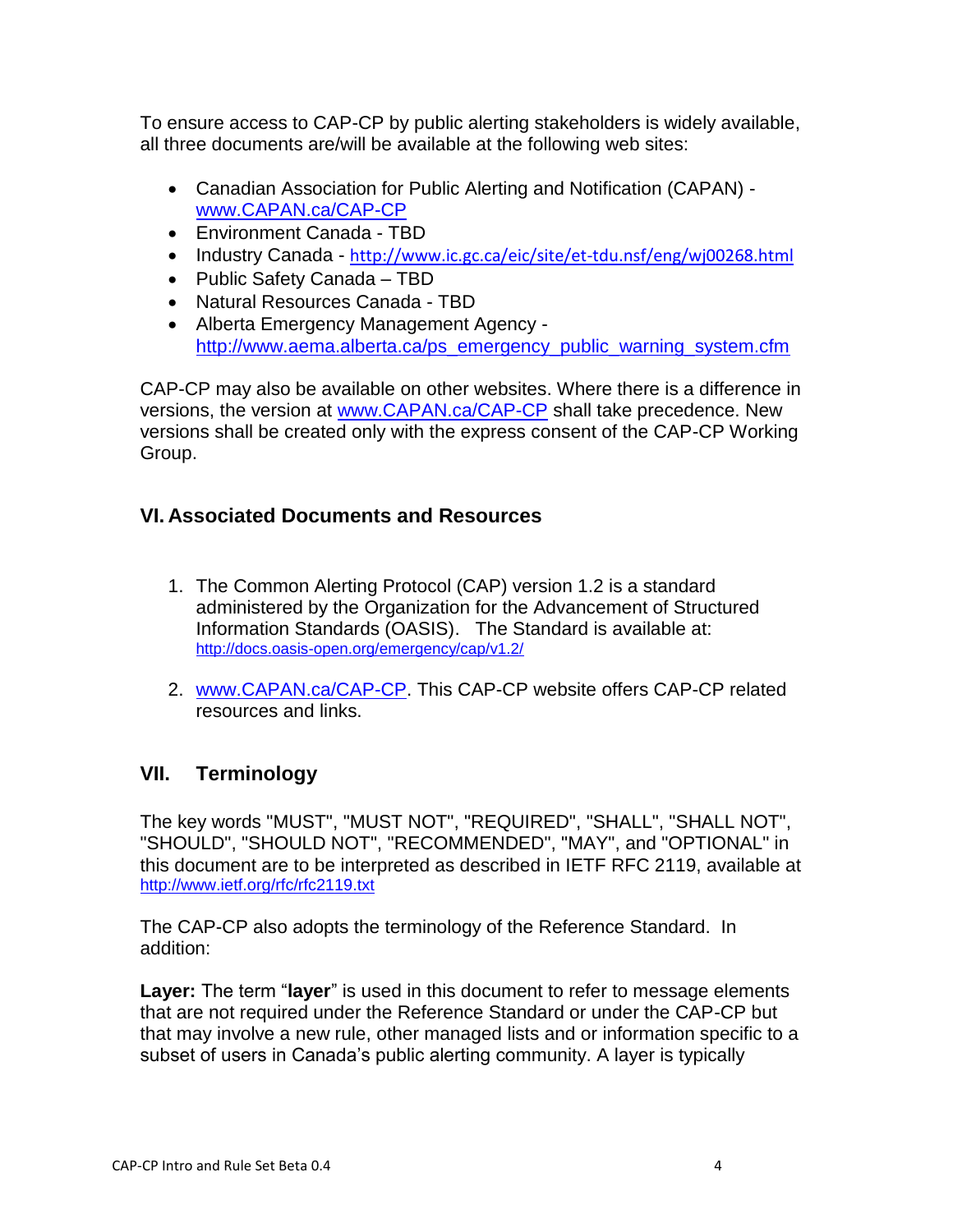supported with the use of one or more <parameter> elements within a CAP or CAP-CP file.<sup>1</sup>

**Managed List:** The expression "**managed list**" is used in this document to refer to a collection of permitted values specific to a given element within a CAP-CP message (for example, the CAP-CP event list). The collective list of values is managed through ongoing versions as the list is susceptible to change to reflect the needs of the community of users.

**Profile:** The term "**profile**" is used in this document to refer to a collection of rules, managed lists, and other references, which pertain to the Reference Standard. A profile is accepted as necessary to target the needs specific to a country or system using the Reference Standard, and to the full community of users identifying with the profile. A profile provides context to the business of alerting within the country or system.

**Rule set:** The expression "**rule set**" is used in this document to refer to a collection of rules which are applied to the use of the Reference Standard, that impose usage requirements beyond those of the Reference Standard, but also remain in compliance with the Reference Standard.

## **VIII. Development of CAP-CP as a National Standard of Canada**

The authors of this version of CAP-CP are giving consideration to submitting the profile to a Canadian standards development organization (SDO) for development as a National Standard of Canada. This, they anticipate, will ensure a recognized process in the decision-making regarding elements of the standard on an initial and ongoing basis, and will also ensure clarity and access to the standard for all public alerting stakeholders. With the formal initiation of the standard development process, the SDO would become the custodian and administrator of CAP-CP.

### **IX. Introduction**

### **History of CAP**

The need for a public alerting protocol was identified in a year 2000 report by the US National Science and Technology Council titled "Effective Disaster Warnings". It concluded that, "A standard method should be developed to collect and relay instantaneously and automatically all types of hazard warnings and

 $\frac{1}{1}$ For example, the CAPAN Event Location Layer, if present in a CAP file, provides detail on the location of the "subject event" referenced by the alert message. See the CAPAN website for additional details.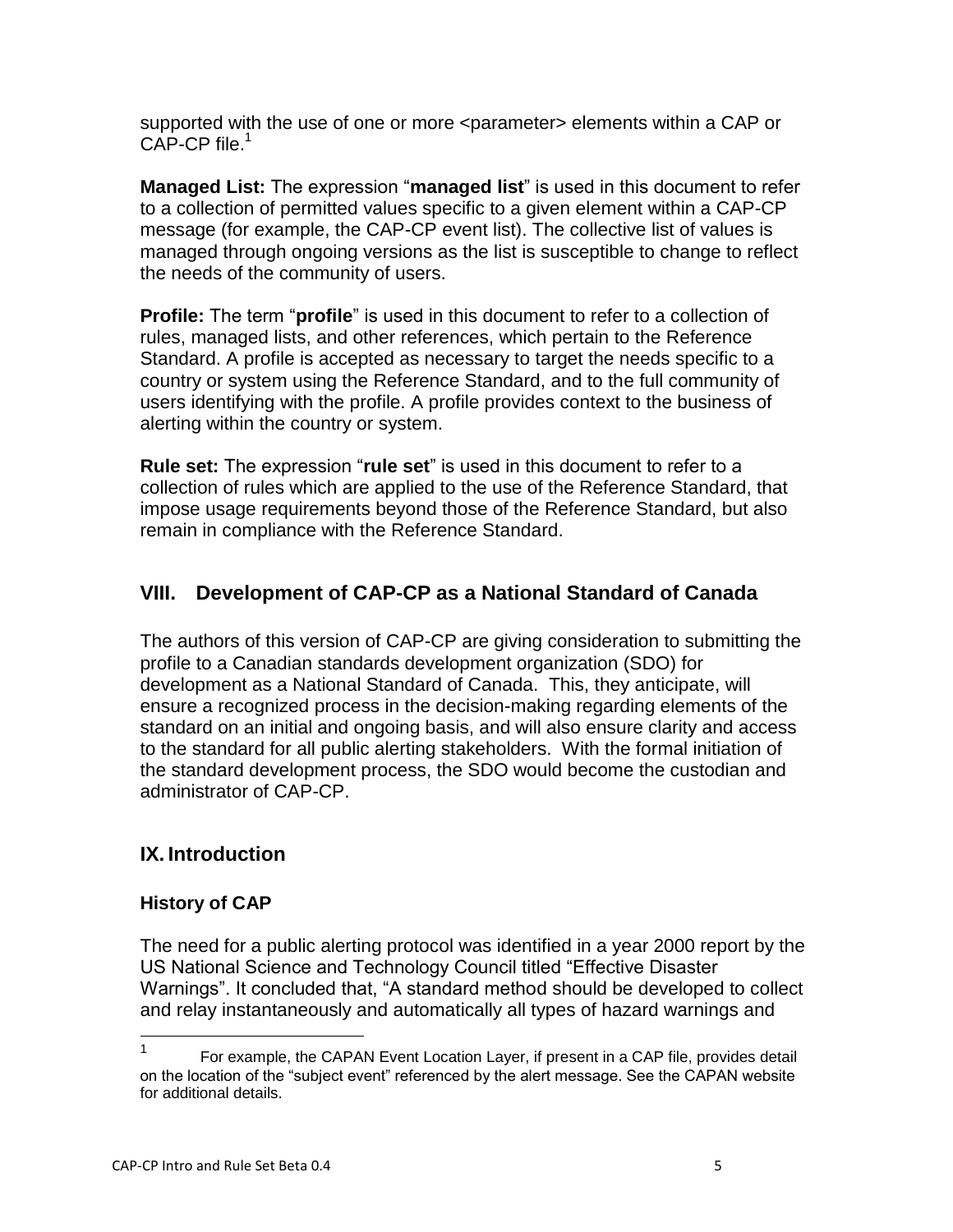reports locally, regionally and nationally for input into a wide variety of dissemination systems."

Mr. Art Botterell, a public communications official from the State of California, proposed what has come to be known as the Common Alerting Protocol (CAP). His efforts, and those of the broad community of stakeholders supporting him, earned CAP an endorsement, and funding support, from the US Partnership for Public Warning<sup>2</sup> (PPW).

In 2004, CAP became a standard of the Organization for the Advancement of Structured Information Standards (OASIS), and subsequently adopted by the International Telecommunications Union (ITU).

### **Canada's Needs**

1In the fall of 2002, Industry Canada launched a public alerting initiative to study gaps and investigate new technologies for public alerting in Canada. Industry Canada followed the development of CAP in the US and recognized its benefits for Canadian public alerting systems. On March 1, 2005, Industry Canada hosted a Canadian Public Alerting Forum and Workshop and presented a vision for public alerting in Canada. The vision saw the adoption of the CAP as a North American standard.

Soon after, New Brunswick Emergency Measures Organization (NBEMO) and the Allport Group noted that Canadian public alerting stakeholders needed a profile specific to Canada"s implementation of the CAP. What they identified was a requirement to support Canadian language and geopolitical considerations.

Industry Canada provided funds towards the development of a Canadian adaptation of the CAP in partnership with NBEMO. Industry Canada also hosted a national multi-stakeholders workshop in 2006 to discuss the proposed Canadian implementation. This spawned an Industry Canada hosted CAP Working Group, which completed a draft Canadian Profile (CAP-CP) dated July 27, 2007 (Draft 1). This document was updated May 8, 2008 (Draft 2).

Early implementers of CAP-CP identified a few issues with the May 8, 2008 draft of the CAP-CP. In the fall of 2008, Environment Canada (EC) chaired a series of meetings with representation from federal and provincial levels of government and a cross section of impacted supporting industry organizations that resulted in changes to Draft 2.

 $\frac{1}{2}$ The website for the US Partnership for Public Warning (PPW) can be found at: http://tides2000.mitre.org/ppw/index.html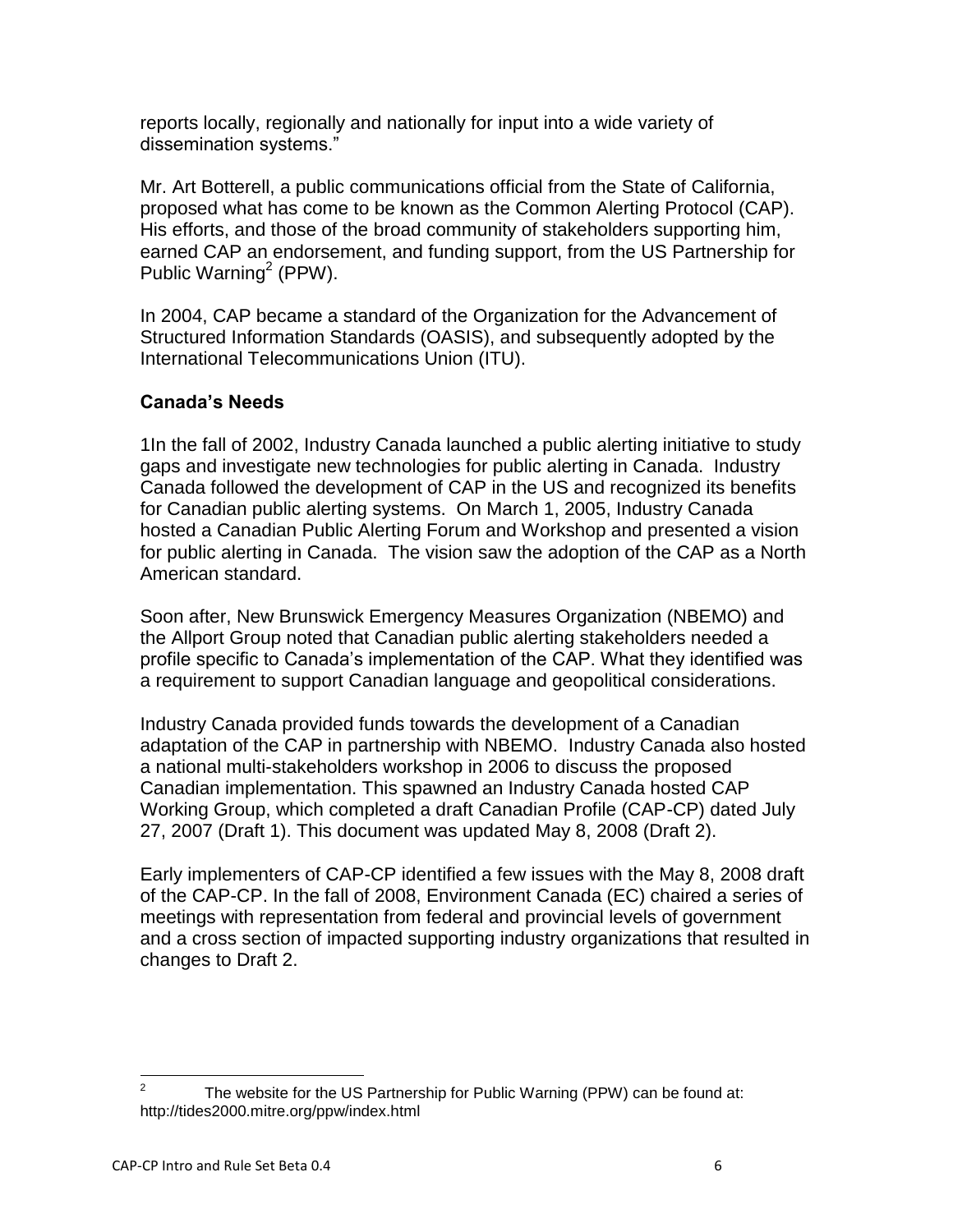Environment Canada also created a "reference implementation" of CAP-CP with the goal of focussing discussion on the interpretation of both CAP and CAP-CP within Canada. This "reference implementation" consists of a website hosted by Environment Canada that offers live and static examples in the CAP/CAP-CP format, for industry testing purposes. This "reference implementation" serves to help stakeholders understand differences in interpretation, and overall should improve the integrity of each system involved.

## **X. About Layers**

As defined above, the term layer used in this document to refers to message elements that are not required under the Reference Standard or under the CAP-CP but that may involve a new rule, other managed lists and or information specific to a subset of users in Canada"s public alerting community. A layer is typically supported with the use of one or more <parameter> elements within a CAP or CAP-CP file.<sup>3</sup>

### **XI. CAP-CP Overview**

The CAP-CP primarily centers on four main requirements and constraints. They are as follows:

- 1. Constraint of one subject event type per alert message
- 2. Requirements associated with languages
- 3. Requirements associated with event identification
- 4. Requirements associated with location identification

Additionally, there are other rules and recommendations intended to help overcome implementation challenges that have been identified by the early adopters of the Reference Standard and the CAP-CP.

The specifics for all these points are detailed later in this document. What follows is a general discussion for each point.

<sup>—&</sup>lt;br>3 Information found in any layer is outside the scope of the CAP-CP; however, CAPAN, and perhaps others, are expected to maintain a list of known layers in order to facilitate support of non-conflicting naming schemes. Authors of layers are encouraged to self identify to CAPAN. Layers, such as the CAPAN CAP Event Location Layer (www.CAPAN.ca), are candidates for consideration as a Best Practice; however CAP-CP makes no judgment to this end and leaves the evaluation of the practice up to the individual stakeholders. Note that Best Practices can sometimes be incorporated into a standard in later versions thus validating their use as a Best Practice.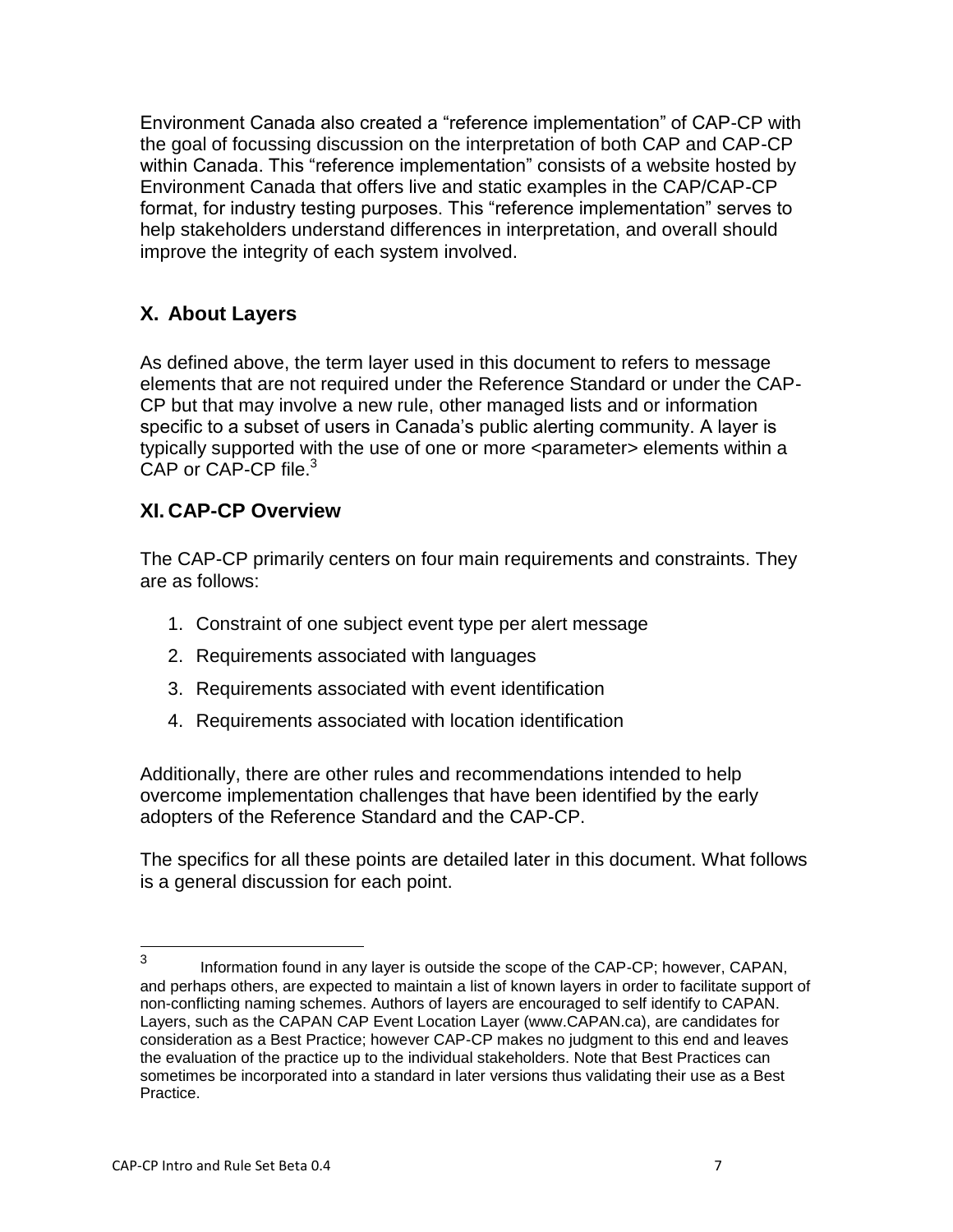### **1. Constraint of one subject event type per alert message**

The Reference Standard allows for the inclusion of multiple subject events within a single alert message, but specifies only one unique message identifier is required. Therefore, an update to any one of the events would appear as an update to all the other events within the same alert message, even if the other events remain unchanged.

Further, given that event values will be used for the purpose of filtering, routing, validating, and other needs within the community, systems would have difficulty handling a single alert message containing multiple events where all events may appear as updated when that may not be the case.

To avoid any potential confusion, the CAP-CP limits each CAP alert message to one single event type value.

### **2. Requirements associated with languages**

The Reference Standard identifies a language value as an optional element. In the absence of a value, US English is assumed in accordance with the Reference Standard. In Canada, where there are two official languages, use of the language value is very important for message distributors.

The CAP-CP requires the use of the language value. Further, it defines additional practices that address challenges associated with issuing and updating alerts in multiple languages.

#### **3. Requirements associated with event identification**

The Reference Standard simply requires that a human readable value describing the subject event for an alert message exists. It does not offer suggestions or a recognized list of events as that is a function of any alerting system that employs the Reference Standard.

However, since the CAP-CP includes rules on issues like languages, providing a coordinated Canadian event list within the CAP-CP, independent of any specific alerting system, will ensure consistency for the Canadian public.

Given that Canadian alerts may be translated by automated applications, a list of recognized pre-translated events is needed. Further, the use of a master list supports the routing of all levels of public alerts by event type. The CAP-CP includes the requirement of an event code that must come from a comprehensive managed list of events. This list is found in the CAP-CP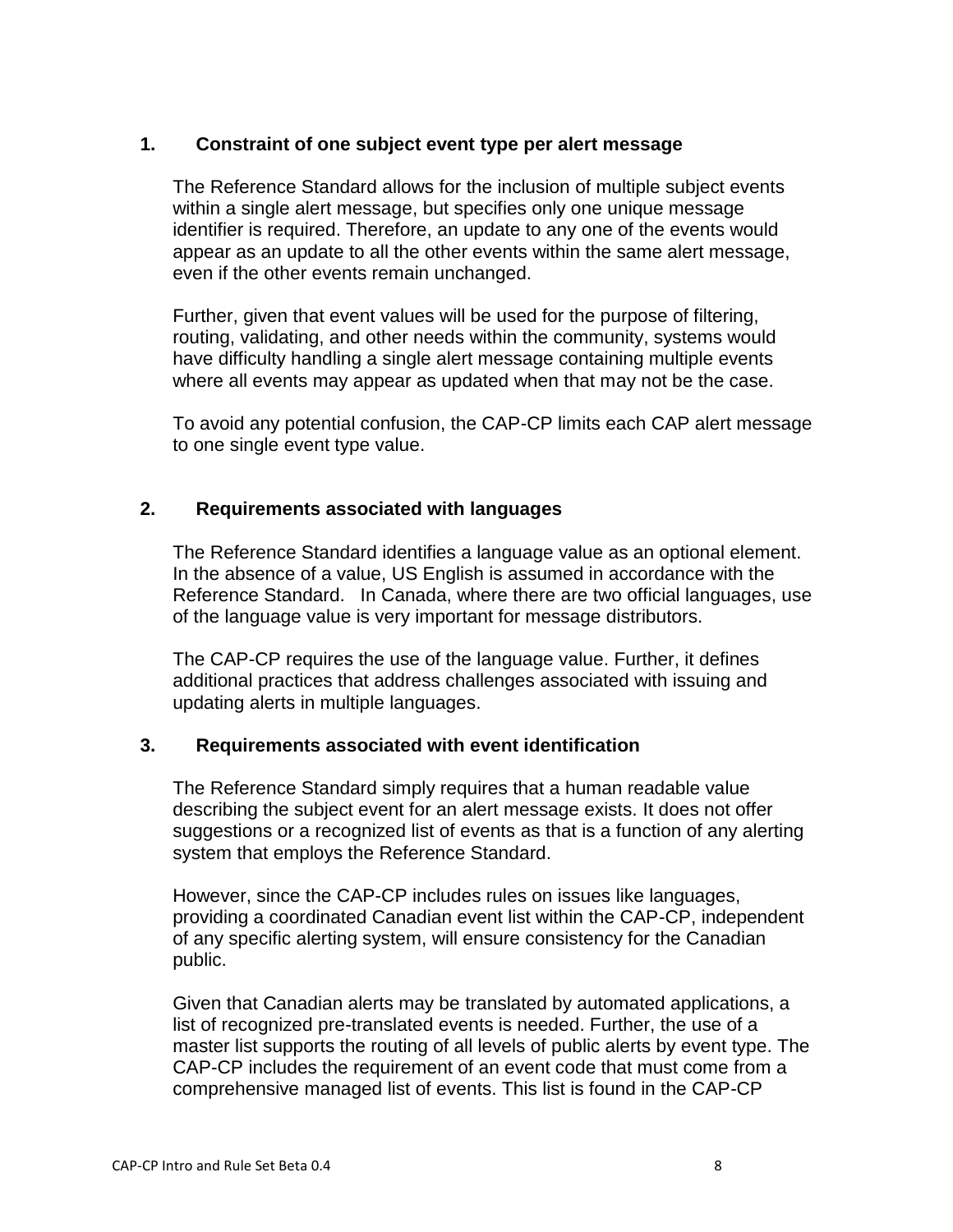Event References document. As mentioned previously, this document is managed separately from the main body of the CAP-CP, as it is expected to change more frequently than the main section.

### **4. Requirements associated with location identification**

The Reference Standard supports the use of geo-referenced location codes to identify the alert area. The CAP-CP, however, requires that at a minimum geo-referenced location codes must be used for locations in Canada, and that the location codes correspond to commonly known geopolitical area(s). Geopolitical areas are easily identified on most maps, and are seen as the best common denominator for associating alerts with recognizable location references for Canadians. The Canadian Geographical Standard Classification (SGC), maintained by Statistics Canada, is the CAP-CP reference list for geopolitical location codes. The SGC system provides unique numeric codes for three types of geographic areas: provinces and territories; census divisions (CD) such as counties and regional municipalities; and census subdivisions (CSD) such as cities, towns, and townships. Further information on the SGC is available at http://www.statcan.gc.ca/subjects-sujets/standard-norme/sgc-cgt/geographygeographie-eng.htm

The CAP-CP Location References document identifies the version (or versions) of the SGC that are currently recognized for use in Canada, and provides details on the use of SGC in CAP-CP, along with some of the limitations of SGC with regard to place names in more than one language.

At the time of writing, Statistics Canada publishes SGC codes with one location value for each entry, as provided to them by the province or territory to which they pertain. Some are in English, some are in French, and a few include both an English and French value. It is therefore the issuing authority"s responsibility to ensure translation when necessary.

Note that this requirement does not preclude the inclusion of geocodes from alternate code lists, such as postal codes, or Environment Canada Canadian Location Codes (CLC).

More precise means of location identification, such as geospatial polygons, are encouraged to more accurately identify the area to which the alert pertains. As such, future requirements for a geocode in a CAP-CP message may well become deprecated.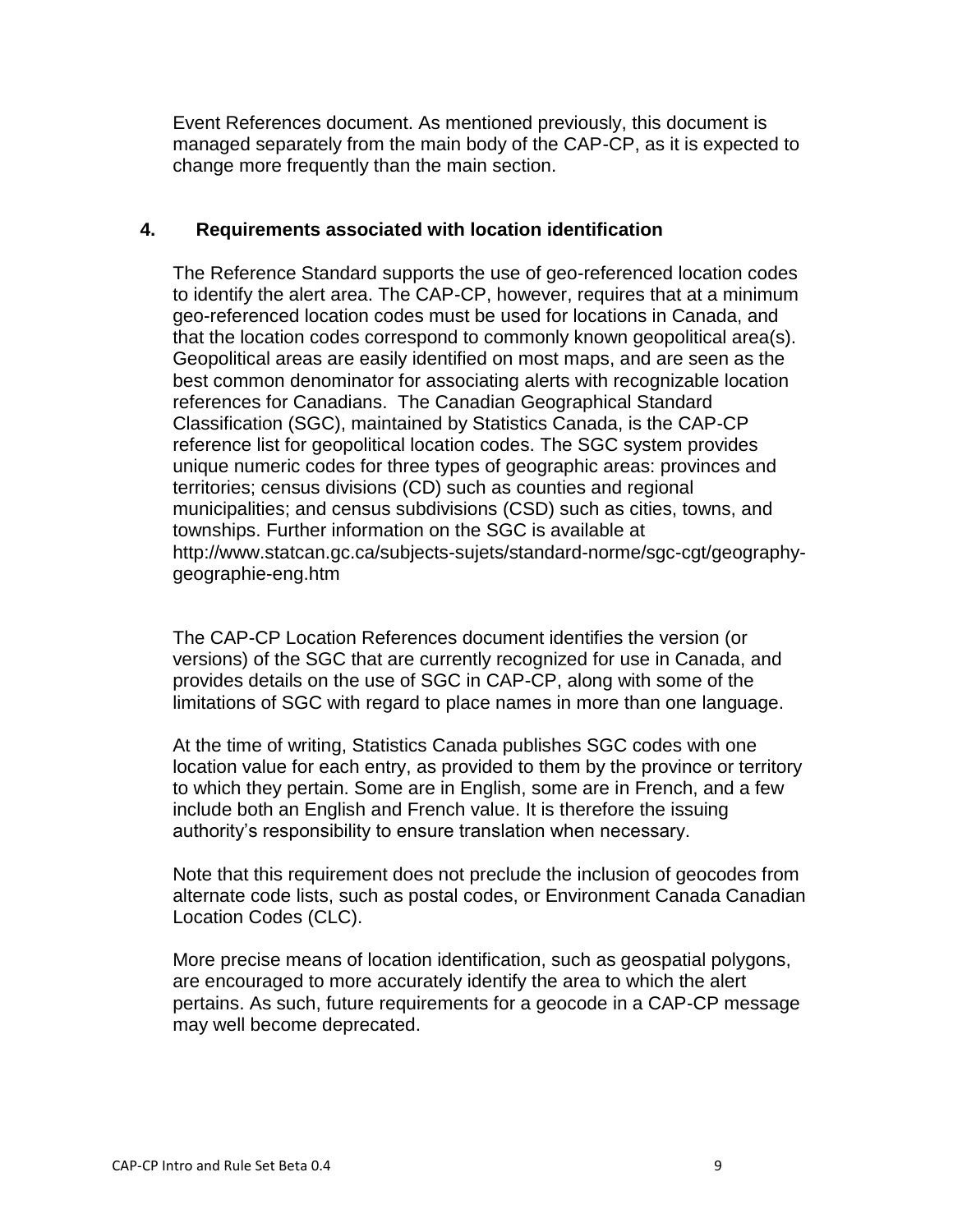### **XII. CAP-CP Rules**

This section identifies specific requirements, constraints, and recommendations associated with the CAP-CP. Reference Standard content is included for reference and comparison only. Differences in Reference Standard interpretations, unless specifically noted, are unintended and do not mean to override the Reference Standard.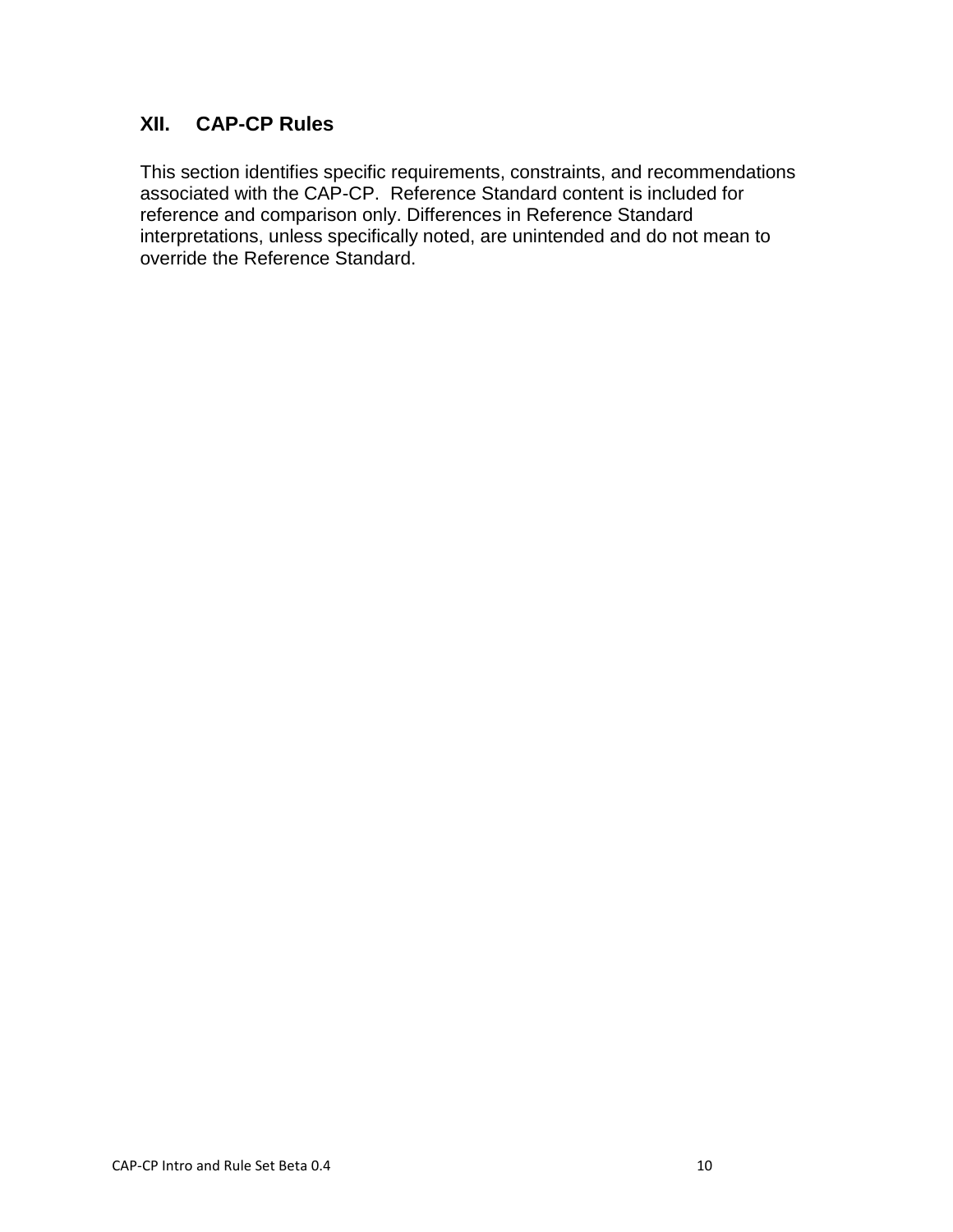## **Table Layout Definitions**

*Element*: a CAP-XML element as described in the Reference Standard *Message:* the content of the XML itself, and not necessarily any business definition of the word message

*Use*: a rule outlining the usage specifics of an element. As per the Reference Standard, one of "Required", or "Optional" and as per CAP-CP one of "Required", "Recommended" or "Optional"

**Type**: a categorization of the rule to one of "Technical" (format or structure) or "Policy" (the business of public alerting)

*Value*: allowable values for an element defined by a rule for the element

**Description**: a general description of a rule and its purpose

*Notes*: any special notes regarding implementation of a rule

**Example:** XML examples or snippets, which illustrate the use of a rule

## **CAP-CP <valueName> Scheme**

The Reference Standard states that, "Values of "valueName" that are acronyms SHOULD be represented in all capital letters without periods". The standard does not provide any further recommendations on creating a <valueName> or determining the domain of the code nor its format. The <valueName> should uniquely identify the value list being used, and if the value list is expected to change, should provide a method to accommodate changes by identifying each unique revision.

Subsequent specifications from the OASIS committee that developed CAP use a <valueListUrn> instead of a <valueName> and it is assumed that future versions of CAP will adopt this as well. A Uniform Resource Name (URN) is a Uniform Resource Identifier (URI) and is described in RFC 1737 of the Internet Engineering Task Force (IETF). However at this time there is no official namespace identifier registered for CAP value lists.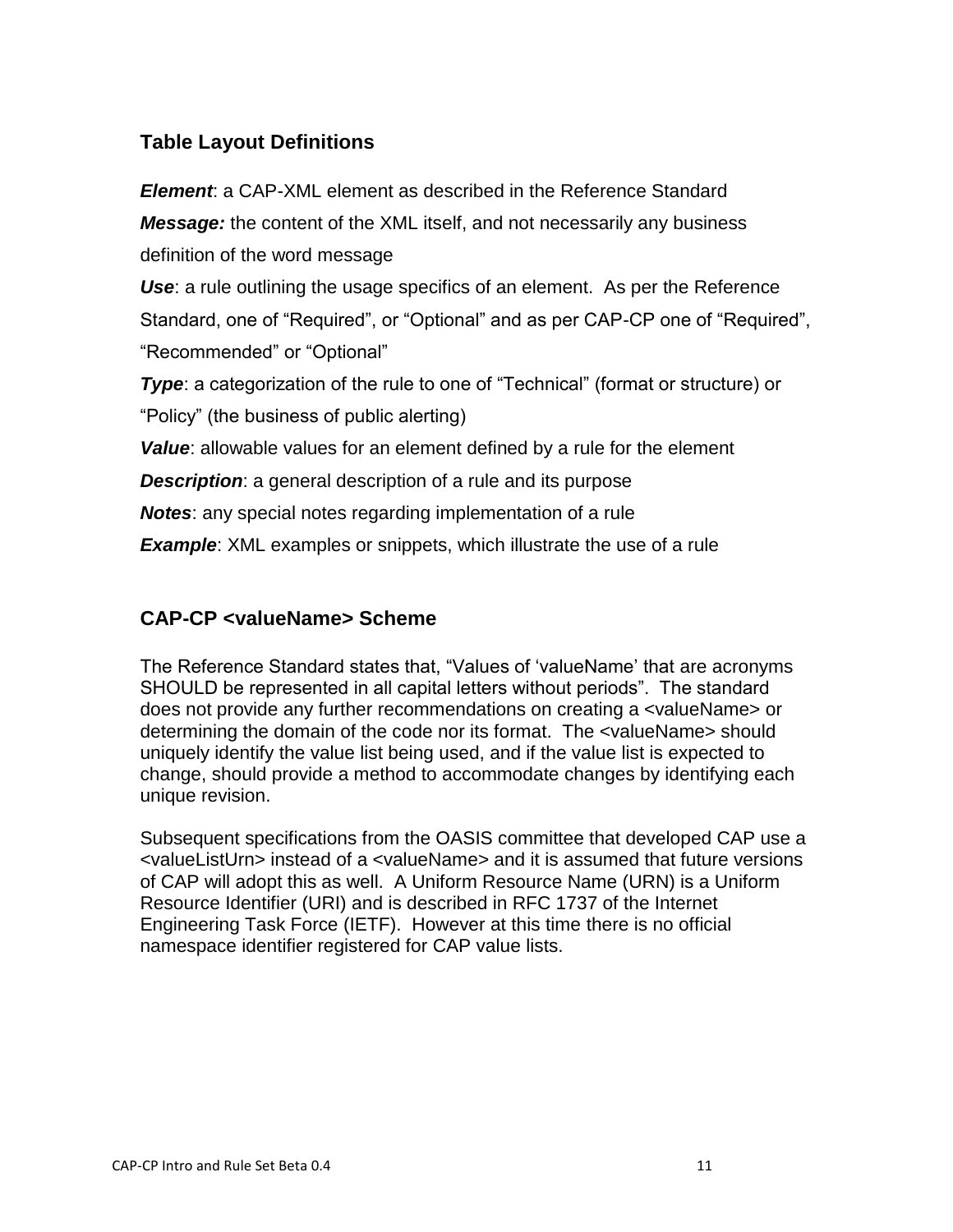CAP-CP has adopted a URN-like scheme for creating valueNames. And while following many of the same principles, it is purposely different than a standard URN to distinguish it from any future standardized format that does incorporate an officially registered namespace identifier. The following format will be used to create CAP-CP valueNames:

<type> ":" <identifier> ":" <specific string>

The character formatting for URNs from the IETF"s RFC 2141 will be followed, including case in-sensitivity. <type> will be one of "profile" or "layer". <identifier> is a unique string identifying this value list. This might be the agency who publishes the list or the type of list, and acronyms should follow the Reference Standard recommendations. <specific string> is further information about this value list such as a further identifying name, sub-segment, or version number. For example:

### profile:CAP-CP:Location:0.3

Layer creators should ensure that their valueNames follow this format, do not conflict with established CAP-CP valueNames, and uniquely identify their organization.

*Please note, as of the writing of this document, the current version of event and location references are 0.3. Due to the fact the three documents are versioned independently, the examples following use these references accordingly.*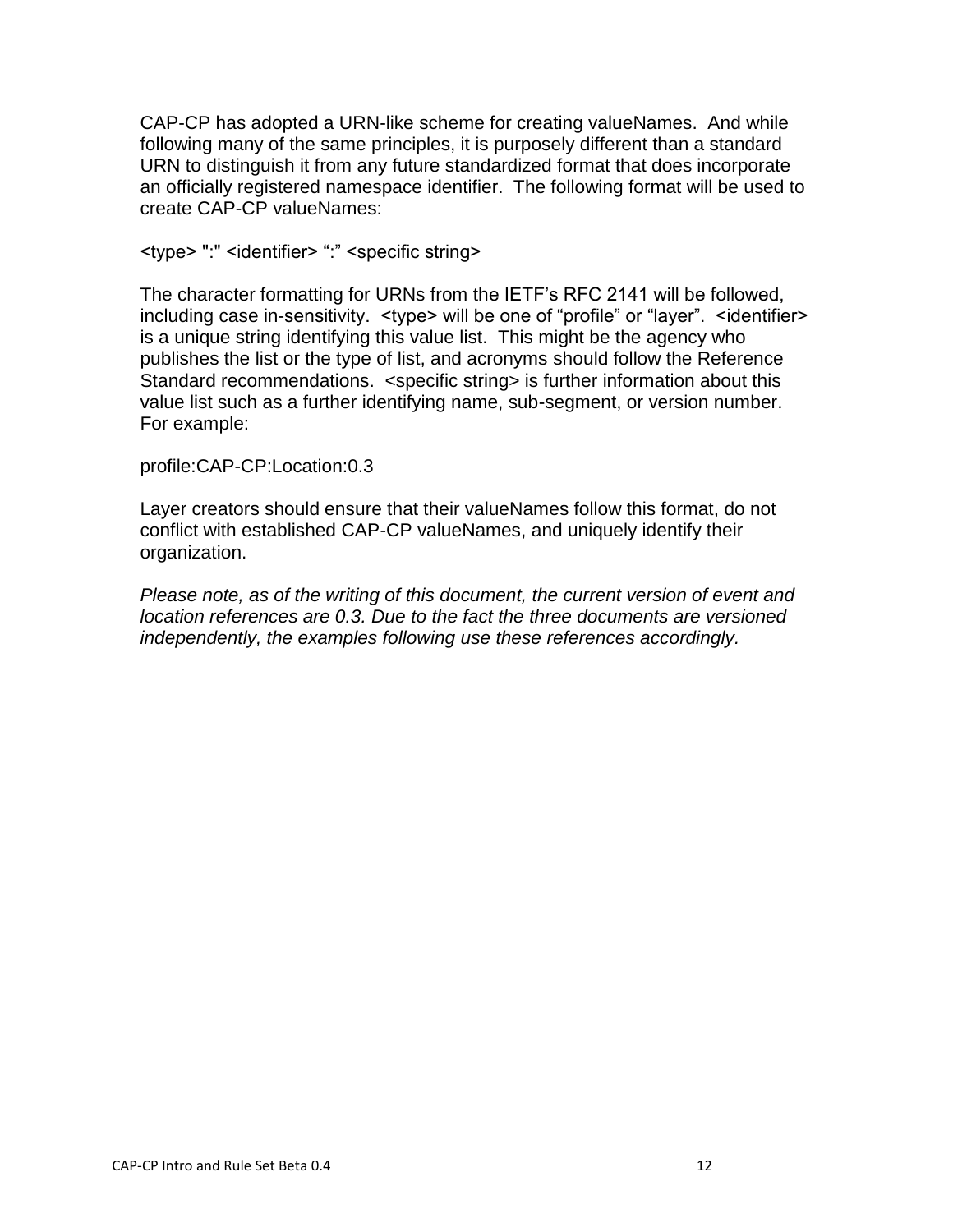### **1. CAP-CP message must be valid CAP**

| <b>CAP</b>                          |      |       |  |
|-------------------------------------|------|-------|--|
|                                     |      |       |  |
| Element: N/A                        | Use: | Type: |  |
| Value:                              |      |       |  |
| Description: The Reference Standard |      |       |  |
| Notes:                              |      |       |  |
| Example:                            |      |       |  |

**CAP-CP**

| Element: N/A | Use: Required | <b>Type: Policy</b> |
|--------------|---------------|---------------------|
| Value:       |               |                     |

Description: All alert messages must be structured and formatted according to the guidelines set out by the Reference Standard. Messages that do not conform to this standard are also considered invalid CAP-CP messages as well.

Notes: Systems receiving invalid CAP messages will not necessarily be expected to act on them; however, rather than aborting the process, it is recommended that the message be flagged with a "concern" or "error" system element and the originator notified of the reason for the flag. Recipients of a CAP message that may contain one of these elements should contact the originator for details.

Example:

*(The following XML namespace declaration indicates that the CAP message should validate to CAP. In this case CAP v1.2 is identified by the given URN. Since all CAP-CP messages are to validate to CAP then the following line is still a valid line in all CAP-CP messages)*

*(Required)*

**<alert xmlns="urn:oasis:names:tc:emergency:cap:1.2">**

… </alert>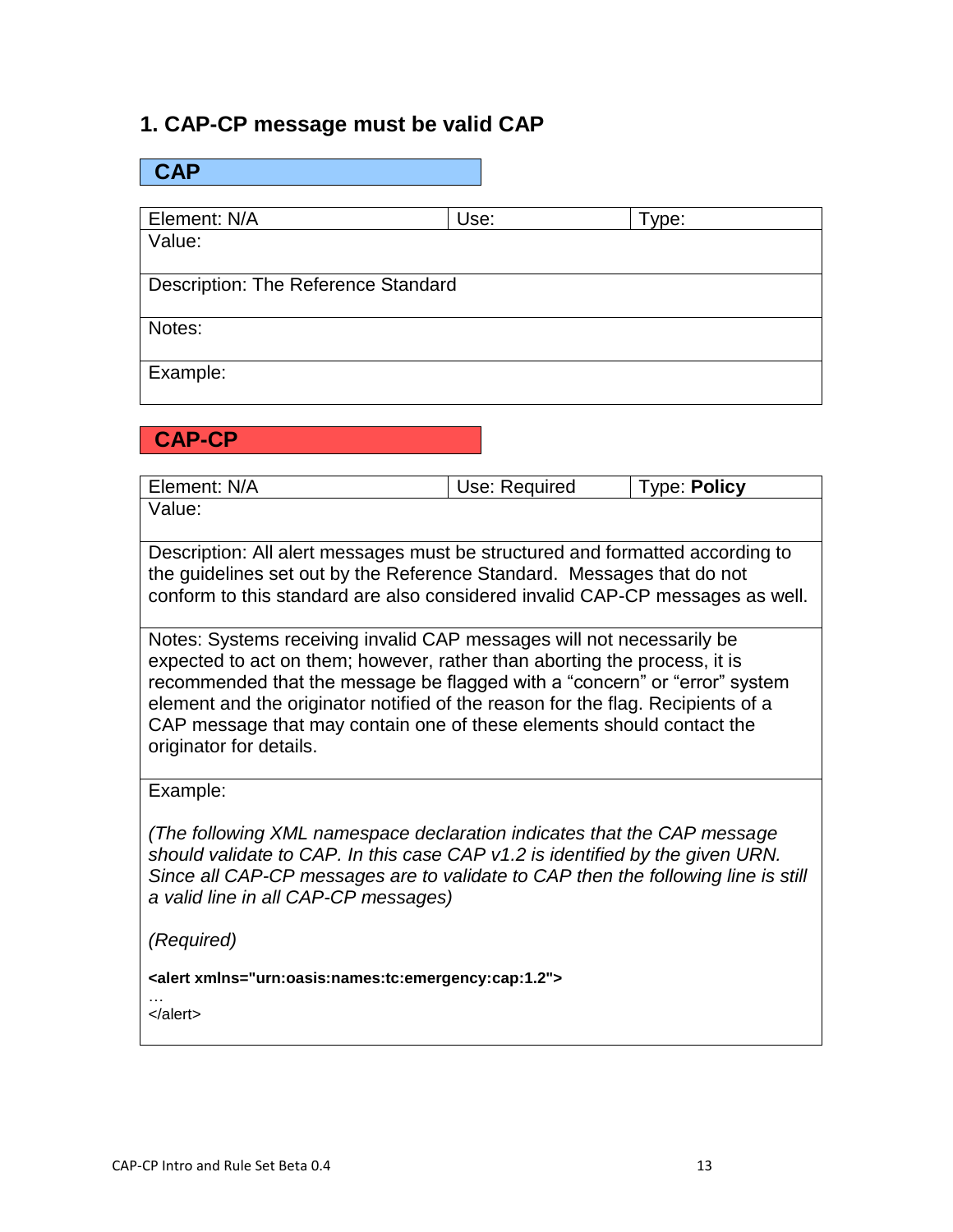## **2. Constraint of one subject event per alert message**

| <b>CAP</b>                                                                                                                                                                                                                                                                                                                                                                                                                                                                                                                                                                                                                                                                                                |               |                     |  |
|-----------------------------------------------------------------------------------------------------------------------------------------------------------------------------------------------------------------------------------------------------------------------------------------------------------------------------------------------------------------------------------------------------------------------------------------------------------------------------------------------------------------------------------------------------------------------------------------------------------------------------------------------------------------------------------------------------------|---------------|---------------------|--|
|                                                                                                                                                                                                                                                                                                                                                                                                                                                                                                                                                                                                                                                                                                           |               |                     |  |
| Element: N/A                                                                                                                                                                                                                                                                                                                                                                                                                                                                                                                                                                                                                                                                                              | Use:          | Type:               |  |
| Value:                                                                                                                                                                                                                                                                                                                                                                                                                                                                                                                                                                                                                                                                                                    |               |                     |  |
| Description:                                                                                                                                                                                                                                                                                                                                                                                                                                                                                                                                                                                                                                                                                              |               |                     |  |
| Notes: CAP places no restrictions on the number of different subject event types<br>per alert message                                                                                                                                                                                                                                                                                                                                                                                                                                                                                                                                                                                                     |               |                     |  |
| Example:                                                                                                                                                                                                                                                                                                                                                                                                                                                                                                                                                                                                                                                                                                  |               |                     |  |
| <b>CAP-CP</b>                                                                                                                                                                                                                                                                                                                                                                                                                                                                                                                                                                                                                                                                                             |               |                     |  |
| Element: N/A                                                                                                                                                                                                                                                                                                                                                                                                                                                                                                                                                                                                                                                                                              | Use: Required | <b>Type: Policy</b> |  |
| Value:                                                                                                                                                                                                                                                                                                                                                                                                                                                                                                                                                                                                                                                                                                    |               |                     |  |
| Description: To avoid any potential confusion, and consistent with other profiles<br>of CAP, CAP-CP constrains each alert message to one subject event type.<br>Notes:<br>1. The Reference Standard allows for the inclusion of none, one, or many<br>subject event types in a single alert message, but only one unique<br>message <identifier>. An update to the information of any one of the<br/>events would appear as an update to the information of all the other<br/>event types, when that may not be the case.<br/>2. A practical method of validating this rule is to ensure that all <info> blocks<br/>in an alert message have the same <eventcode> values.</eventcode></info></identifier> |               |                     |  |
| Example:                                                                                                                                                                                                                                                                                                                                                                                                                                                                                                                                                                                                                                                                                                  |               |                     |  |
| $(1)$ (Acceptable)                                                                                                                                                                                                                                                                                                                                                                                                                                                                                                                                                                                                                                                                                        |               |                     |  |
| $\le$ alert  >                                                                                                                                                                                                                                                                                                                                                                                                                                                                                                                                                                                                                                                                                            |               |                     |  |
| <info></info>                                                                                                                                                                                                                                                                                                                                                                                                                                                                                                                                                                                                                                                                                             |               |                     |  |
| <event>Thunderstorm</event>                                                                                                                                                                                                                                                                                                                                                                                                                                                                                                                                                                                                                                                                               |               |                     |  |
| <eventcode><br/><valuename>profile:CAP-CP:Event:0.3</valuename><br/><value>thunderstorm</value><br/></eventcode>                                                                                                                                                                                                                                                                                                                                                                                                                                                                                                                                                                                          |               |                     |  |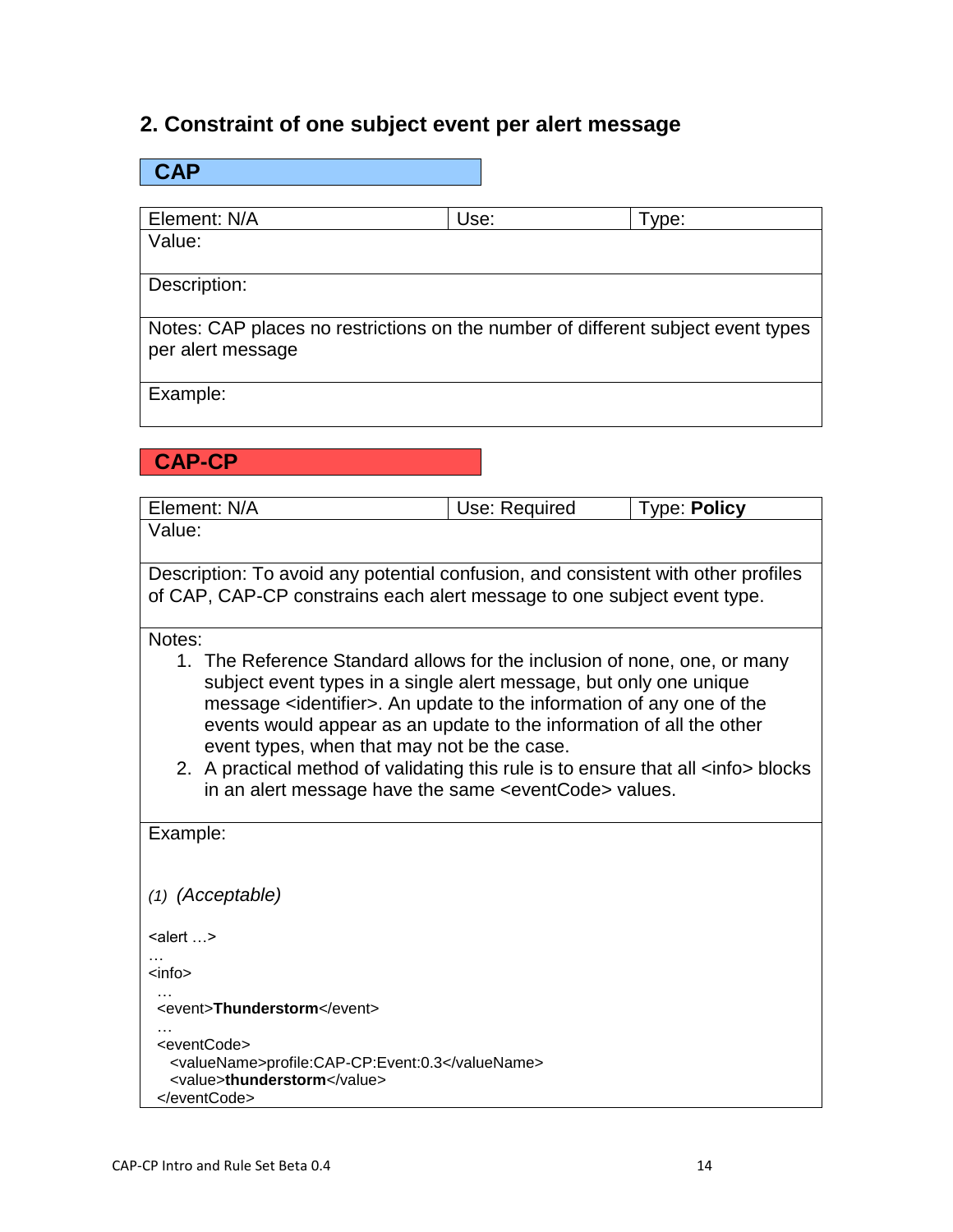```
 …
  <area>
   <areaDesc>area 1</areaDesc>
   <geocode>…</geocode>
  </area>
</info>
<info>
  …
 <event>Thunderstorm</event>
  …
  <eventCode>
   <valueName>profile:CAP-CP:Event:0.3</valueName>
   <value>thunderstorm</value>
  </eventCode>
  …
  <area>
   <areaDesc>area 2</areaDesc>
   <geocode>…</geocode>
  </area>
</info>
(2) (Not Acceptable)
<alert …>
…
<info>
  …
 <event>Thunderstorm</event>
 …
  <eventCode>
   <valueName>profile:CAP-CP:Event:0.3</valueName>
   <value>thunderstorm</value>
 </eventCode>
  …
 <area>
   <areaDesc>area 1</areaDesc>
   <geocode>…</geocode>
 </area>
</info>
<info>
  …
 <event>Tornado</event>
  …
 <eventCode>
   <valueName>profile:CAP-CP:Event:0.3</valueName>
   <value>tornado</value>
  </eventCode>
  …
  <area>
   <areaDesc>area 2</areaDesc>
   <geocode>…</geocode>
  </area>
</info>
```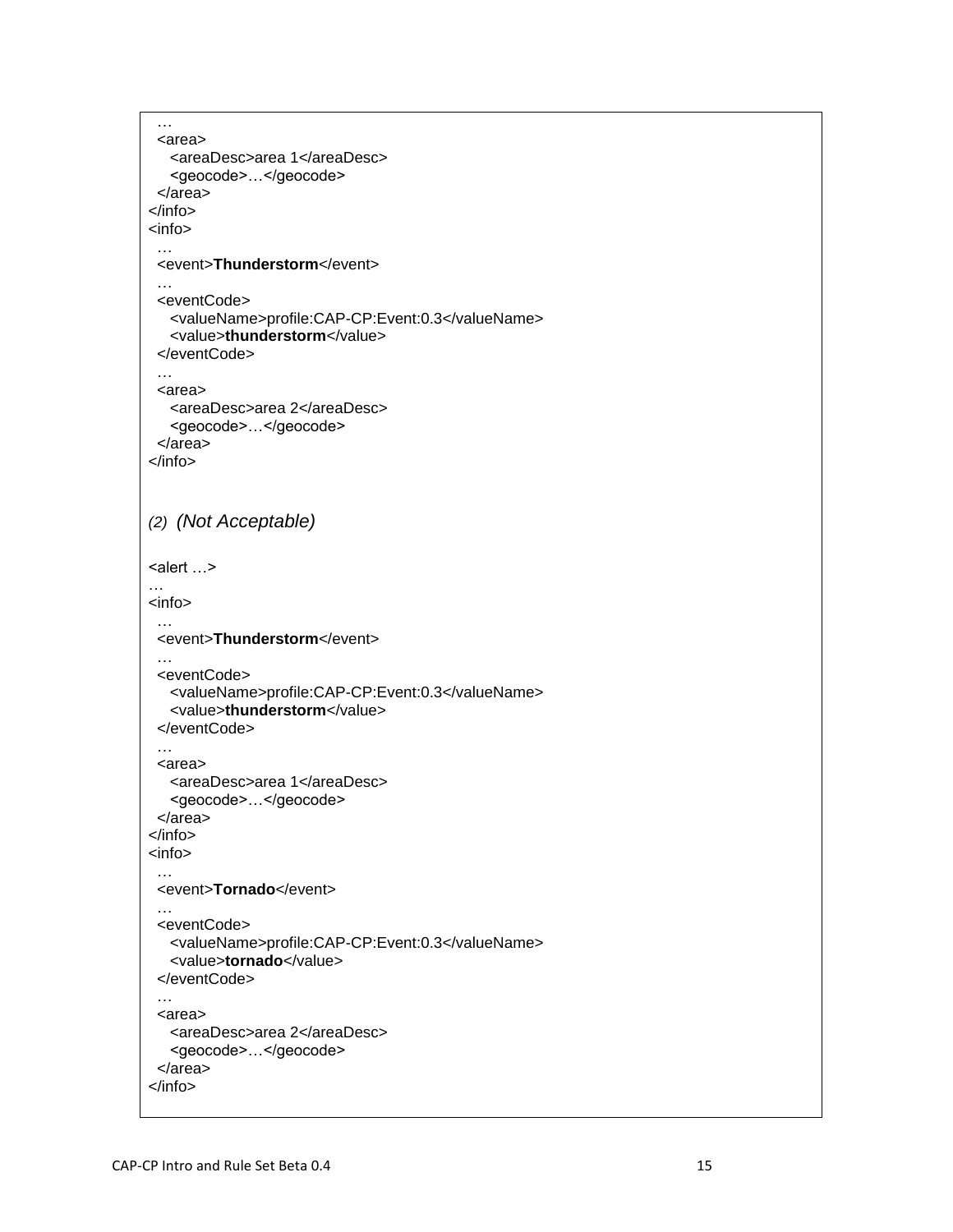## **3. The CAP-CP version for an alert message must be identified**

| <b>CAP</b>                                                                     |               |                        |
|--------------------------------------------------------------------------------|---------------|------------------------|
|                                                                                |               |                        |
| Element: <code></code>                                                         | Use: Optional | <b>Type: Technical</b> |
| Value: User defined                                                            |               |                        |
|                                                                                |               |                        |
| Description: Any user-defined value, flag or special code used to identify the |               |                        |
| alert message for special handling.                                            |               |                        |
| Notes:                                                                         |               |                        |
| Example:                                                                       |               |                        |
|                                                                                |               |                        |
| <b>CAP-CP</b>                                                                  |               |                        |
|                                                                                |               |                        |

| Element: <code></code>                                                                                       | Use: Required | <b>Type: Technical</b> |
|--------------------------------------------------------------------------------------------------------------|---------------|------------------------|
| Value: profile:CAP-CP:0.4                                                                                    |               |                        |
| Description: A value used to identify which version(s) of the CAP-CP that the                                |               |                        |
| alert message is intended to be compliant with.                                                              |               |                        |
| Notes: <code> is a multi-use element and this required use for noting the CAP-</code>                        |               |                        |
| CP version does not preclude the option of using <code> for other purposes,</code>                           |               |                        |
| such as version referencing, layer identification, system specific functions, etc                            |               |                        |
| Example:                                                                                                     |               |                        |
| (Multiple version reference)                                                                                 |               |                        |
| <alert></alert>                                                                                              |               |                        |
| <scope>Public</scope><br><code>profile:CAP-CP:0.4</code><br><code>profile:CAP-CP:1.X</code><br><note></note> |               |                        |
| $\alpha$ dert                                                                                                |               |                        |
| (Multiple profile reference)<br>$\alpha$ dert                                                                |               |                        |
| <scope>Public</scope><br><code>profile:CAP-CP:0.4</code><br><code>IPAWS v1.0</code><br><note></note><br>.    |               |                        |
|                                                                                                              |               |                        |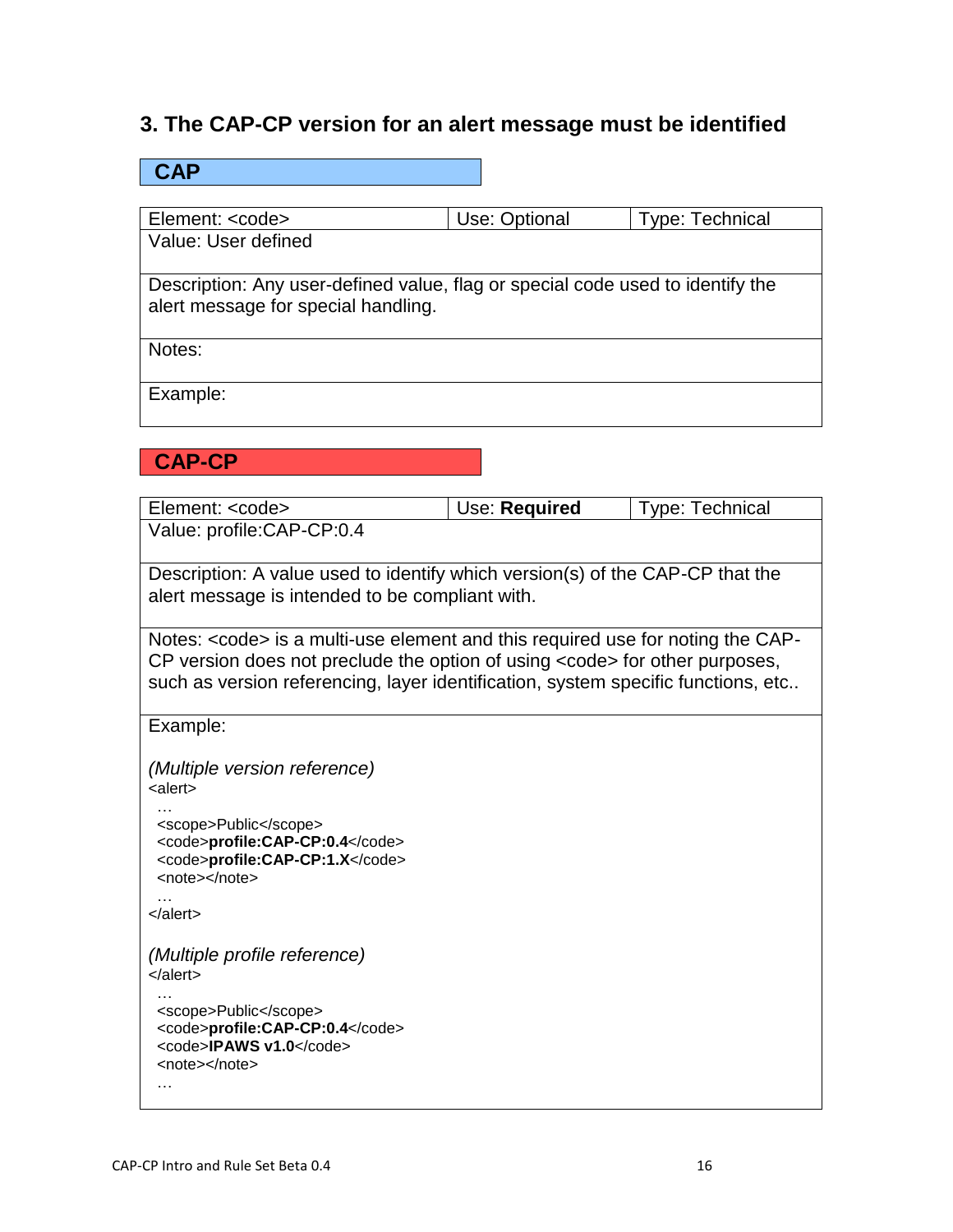*(Additional Layer reference)* 

</alert>

 … <scope>Public</scope> <code>**profile:CAP-CP:0.4**</code>  $\leq$ code>layer:EnvironmentCanada:1.0 $\leq$ /code> <note></note> …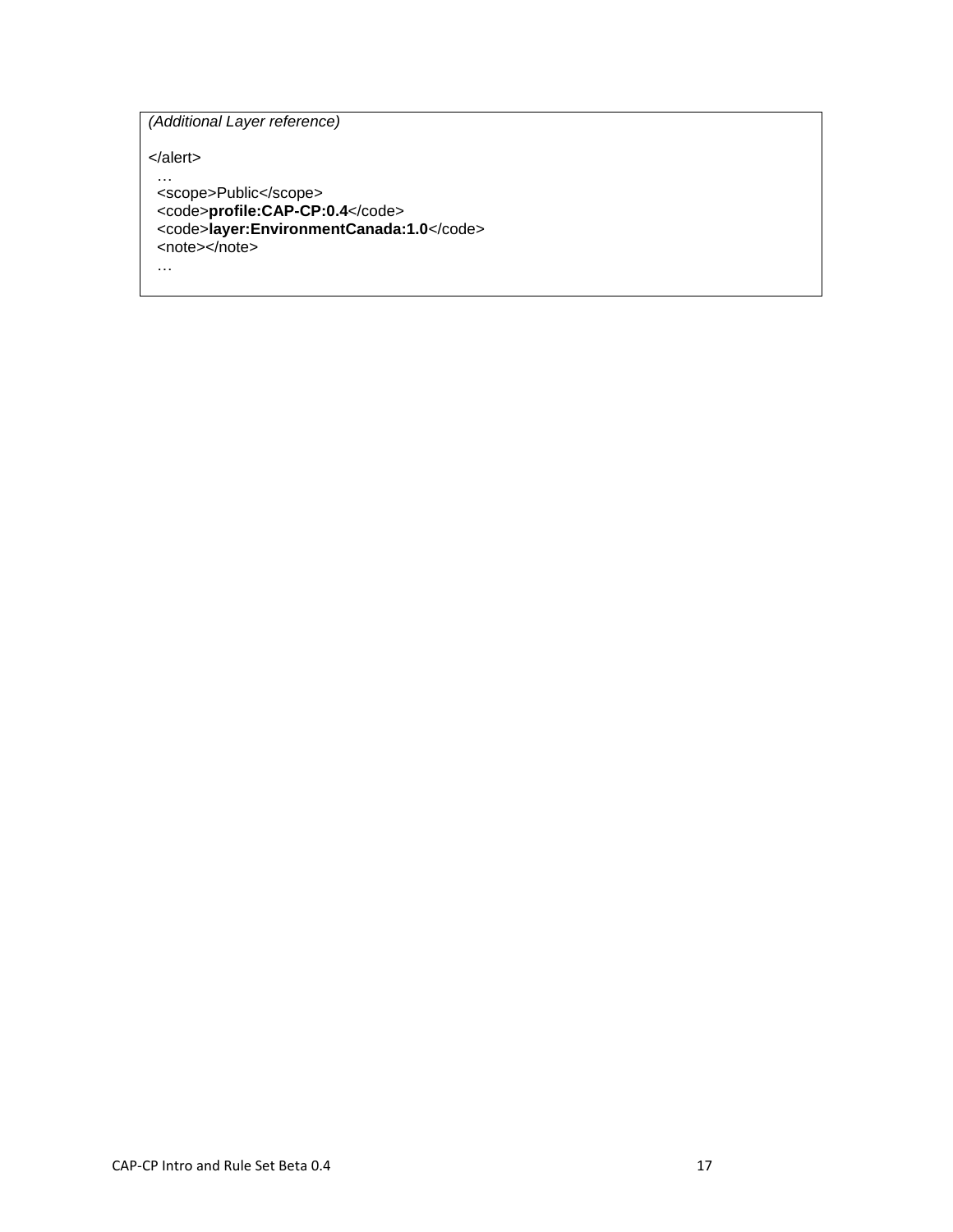## *4. Time zone field must be included in all time values*

Removed from CAP-CP. CAP 1.2 now addresses this in the Reference Standard.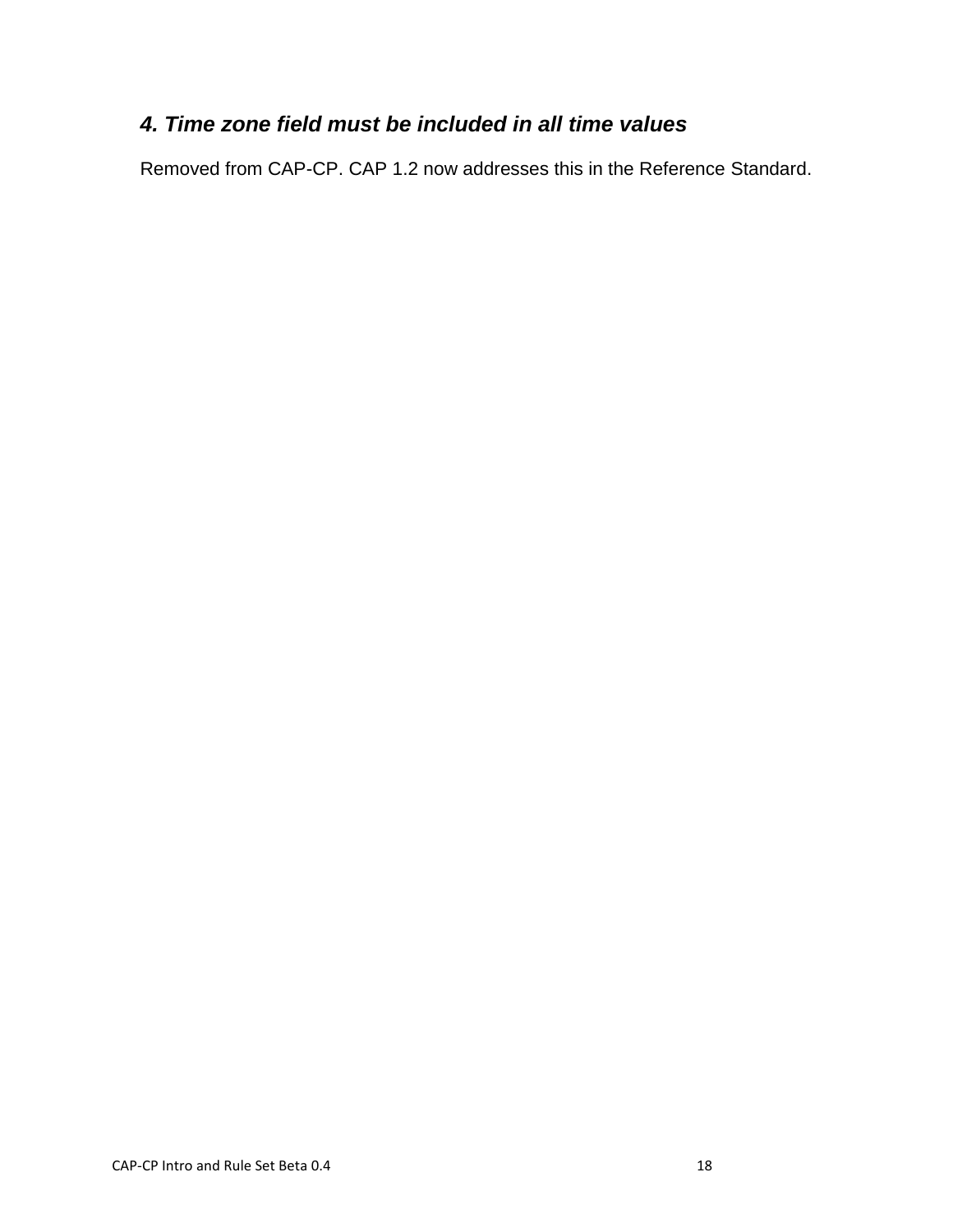## **5. Alert messages intended for public distribution must include an <info> block**

### **CAP**

Element: <msgType> Use: Required Type: Policy Value: "Alert", "Update", "Cancel", "Ack", "Error"

Description: A value denoting the state of the alert message

Notes:

Example:

**CAP-CP**

| Element: <msgtype></msgtype>                                                           | Use: Required                                                       | <b>Type: Policy</b> |  |  |
|----------------------------------------------------------------------------------------|---------------------------------------------------------------------|---------------------|--|--|
| Value:                                                                                 |                                                                     |                     |  |  |
| Description:                                                                           |                                                                     |                     |  |  |
| Message states, and the transition from one state to another, are implied with         |                                                                     |                     |  |  |
| the use of the <msgtype> and <references> elements.</references></msgtype>             |                                                                     |                     |  |  |
| 1. For alert messages intended for public distribution, a <msgtype> of</msgtype>       |                                                                     |                     |  |  |
| <info> block is required.</info>                                                       | "Alert", "Update" or "Cancel" does affect the message state, and an |                     |  |  |
| 2. For alert messages with a <msgtype> of "Ack" or "Error", an info block is</msgtype> |                                                                     |                     |  |  |
| not required, as these messages are primarily intended for system level                |                                                                     |                     |  |  |
| purposes and not for distribution to the public.                                       |                                                                     |                     |  |  |
|                                                                                        |                                                                     |                     |  |  |
| Notes: Processing of "Ack" or "Error" messages is optional, and systems may            |                                                                     |                     |  |  |
| impose their own associated rules.                                                     |                                                                     |                     |  |  |
| Example:                                                                               |                                                                     |                     |  |  |
|                                                                                        |                                                                     |                     |  |  |
| <i>(for public distribution)</i>                                                       |                                                                     |                     |  |  |
|                                                                                        |                                                                     |                     |  |  |
| $\leq$ alert  >                                                                        |                                                                     |                     |  |  |
| <status>Actual</status>                                                                |                                                                     |                     |  |  |
| <msgtype>Alert</msgtype>                                                               |                                                                     |                     |  |  |
| <source/> Environment Canada                                                           |                                                                     |                     |  |  |
| <scope>Public</scope>                                                                  |                                                                     |                     |  |  |
| <code>profile:CAP-CP:0.4</code>                                                        |                                                                     |                     |  |  |
| $\lt$ note $\lt$                                                                       |                                                                     |                     |  |  |
| <references></references>                                                              |                                                                     |                     |  |  |
| $\alpha$ incidents $\beta$                                                             |                                                                     |                     |  |  |
|                                                                                        |                                                                     |                     |  |  |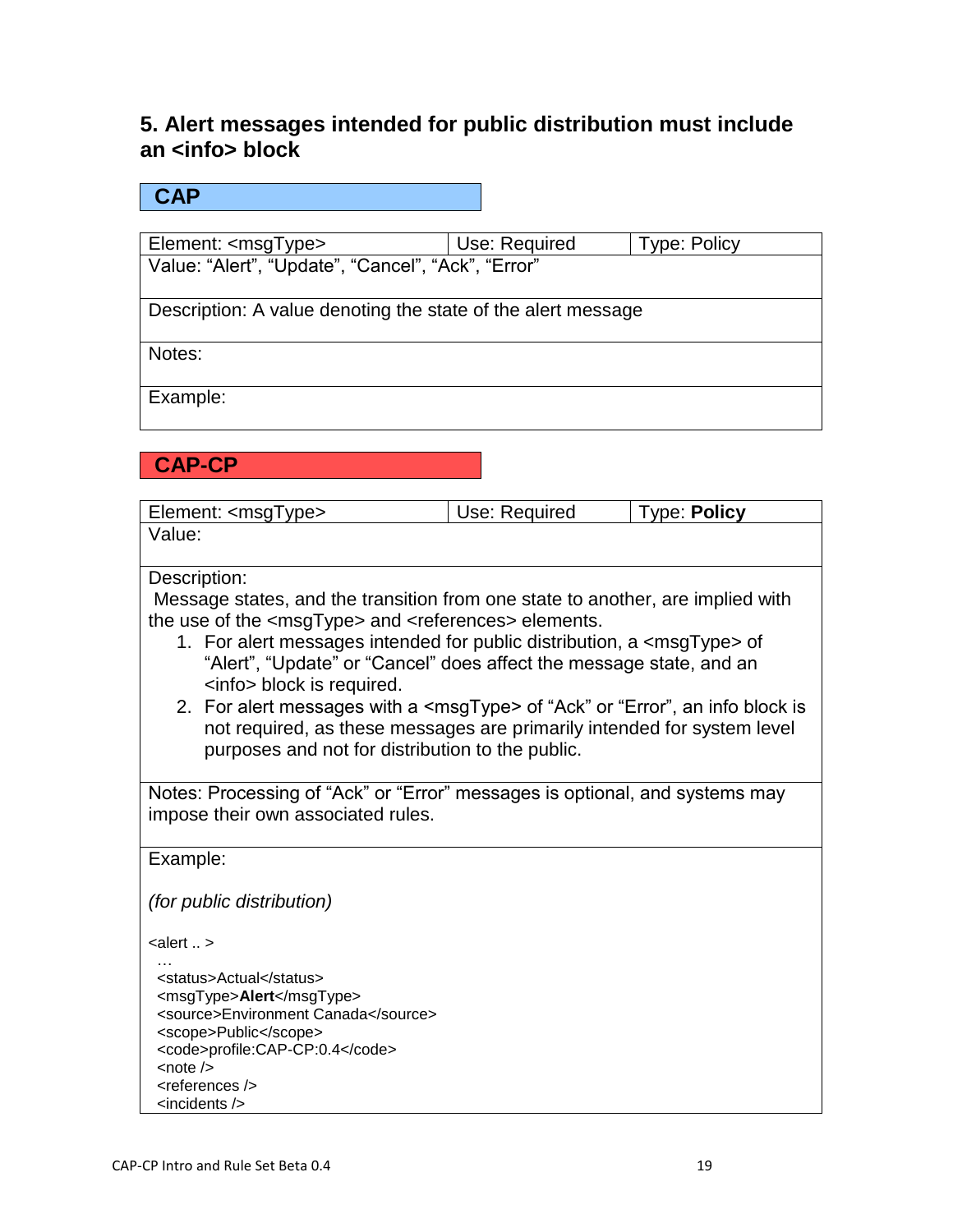<info>

 …. </info> </alert>

*(not for public distribution)*

 $\alpha$  alert  $\alpha$ .

 … <status>Actual</status> <msgType>**Error**</msgType> <source>Environment Canada</source> <scope>Public</scope> <code>profile:CAP-CP :0.4</code> <note >Invalid eventCode</note> <references >test@ec.gc.ca,TEST-1,2009-01-01T12:00:00-00:00</references> <incidents /> </alert>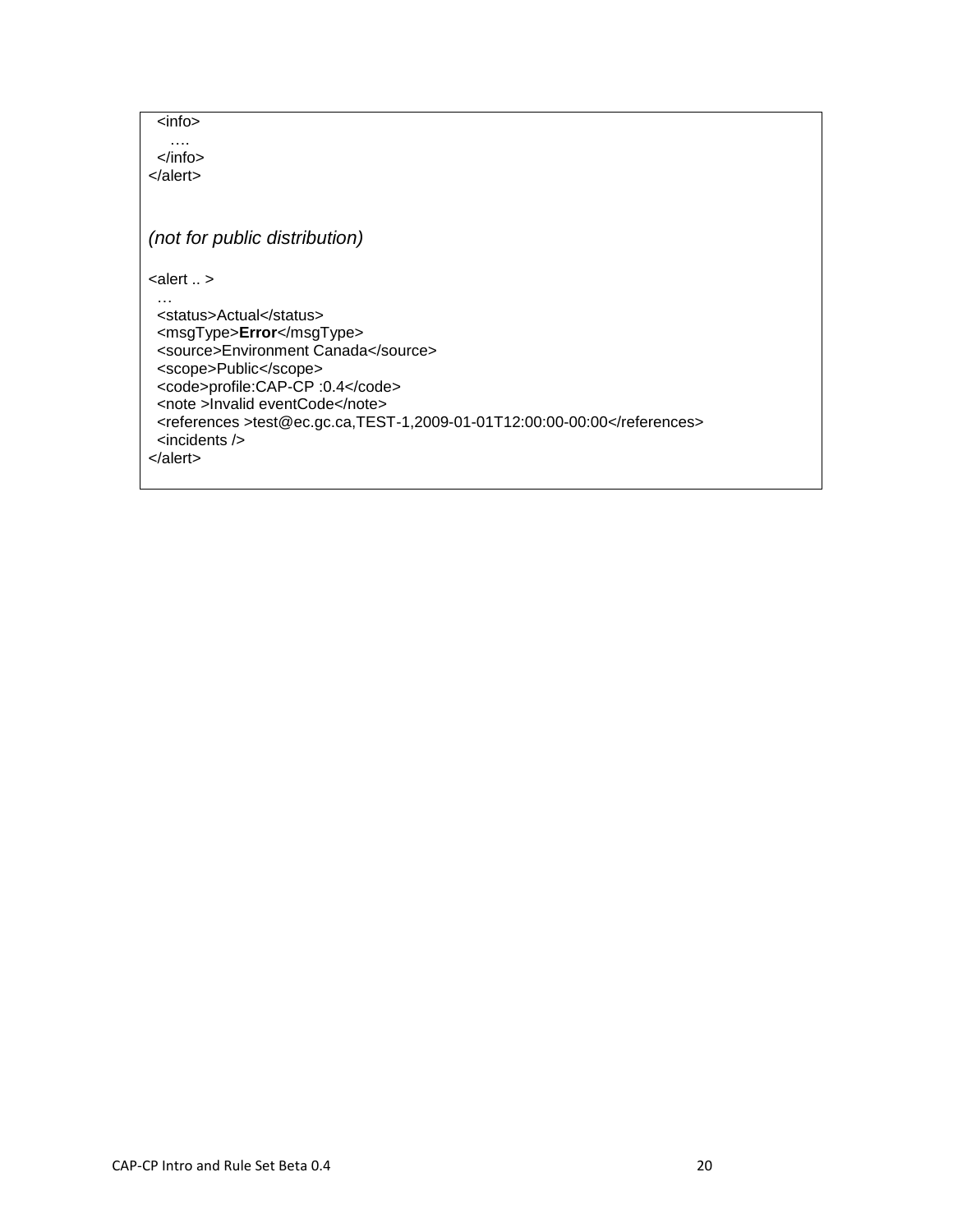## **6. <info> blocks must specify the content language**

| $\mathsf{CAP}$                                                                                                     |               |                     |
|--------------------------------------------------------------------------------------------------------------------|---------------|---------------------|
|                                                                                                                    |               |                     |
| Element: <language></language>                                                                                     | Use: Optional | <b>Type: Policy</b> |
| Value: Defined by RFC 3066                                                                                         |               |                     |
| Description: The code denoting the language of the <info> blocks sub-elements<br/>within the alert message.</info> |               |                     |
| Notes: If not present or null, an implicit default value of "en-US" SHALL be<br>assumed.                           |               |                     |
| Example:                                                                                                           |               |                     |
| <b>CAP-CP</b>                                                                                                      |               |                     |

|        | Element: <language></language>                                                                                                                                                                                                                                                                                                                                                                                                                                                                                         | Use: Required | Type: Technical |  |
|--------|------------------------------------------------------------------------------------------------------------------------------------------------------------------------------------------------------------------------------------------------------------------------------------------------------------------------------------------------------------------------------------------------------------------------------------------------------------------------------------------------------------------------|---------------|-----------------|--|
| Value: |                                                                                                                                                                                                                                                                                                                                                                                                                                                                                                                        |               |                 |  |
|        | Description:                                                                                                                                                                                                                                                                                                                                                                                                                                                                                                           |               |                 |  |
|        | 1. All messages with an <info> block must include the <language> element<br/>in order to denote the language of the content of the <info> block.</info></language></info>                                                                                                                                                                                                                                                                                                                                              |               |                 |  |
|        | 2. Multilingual messages must use separate <info> blocks for each<br/>language, with all non free-form text elements repeated verbatim in each<br/>block.</info>                                                                                                                                                                                                                                                                                                                                                       |               |                 |  |
|        | 3. Mixing public display content or text from different languages within the<br>same <info> block is not allowed, except for inherently multilingual<br/>content (people, places, things) that may or may not include accented<br/>characters.</info>                                                                                                                                                                                                                                                                  |               |                 |  |
| Notes: |                                                                                                                                                                                                                                                                                                                                                                                                                                                                                                                        |               |                 |  |
|        | 1. The corresponding RFC 3066 values for Canadian English and French<br>are "en-CA" and "fr-CA". A message may support other languages<br>spoken in Canada and the appropriate values should be used.                                                                                                                                                                                                                                                                                                                  |               |                 |  |
|        | 2. UTF-8 is the recommended encoding for XML documents in order to<br>support a wide range of languages and accented characters.                                                                                                                                                                                                                                                                                                                                                                                       |               |                 |  |
|        | 3. Enumerated CAP element values, such as those defined for <urgency>,<br/><severity>, <certainty>, <responsetype>, etc. are in English only, and<br/>are always used as specified by CAP within all <info> blocks.<br/>Content in the <info> block, such as <description>, <resource> (ex. audio<br/>files), external <web> links, etc. should serve the needs of the language<br/>value within the <info> block.</info></web></resource></description></info></info></responsetype></certainty></severity></urgency> |               |                 |  |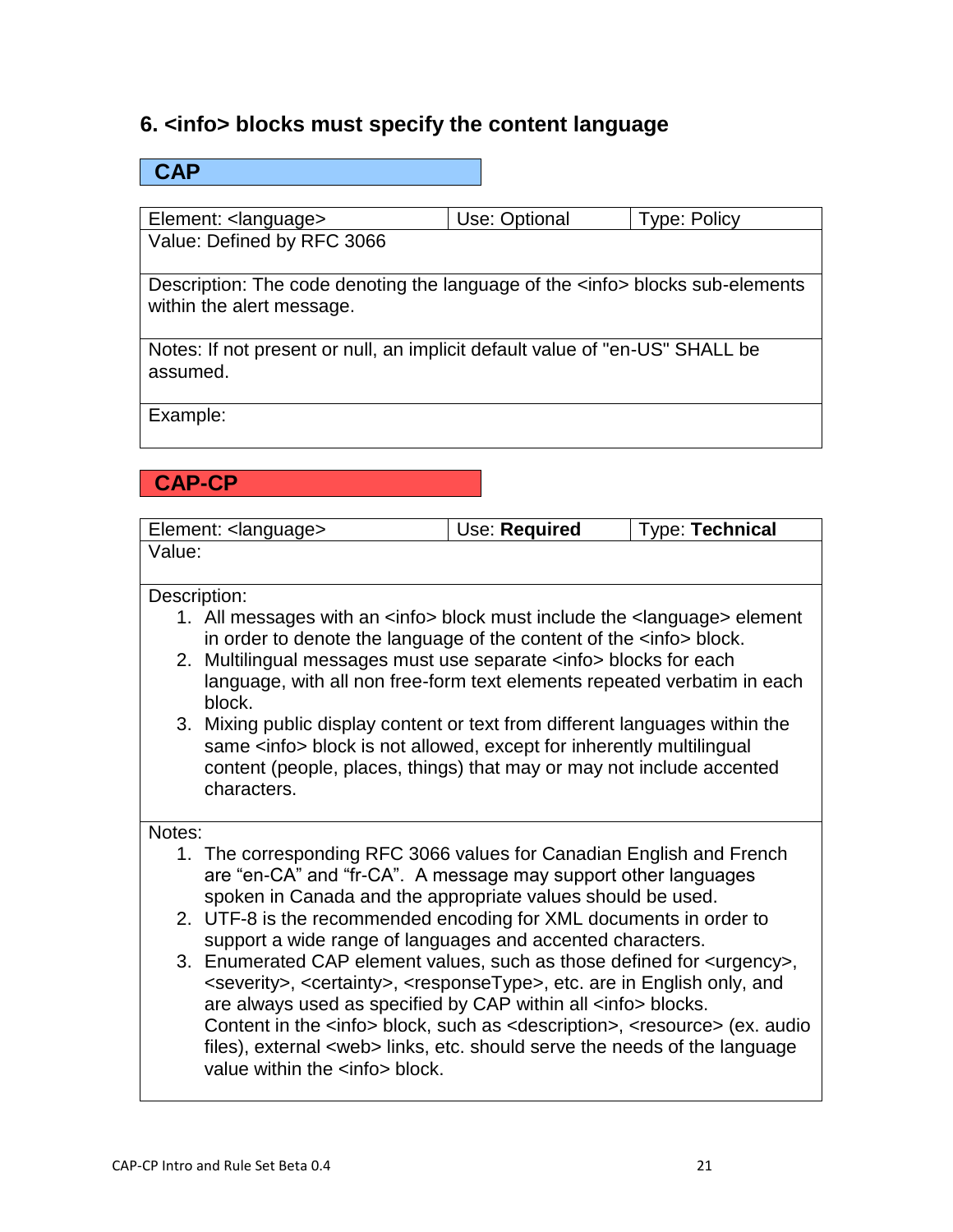#### Example:

*(The values for <event> and <areaDesc> are translated across <info> blocks below as they are values for public display. Other public display elements not exampled below requiring translation include…<senderName>, <headline>, <description>, <instruction>, <web>, <contact>, <audience> )*

<info>

 <language>**en-CA**</language> <category>Met</category> <event>**Hurricane**</event> <responseType>Monitor</responseType> <urgency>Expected</urgency> <severity>Severe</severity> <certainty>Likely</certainty>

 … <area>

<areaDesc>**Avalon Peninsula**</areaDesc>

 … </area> </info>

<info>

 <language>**fr-CA**</language> <category>Met</category> <event>**Ouragan**</event> <responseType>Monitor</responseType> <urgency>Expected</urgency> <severity>Severe</severity> <certainty>Likely</certainty> …

<area>

<areaDesc>**péninsule d'Avalon**</areaDesc>

 … </area>

</info>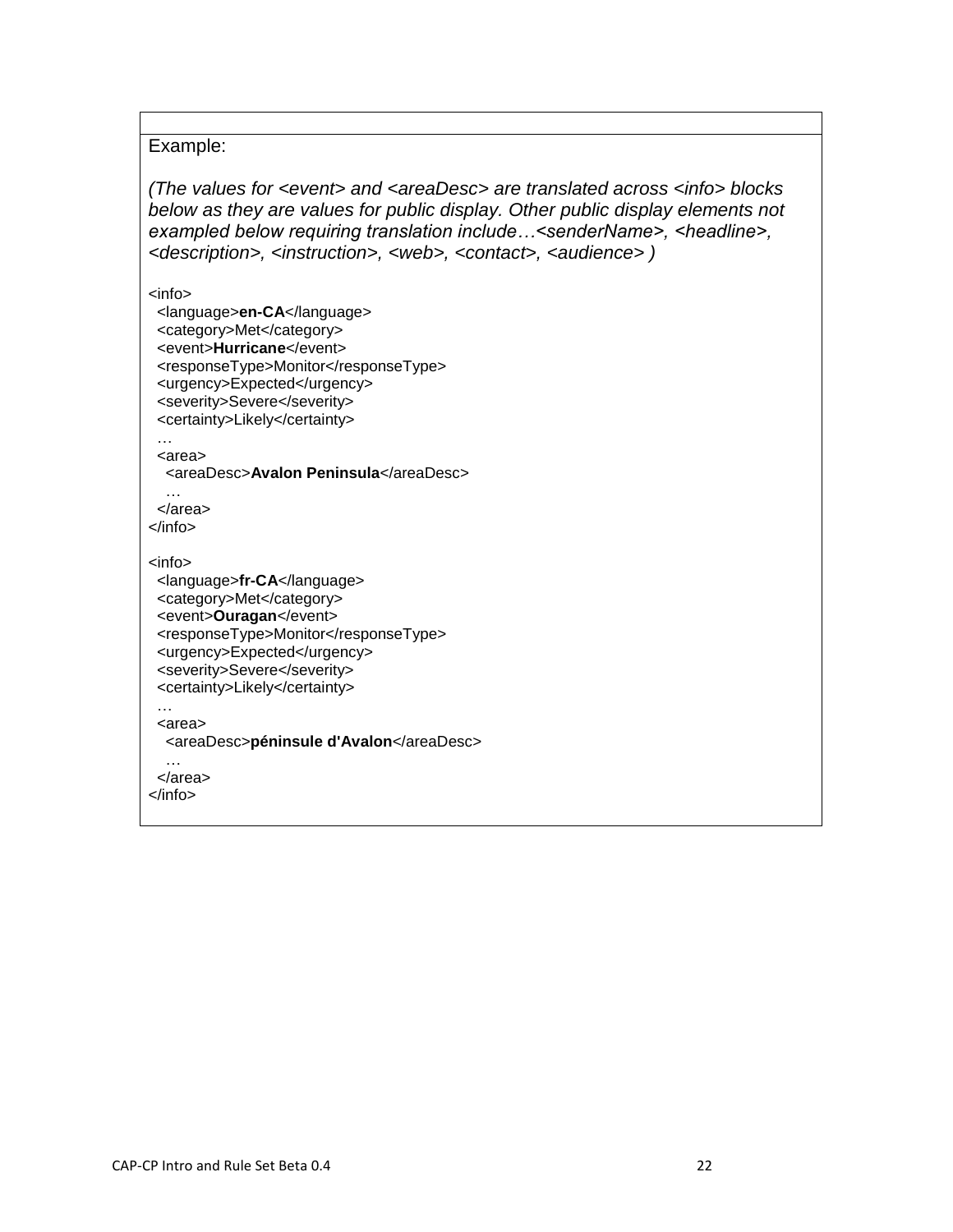### **7. Use established <event> values**

| CAP                                                                   |               |                        |  |
|-----------------------------------------------------------------------|---------------|------------------------|--|
|                                                                       |               |                        |  |
| Element: <event></event>                                              | Use: Required | <b>Type: Technical</b> |  |
| Value: user-defined                                                   |               |                        |  |
|                                                                       |               |                        |  |
| Description: The text denoting the subject event of the alert message |               |                        |  |
| Notes:                                                                |               |                        |  |
|                                                                       |               |                        |  |
| Example:                                                              |               |                        |  |
|                                                                       |               |                        |  |

### **CAP-CP**

| Element: <event></event>                                  | Use: Required | $\vert$ Type: Policy |  |
|-----------------------------------------------------------|---------------|----------------------|--|
| Value: an event from the CAP-CP Event References document |               |                      |  |

Description: It is recommended that the <event> value come from the CAP-CP event list when dealing with public alerts. Using these pre-defined and pretranslated values ensures that all public alert messages are using common terminology to describe events.

Notes:

- 1. When creating public alert messages in languages other than English or French, a translation of the list to the appropriate language should be conducted in advance for inclusion in alerts.
- 2. When creating public alerts using the <eventCode> "other", a short and descriptive <event> value should be used. The originator would be expected to provide any necessary translations of these other events. The Tier I event names in the Event References document are helpful should this situation occur.
- 3. The CAP-CP event list does not include articles as part of the name of the event (i.e... the "d" and apostrophe in the reference… d"orages). Automated phrase construction using <event> needs to accommodate the article separately.

### Example:

<info>

 … <event>**Thunderstorm**</event>

| .                                               |  |
|-------------------------------------------------|--|
| <eventcode></eventcode>                         |  |
| <valuename>profile:CAP-CP:Event:0.3</valuename> |  |
| <value>thunderstorm</value>                     |  |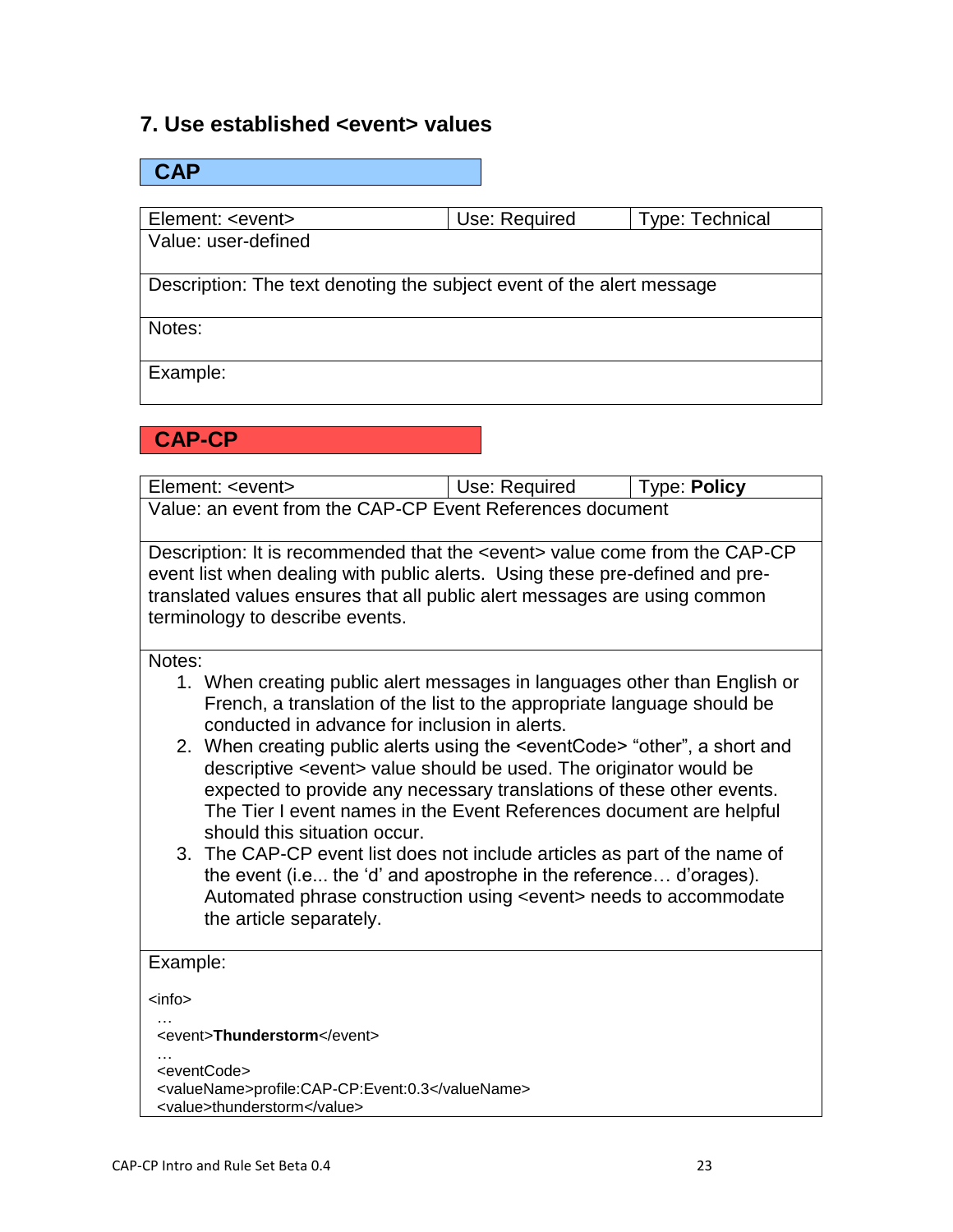</eventCode>

 … </info>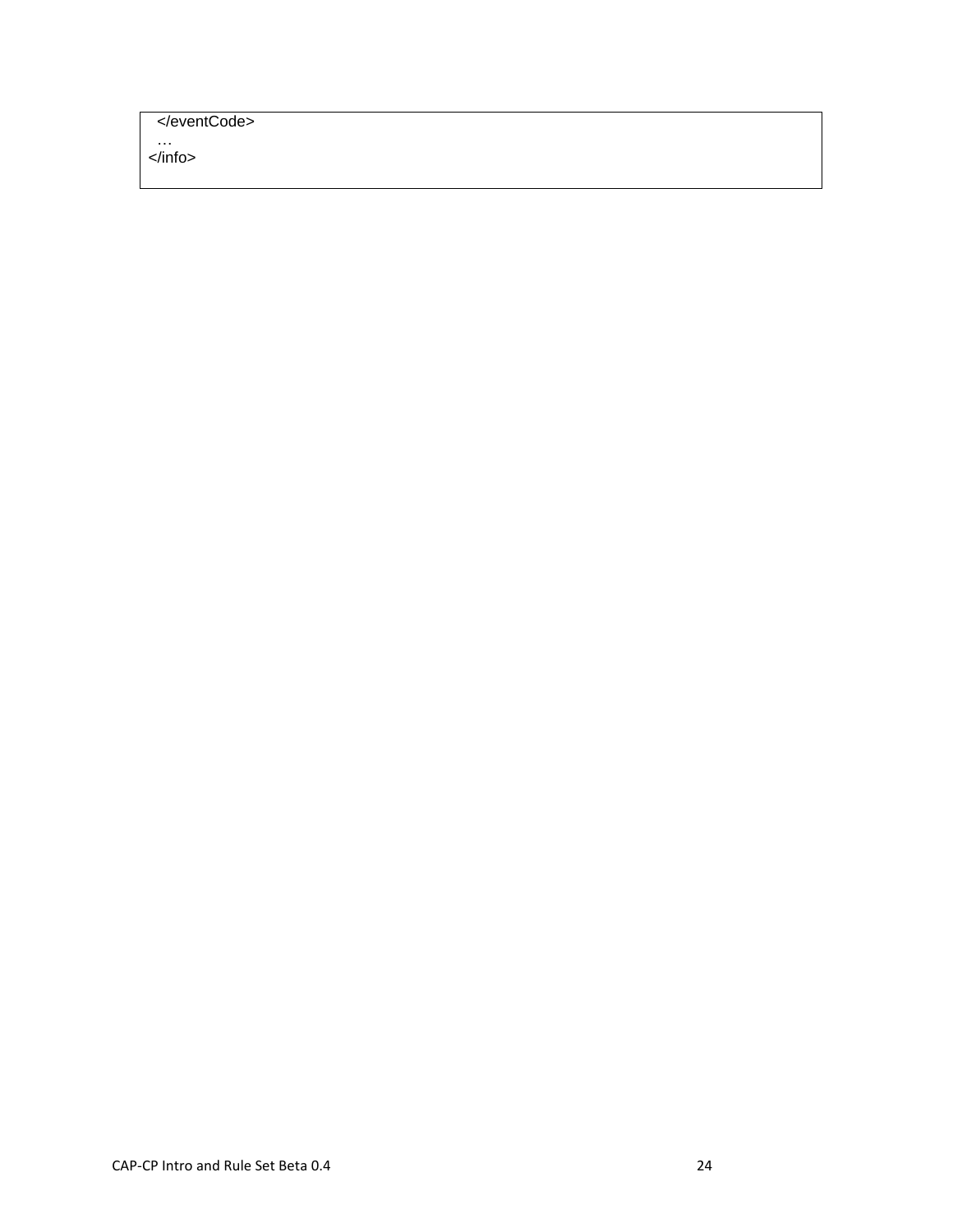## **8. A recognized <eventCode> must be used**

# **CAP** Element: <eventCode> Use: Optional Type: Technical Value: user-defined Description: A system specific code identifying the event type of the alert message Notes: Example:

## **CAP-CP**

| Element: <eventcode></eventcode>                                                                                                                                                                                                                                                                                                                                                      | Use: Required | <b>Type: Technical</b> |  |
|---------------------------------------------------------------------------------------------------------------------------------------------------------------------------------------------------------------------------------------------------------------------------------------------------------------------------------------------------------------------------------------|---------------|------------------------|--|
| Value: the <valuename>, <value> pair for the event code associated with an<br/>event from the CAP-CP Event References document.</value></valuename>                                                                                                                                                                                                                                   |               |                        |  |
| Description:                                                                                                                                                                                                                                                                                                                                                                          |               |                        |  |
| 1. The CAP-CP requires the use of an <eventcode> value from the CAP-<br/>CP Event References document that should match the corresponding<br/><event> value.</event></eventcode>                                                                                                                                                                                                      |               |                        |  |
| 2. There is a limit of one <eventcode> value from the CAP-CP Event<br/>References list per alert message even though multiple occurrences of<br/>the element <eventcode> may appear in an alert message.</eventcode></eventcode>                                                                                                                                                      |               |                        |  |
| 3. The event code format is 4 to 12 characters, is not case-sensitive, and<br>has no spaces allowed.                                                                                                                                                                                                                                                                                  |               |                        |  |
| 4. The <valuename> version suffix will change as new versions of the<br/>Event References document are published. As <eventcode> is a multi-<br/>use element, messages may be created that use codes from different<br/>versions of the Event References document in order to provide backward<br/>compatibility and to ease transition between list updates.</eventcode></valuename> |               |                        |  |
| Notes: Additional event codes from other lists may be included for other<br>purposes.                                                                                                                                                                                                                                                                                                 |               |                        |  |
| Example:                                                                                                                                                                                                                                                                                                                                                                              |               |                        |  |
| (The following example uses an <eventcode> from two Event References lists.<br/>The user is to identify the appropriate reference list from the <valuename> entry<br/>for their purposes.)</valuename></eventcode>                                                                                                                                                                    |               |                        |  |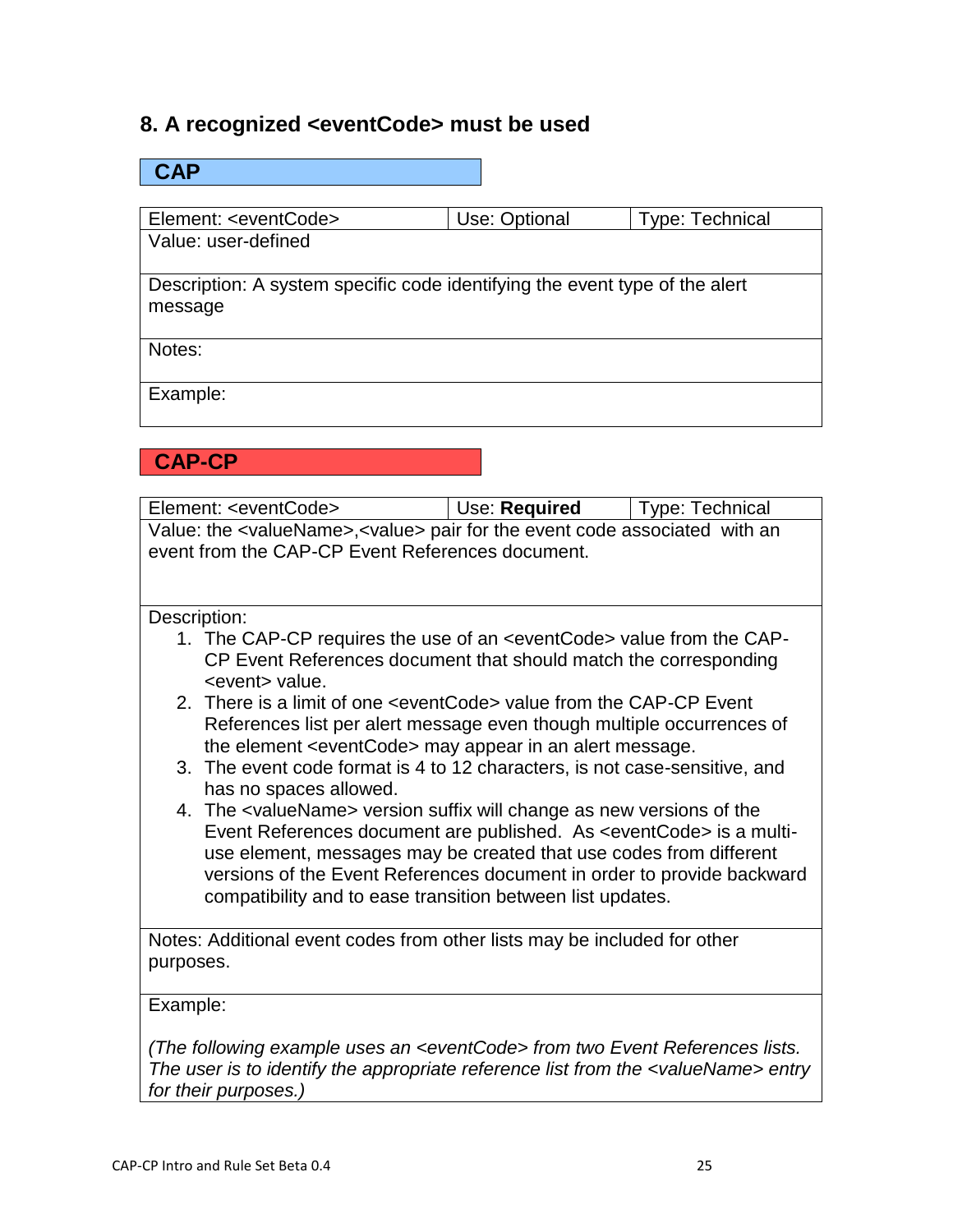| <info></info>                                                                                                                                                                                           |
|---------------------------------------------------------------------------------------------------------------------------------------------------------------------------------------------------------|
| <event>Thunderstorm</event>                                                                                                                                                                             |
| <eventcode><br/><valuename>profile:CAP-CP:Event:0.3</valuename><br/><value>thunderstorm</value><br/></eventcode><br><eventcode><br/><valuename>SAME</valuename><br/><value>SVR</value><br/></eventcode> |
|                                                                                                                                                                                                         |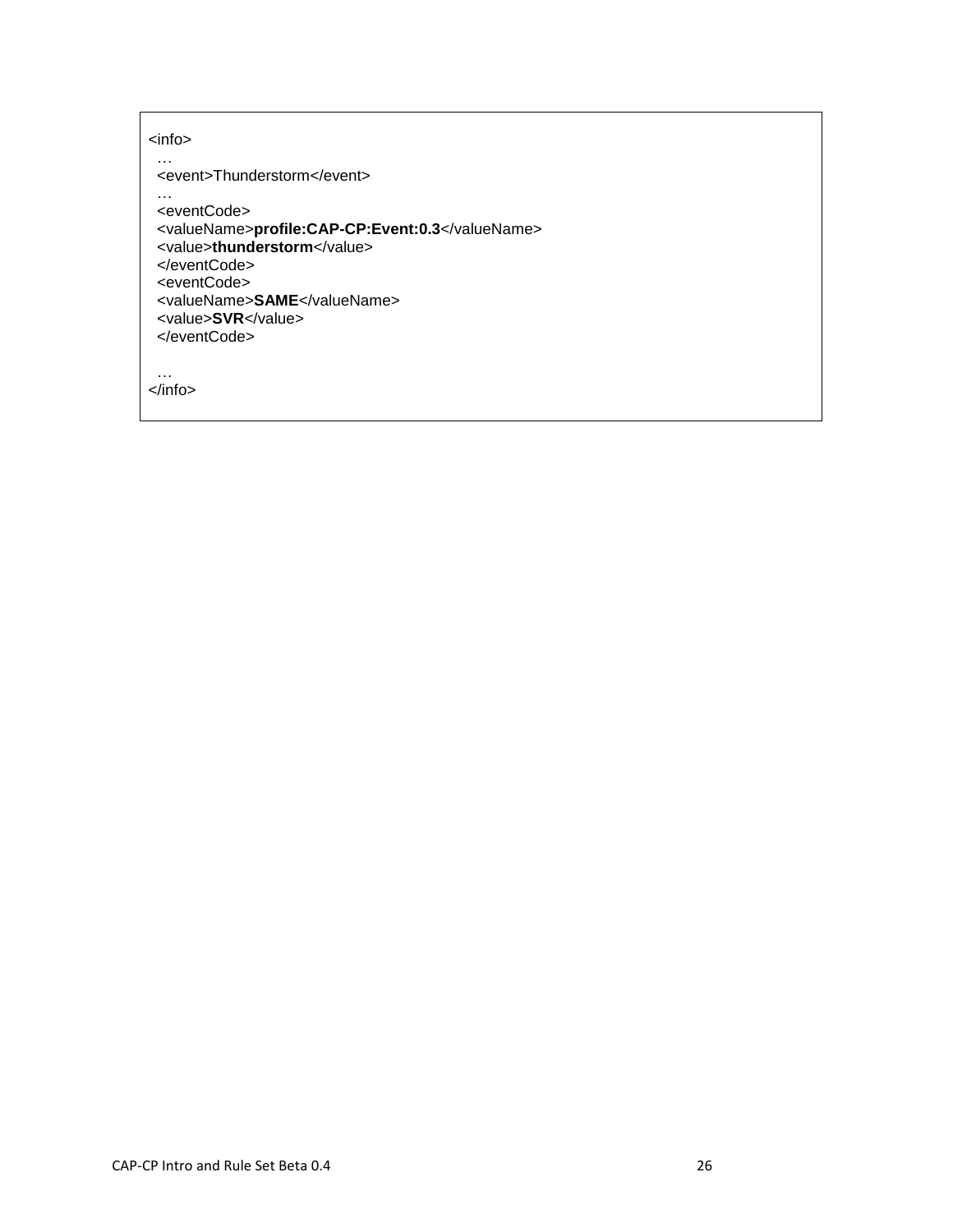## **9. A recognized <geocode> must be used**

### **CAP**

Element: <geocode> Use: Optional Type: Technical Value: user defined.

Description: A geographically-based code describing the alert message target area

Notes: <geocode> use is not encouraged in CAP. Use of <polygon> and <circle> are recommended and preferred.

Example:

## **CAP-CP**

| Element: <geocode></geocode>                                                                                                   | Use: Required                                                                                 | <b>Type: Technical</b> |  |
|--------------------------------------------------------------------------------------------------------------------------------|-----------------------------------------------------------------------------------------------|------------------------|--|
|                                                                                                                                | Value: the <valuename>,&lt; value&gt; pair for an associated code from the CAP-CP</valuename> |                        |  |
| <b>Location References document</b>                                                                                            |                                                                                               |                        |  |
|                                                                                                                                |                                                                                               |                        |  |
|                                                                                                                                |                                                                                               |                        |  |
| Description:                                                                                                                   |                                                                                               |                        |  |
| 1. The Profile requires the use of at least one <geocode> value from the</geocode>                                             |                                                                                               |                        |  |
| CAP-CP Location References document for messages that describe                                                                 |                                                                                               |                        |  |
| areas within Canada. Other <geocode> values from other code systems</geocode>                                                  |                                                                                               |                        |  |
| may optionally be used in concert with the required CAP-CP Location                                                            |                                                                                               |                        |  |
| References document.                                                                                                           |                                                                                               |                        |  |
|                                                                                                                                | 2. As many <geocode> elements as necessary to fully cover the alert</geocode>                 |                        |  |
| message target area may be used.                                                                                               |                                                                                               |                        |  |
| 3. The Statistics Canada Standard Geographical Classification (SGC) codes<br>are the basis for the CAP-CP Location References. |                                                                                               |                        |  |
| 4. The <valuename> version suffix will change as new versions of the</valuename>                                               |                                                                                               |                        |  |
| Location References document are published. Messages may include                                                               |                                                                                               |                        |  |
| <geocode>s from different versions of the Location References document</geocode>                                               |                                                                                               |                        |  |
| in order to provide backward compatibility and to ease transition between                                                      |                                                                                               |                        |  |
| list updates.                                                                                                                  |                                                                                               |                        |  |
|                                                                                                                                |                                                                                               |                        |  |
| Notes:                                                                                                                         |                                                                                               |                        |  |
| 1. Geocodes are included so that all distribution systems are capable of                                                       |                                                                                               |                        |  |
| distributing alerts, and for other purposes such as translation. In due                                                        |                                                                                               |                        |  |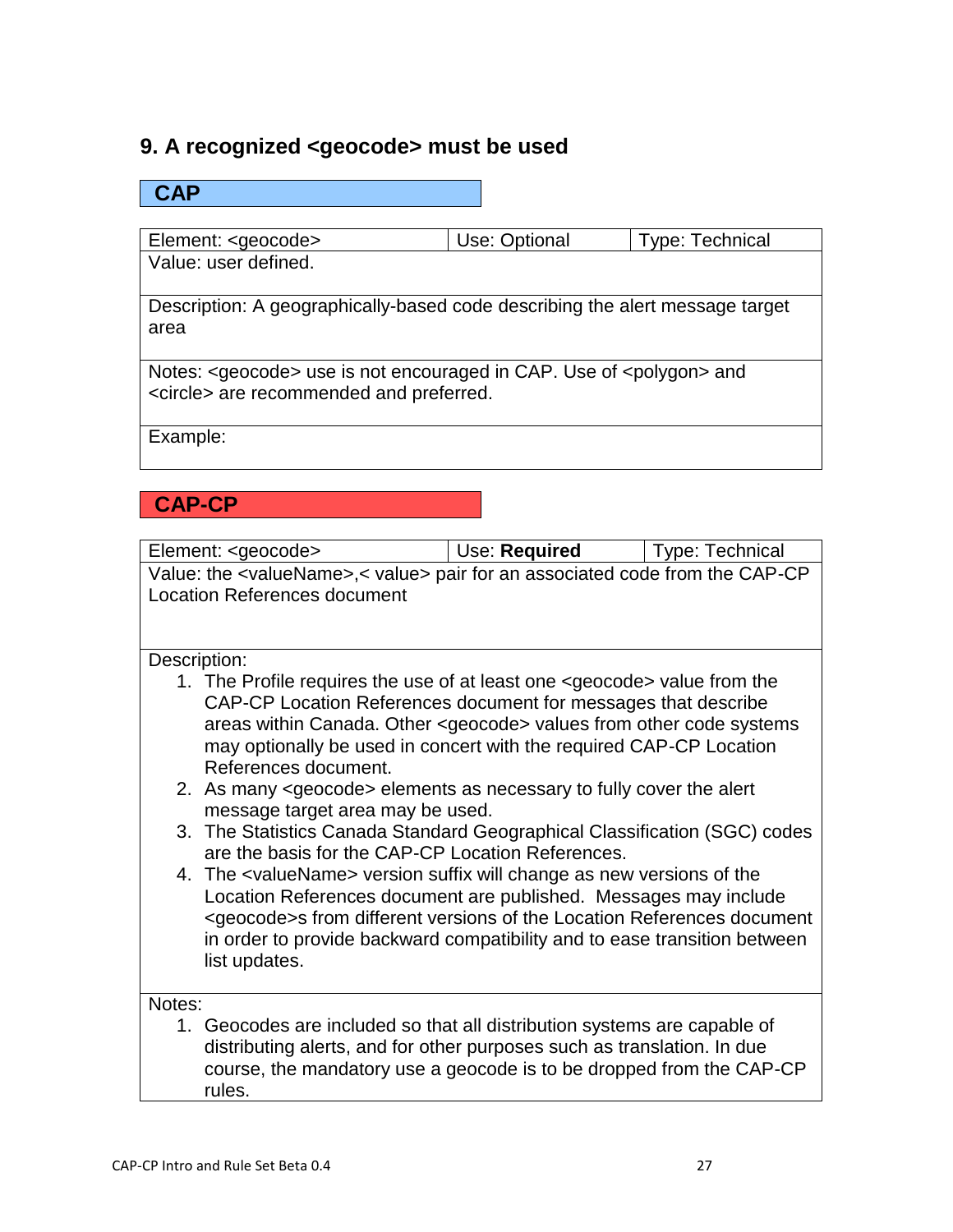```
2. Use of only the highest level all encompassing area division, that fully 
      applies to a message, is recommended. For instance, if an area includes 
      all Census Sub-Division (CSD) codes in a Census Division (CD), use the 
      higher level CD code only.
   3. Additional location codes from other lists such as a CLC or postal code 
      may be included (Note: CLC is an Environment Canada Weather Radio 
      location code).
Example:
(In the example, the first <geocode> uses a Census Division while the second 
<geocode> uses a Census Sub-Division all within the same <info> block)
<info>
…
  <area>
…
  <geocode>
    <valueName>profile:CAP-CP:Location:0.3</valueName>
    <value>3506</value>
  </geocode>
   <geocode>
    <valueName>profile:CAP-CP:Location:0.3</valueName>
    <value>3507004</value>
   </geocode>
…
 </area>
…
</info>
(The following example uses an <geocode> from two location reference lists. 
The user is to identify the appropriate reference list from the <valueName> entry 
for their purposes.)
<info>
…
 <area>
…
  <geocode>
    <valueName>profile:CAP-CP:Location:0.3</valueName>
    <value>3506</value>
  </geocode>
   <geocode>
    <valueName>PostalCode</valueName>
    <value>M4R2S8</value>
   </geocode>
…
  </area>
…
</info>
```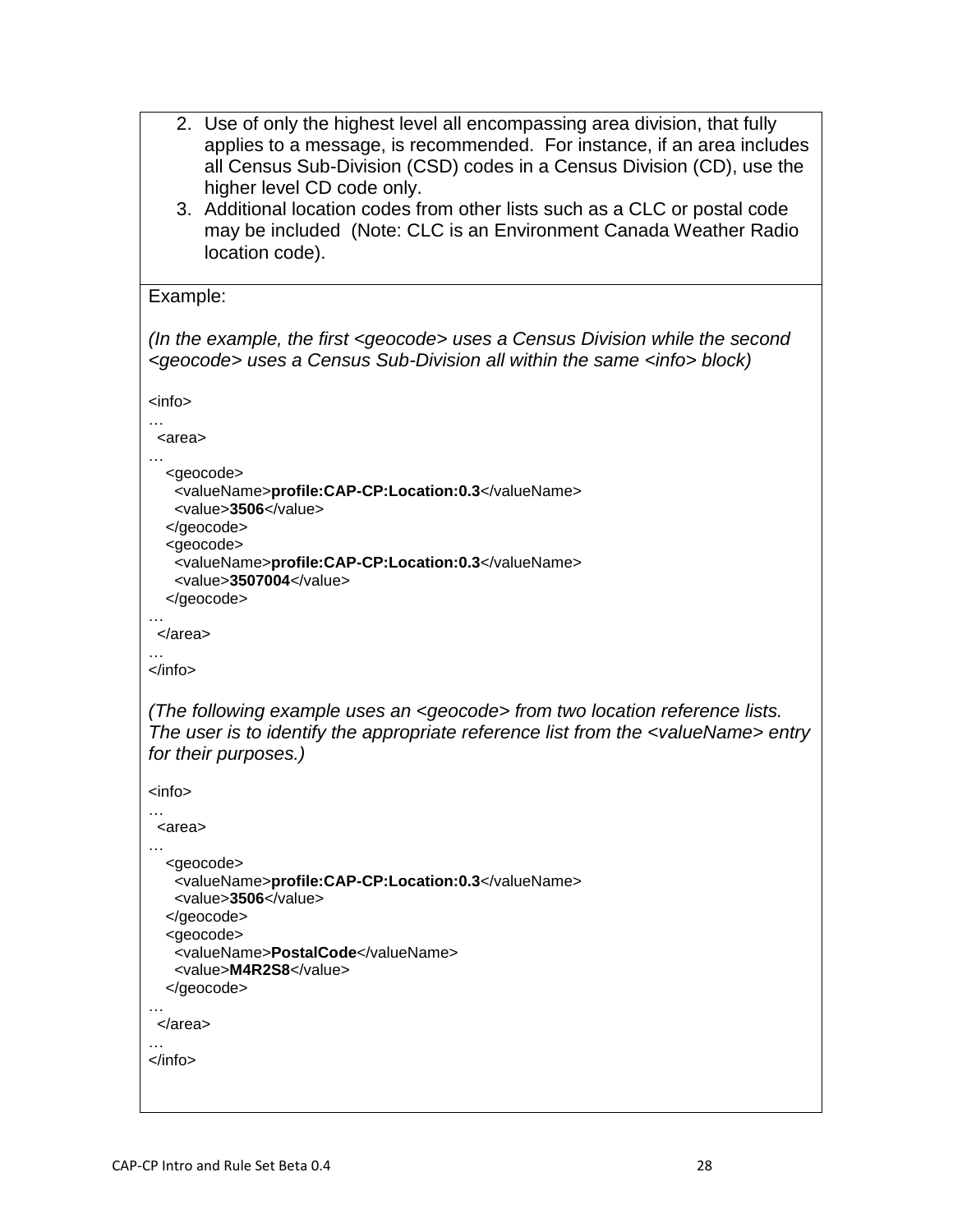### **10. <area> blocks are required**

| <b>CAP</b>                              |               |                 |
|-----------------------------------------|---------------|-----------------|
|                                         |               |                 |
| Element: <area/>                        | Use: Optional | Type: Technical |
| Value:                                  |               |                 |
| Description: Area sub-element container |               |                 |
| Notes:                                  |               |                 |
| Example:                                |               |                 |

**CAP-CP**

| Element: <area/> | Use: Required | <b>Type: Technical</b> |
|------------------|---------------|------------------------|
| Value:           |               |                        |

#### Description:

- 1. An <area> block is required for each <info> block.
- 2. CAP-CP requires that an <area> block contain one or more <geocode> values. It is recommended that geospatial values, such as <polygon> or <circle>, areincluded in the <area> block as well.
- 3. <areaDesc> is a textual description of the area defined by the combination of area elements, and like <event>, may not necessarily be a name found associated with the Location References document.

#### Notes:

Area descriptions (like events) will need to be translated by the originator of the message in cases where the location name is not associated with the Location References document.

| Example:                                                              |
|-----------------------------------------------------------------------|
|                                                                       |
|                                                                       |
| $info$                                                                |
| $\cdots$                                                              |
| <area/>                                                               |
| <areadesc>Shawinigan Area</areadesc>                                  |
|                                                                       |
| <polygon>-73.2174,46.7498 -72.5497,46.7665 -72.5497,46.7665</polygon> |
| -72.4830,46.6498 -72.4830,46.6498 -72.4330,46.5832 -72.433,46.5832    |
| -72.8832,46.3998 -72.8832,46.3998 -72.8833,46.4000 -72.8833,46.4000   |
| -72.9666,46.5333 -73.1389,46.5201 -73.1389,46.5201 -73.1858,46.5139   |
| -73.1858,46.5139 -73.2174,46.7498                                     |
| <geocode></geocode>                                                   |
| <valuename>profile:CAP-CP:Location:0.3</valuename>                    |
|                                                                       |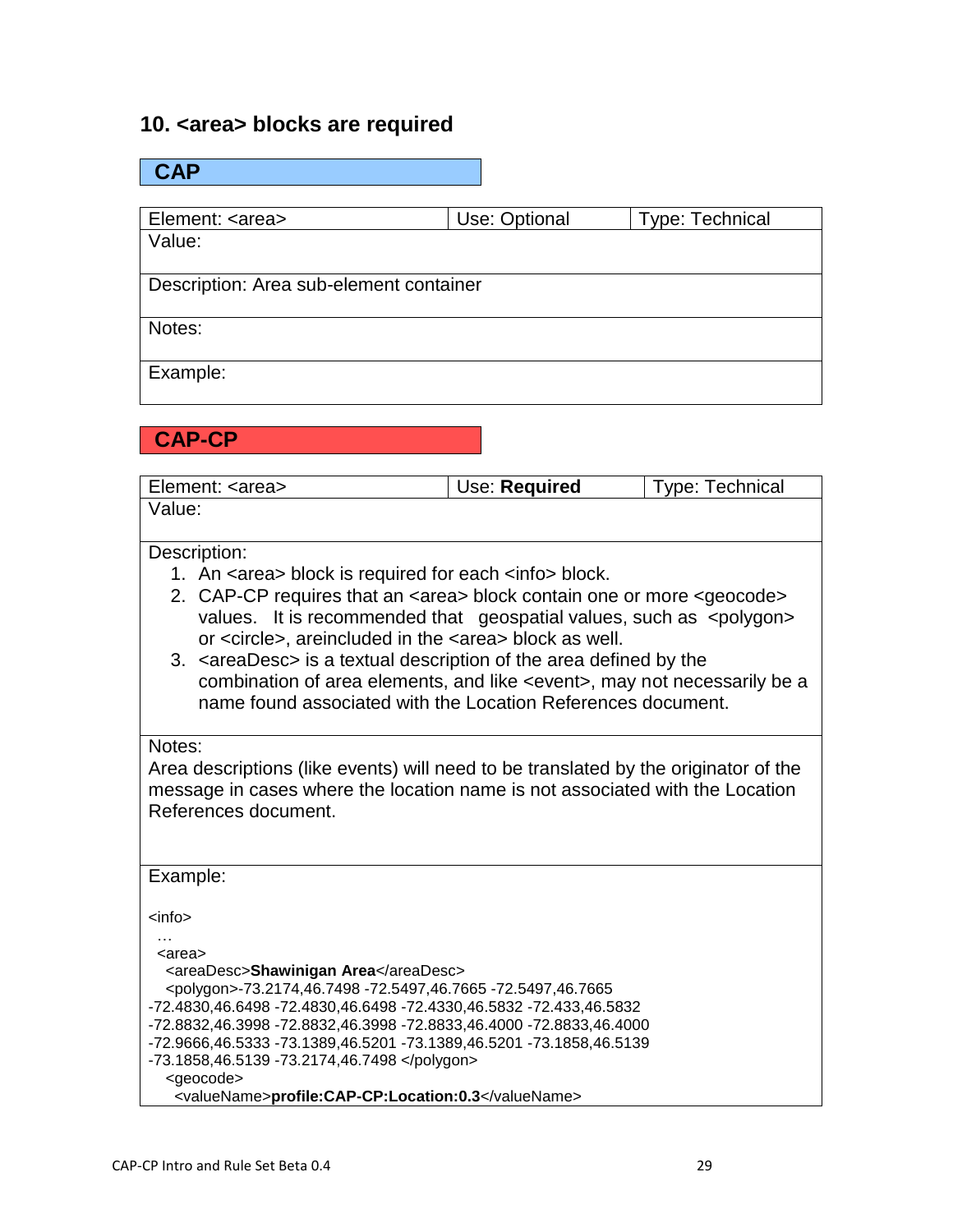<value>2435040</value> </geocode> <geocode> <valueName>**profile:CAP-CP:Location:0.3**</valueName> <value>2435027</value> </geocode> … </area> </info>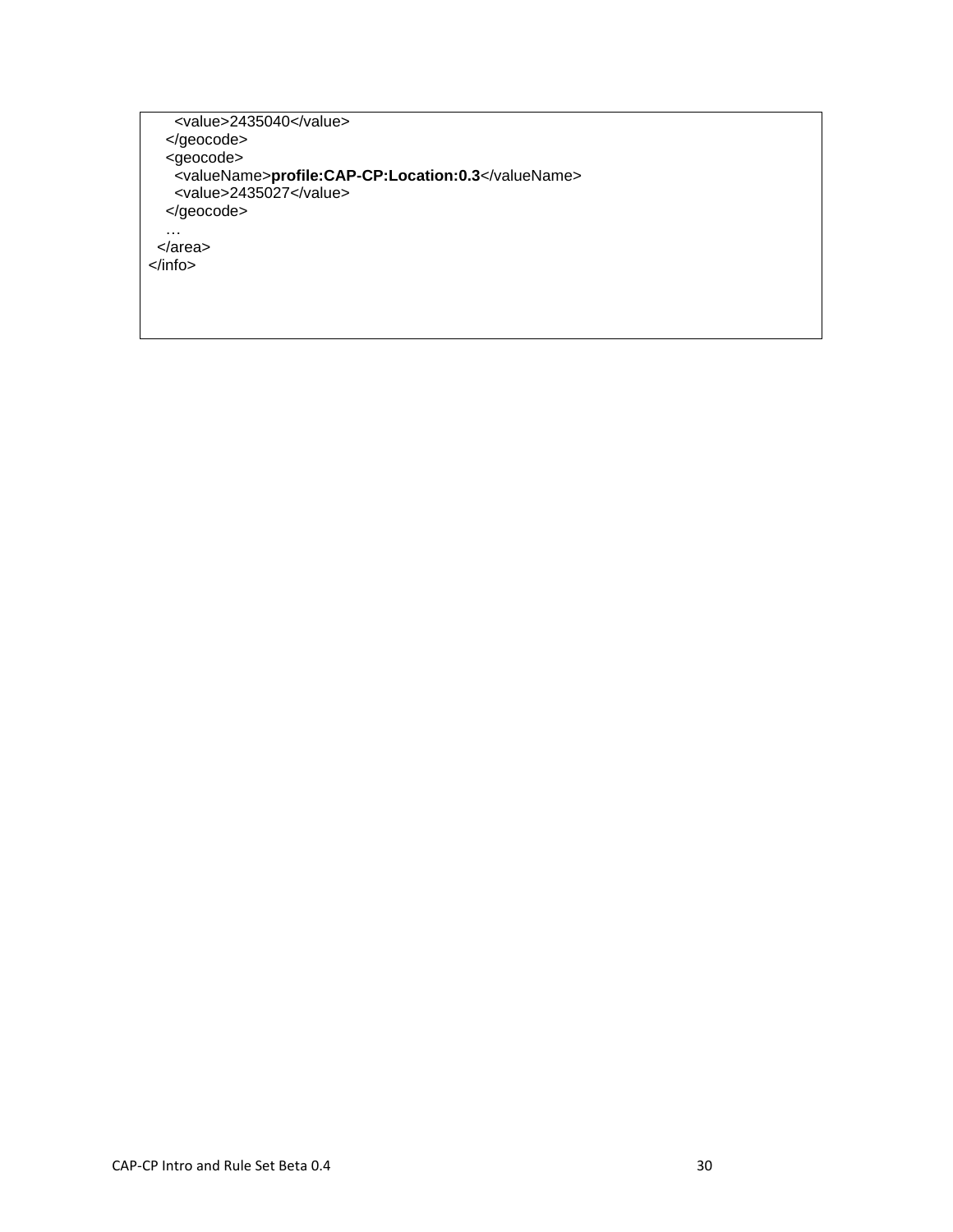### **11. <sender> should be descriptive**

| <b>CAP</b>                                                  |               |                        |
|-------------------------------------------------------------|---------------|------------------------|
|                                                             |               |                        |
| Element: <sender></sender>                                  | Use: Required | <b>Type: Technical</b> |
| Value: user-defined                                         |               |                        |
|                                                             |               |                        |
| Description: Identifies the originator of the alert message |               |                        |
|                                                             |               |                        |
| Notes:                                                      |               |                        |
|                                                             |               |                        |
| Example:                                                    |               |                        |
|                                                             |               |                        |

**CAP-CP**

| Element: <sender></sender> | Use: Required | <b>Type: Policy</b> |
|----------------------------|---------------|---------------------|
| Value:                     |               |                     |

### Description:

- 1. Must be human readable.
- 2. Must identify the agency that assembled the message, which may have been done on behalf of another agency that originated the message. Ex. When a municipality originates an alert that is published by a provincial agency, the <sender> is the provincial agency, and the <senderName> is the municipality.
- 3. Must be as unique as possible. Ex. An internet domain name as part of <sender> is one way to create uniqueness

Notes: If an alert message created by another agency is being passed through a system, such as an aggregator, with no alterations, then the <sender> can remain as is. However, if any changes are made to the message, or if the aggregator is the authority to its clients, the <sender> value should change to reflect the aggregator.

Example:

…

*(The Toronto office of Environment Canada (EC) received alerting information from another EC office in non CAP format and subsequently reformatted the data into a CAP format and redistributed the message. In this case "Toronto" is human readable and "@ec.gc.ca" settles uniqueness).* 

<sender>**toronto@ec.gc.ca**</sender>

… *(The following is a two tiered example of a human readable name with a*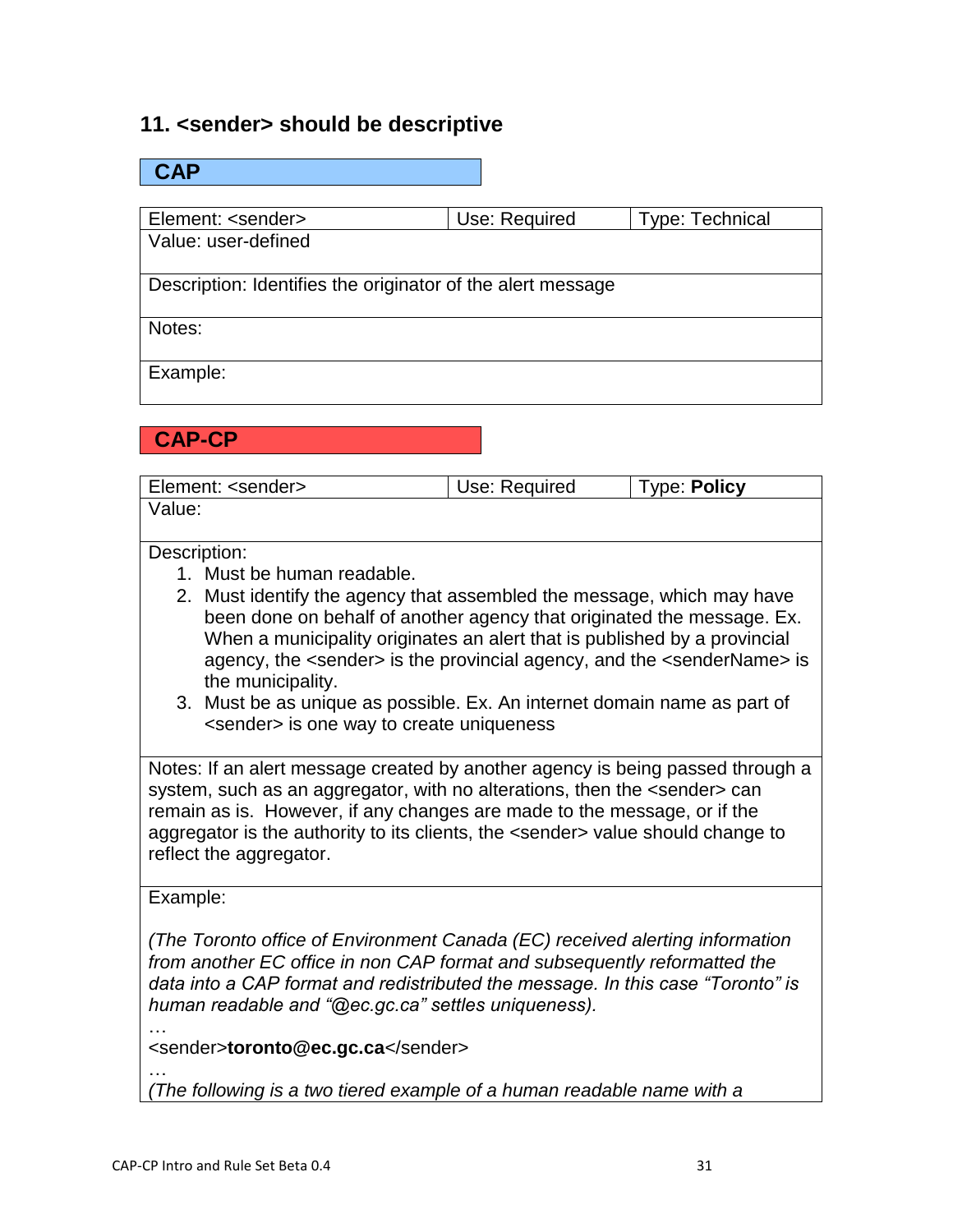*uniqueness quality.* The "operations-center" of the New Brunswick Emergency Measures Organization as part of the Government of New Brunswick) …

<sender>**operations-center@EMO@gnb.ca**</sender>

…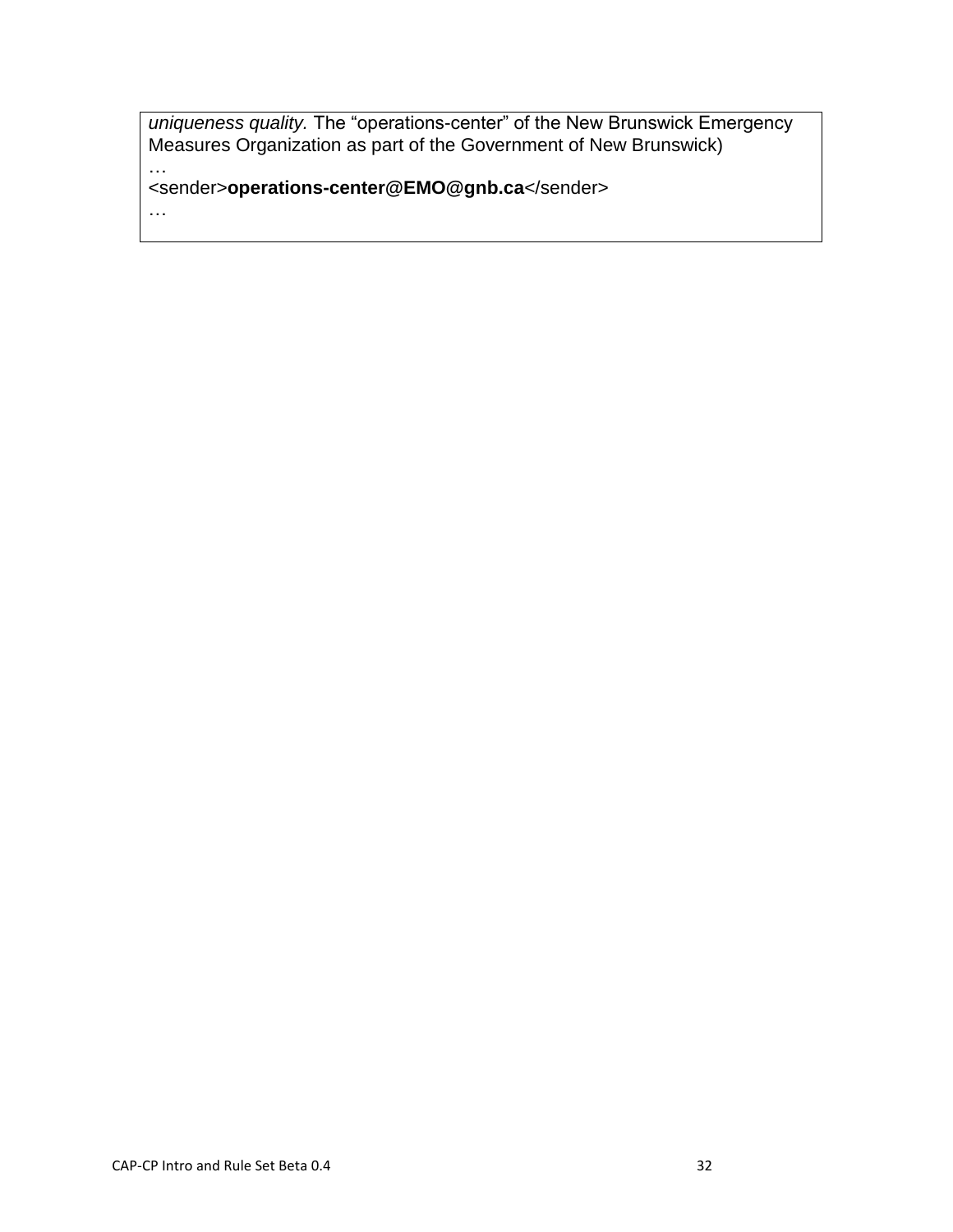## **12. An Update or Cancel message should minimally include references to all active messages**

### **CAP**

Element: <references> Use: Optional Type: Technical Value:

Description: An element that lists earlier message(s) referenced by the alert message.

Notes: The normative copy in CAP requires <references> for "Update" and "Cancel" values, however, it is not enforced in the schema.

Example:

## **CAP-CP**

| Element: <references></references>                                                                                                                                                                                                                                                                                                                                                                                                                                                                                   | Use: Required | <b>Type: Policy</b> |
|----------------------------------------------------------------------------------------------------------------------------------------------------------------------------------------------------------------------------------------------------------------------------------------------------------------------------------------------------------------------------------------------------------------------------------------------------------------------------------------------------------------------|---------------|---------------------|
| Value:                                                                                                                                                                                                                                                                                                                                                                                                                                                                                                               |               |                     |
|                                                                                                                                                                                                                                                                                                                                                                                                                                                                                                                      |               |                     |
| Description:<br>1. Consistent with the normative copy of the Reference Standard,<br><references> are required with <msgtype> values of "Update" or<br/>"Cancel".</msgtype></references>                                                                                                                                                                                                                                                                                                                              |               |                     |
| 2. Further, CAP-CP requires references to all active messages (ones with at<br>least one active <info> block) whose status is impacted by the new<br/>message. An "active" <info> block is one that has not yet reached its<br/><expires> time.</expires></info></info>                                                                                                                                                                                                                                              |               |                     |
| 3. In the case of an <info> block that does not have an <expires> time, all<br/>further messages in the chain should include a reference to that message<br/>since it does not expire on its own.</expires></info>                                                                                                                                                                                                                                                                                                   |               |                     |
| Notes: Referencing all alert messages with <info> blocks that still have an<br/><expires> time in the future ensures that any messages that may still be playing<br/>incorrectly are properly superseded by the most recent Update or Cancel. This<br/>resolves issues caused by transmission delays and/or lost messages that may<br/>result in message chains being broken. If only a single reference were used, a<br/>missed message could result in an alert playing beyond its intended time.</expires></info> |               |                     |
| Example:                                                                                                                                                                                                                                                                                                                                                                                                                                                                                                             |               |                     |
|                                                                                                                                                                                                                                                                                                                                                                                                                                                                                                                      |               |                     |

*(The first Alert message with a 3 hour expires time)*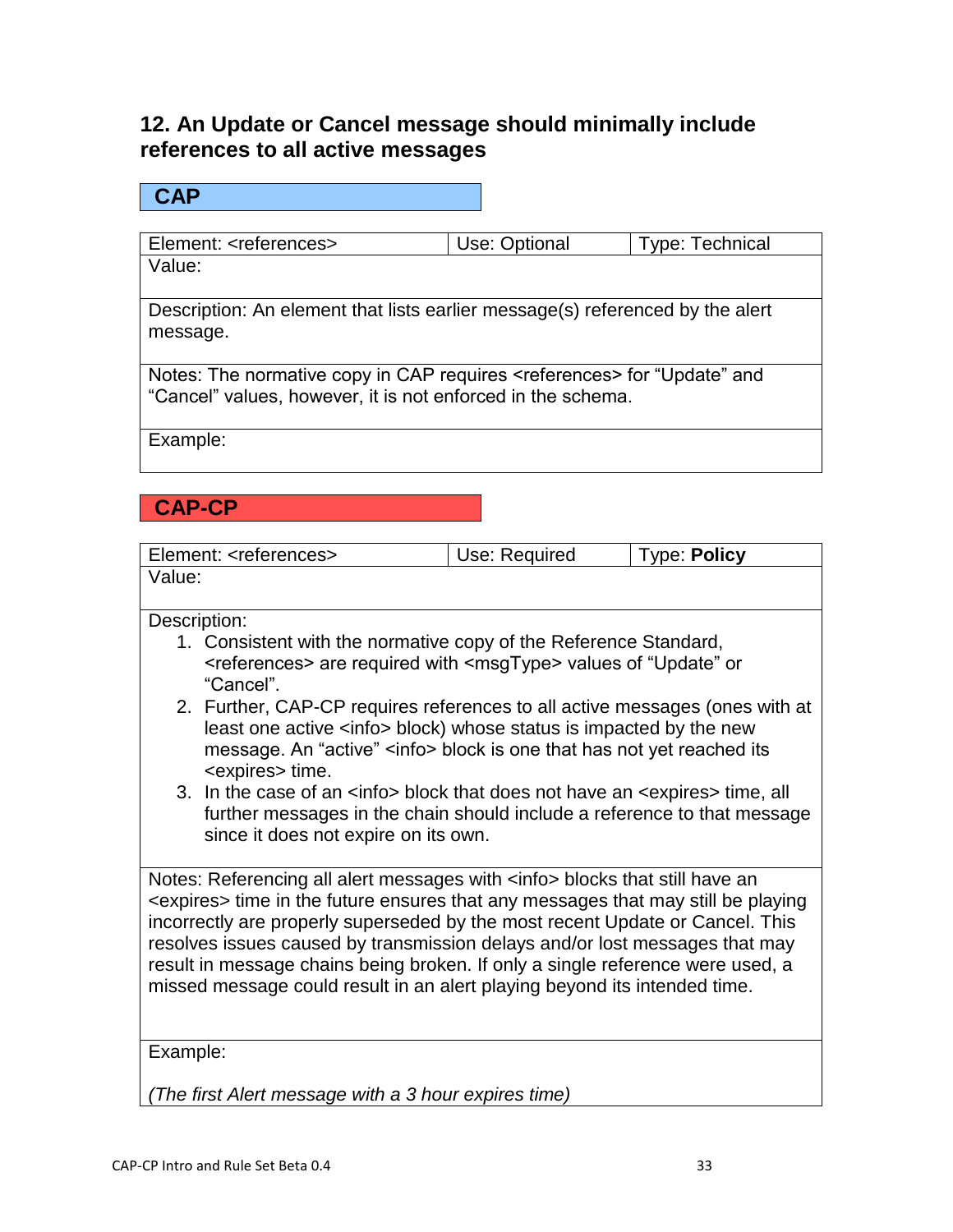```
\leqalert \ldots >
   <identifier>ABC-7</identifier>
    <sender>A@ca</sender>
    <sent>2008-01-01T01:00:00-00:00</sent>
    <status>Actual</status>
    <msgType>Alert</msgType>
    …
   <references></references>
    <info>
      …
      <expires>2008-01-01T04:00:00-00:00</expires>
 …
    </info>
    …
</alert>
(The subsequent "Update" with a 3 hour expires time referencing the first)
\leqalert \ldots >
    <identifier>ABC-8</identifier>
    <sender>A@ca</sender>
    <sent>2008-01-01T02:00:00-00:00</sent>
    <status>Actual</status>
    <msgType>Update</msgType>
 …
    <references>A@ca,ABC-7,2008-01-01T01:00:00-00:00</references>
    <info>
      …
      <expires>2008-01-01T05:00:00-00:00</expires>
      …
    </info>
    …
</alert>
(Another subsequent Update with a 3 hours expires time referencing the first 
two)
\leq alert \ldots >
   <identifier>ABC-9</identifier>
    <sender>A@ca</sender>
    <sent>2008-01-01T03:00:00-00:00</sent>
    <status>Actual</status>
    <msgType>Update</msgType>
    …
    <references>A@ca,ABC-7,2008-01-01T01:00:00-00:00 A@ca,ABC-8,2008-01-01T02:00:00-
00:00</references>
    <info>
      …
      <expires>2008-01-01T06:00:00-00:00</expires>
    </info>
    …
</alert>
```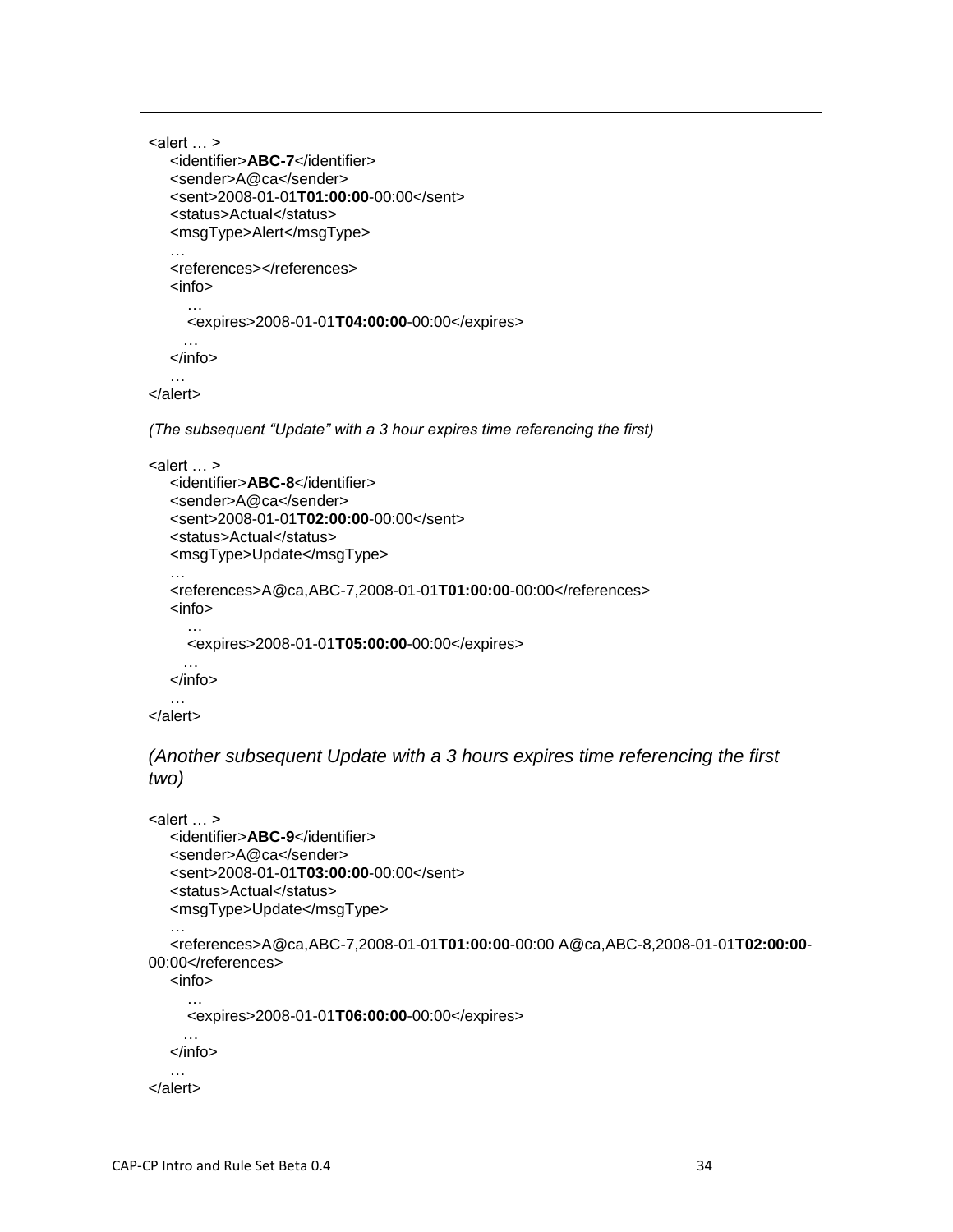*(A further subsequent Update with a 3 hours expires time referencing the most recent two as the earliest one has expired and should not be playing anymore for two reasons…1) it has been superseded, or 2) it has expired)*

```
\leqalert \ldots >
   <identifier>ABC-10</identifier>
    <sender>A@ca</sender>
    <sent>2008-01-01T04:00:00-00:00</sent>
    <status>Actual</status>
   <msgType>Update</msgType>
    …
    <references>A@ca,ABC-8,2008-01-01T02:00:00-00:00 A@ca,ABC-9,2008-01-01T03:00:00-
00:00</references>
   <info>
      …
      <expires>2008-01-01T07:00:00-00:00</expires>
 …
    </info>
 …
</alert>
```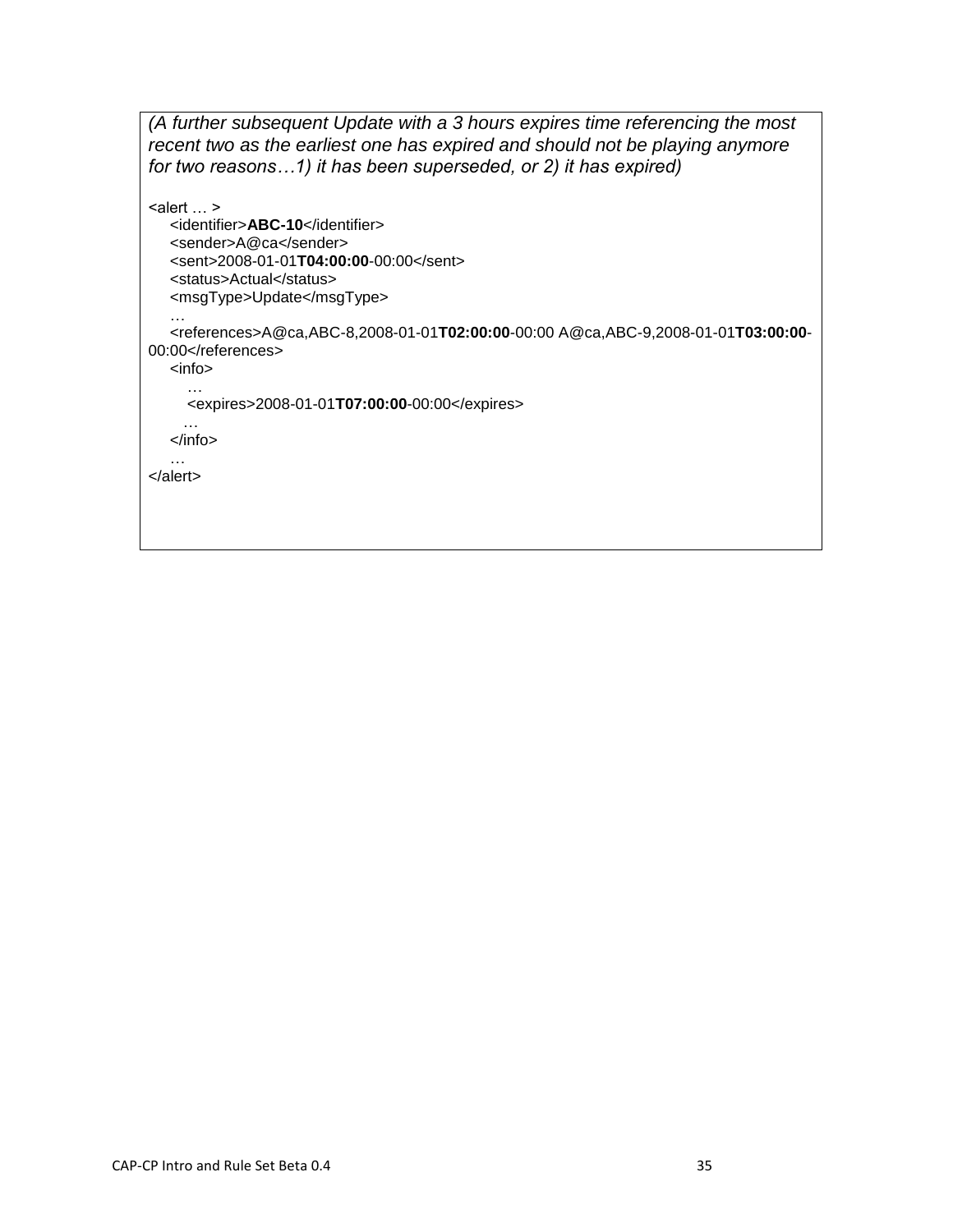### **13. An <expires> value is strongly recommended**

## **CAP** Element: <expires> Use: Optional Type: Technical Value: Description: The expiry time of the information of the <info> block within the alert message. Notes: If this time is not provided, each recipient is free to set its own policy as to when a message is no longer in effect. Example: **CAP-CP** Element: <expires> Use: Recommended Type: **Policy** Value: Description: It is strongly recommended that this element be completed by alert message originators so that distributors can know how long the information within an <info> block of an alert message should remain in effect. Notes: 1. Only proper date and time formatted values should be used. Do not use a default value such as 0, an empty string or a null entry as this would be invalid. 2. To avoid misinterpretation, if the <expires> time is not known, the <expires> element should not be included in the CAP message at all. Example: *(A message with a properly formatted expires time)*

 $\leq$ alert  $\ldots$  > … <info> … <expires>**2008-01-01T07:00:00-00:00**</expires> … </info> … </alert> *(Invalid formats)*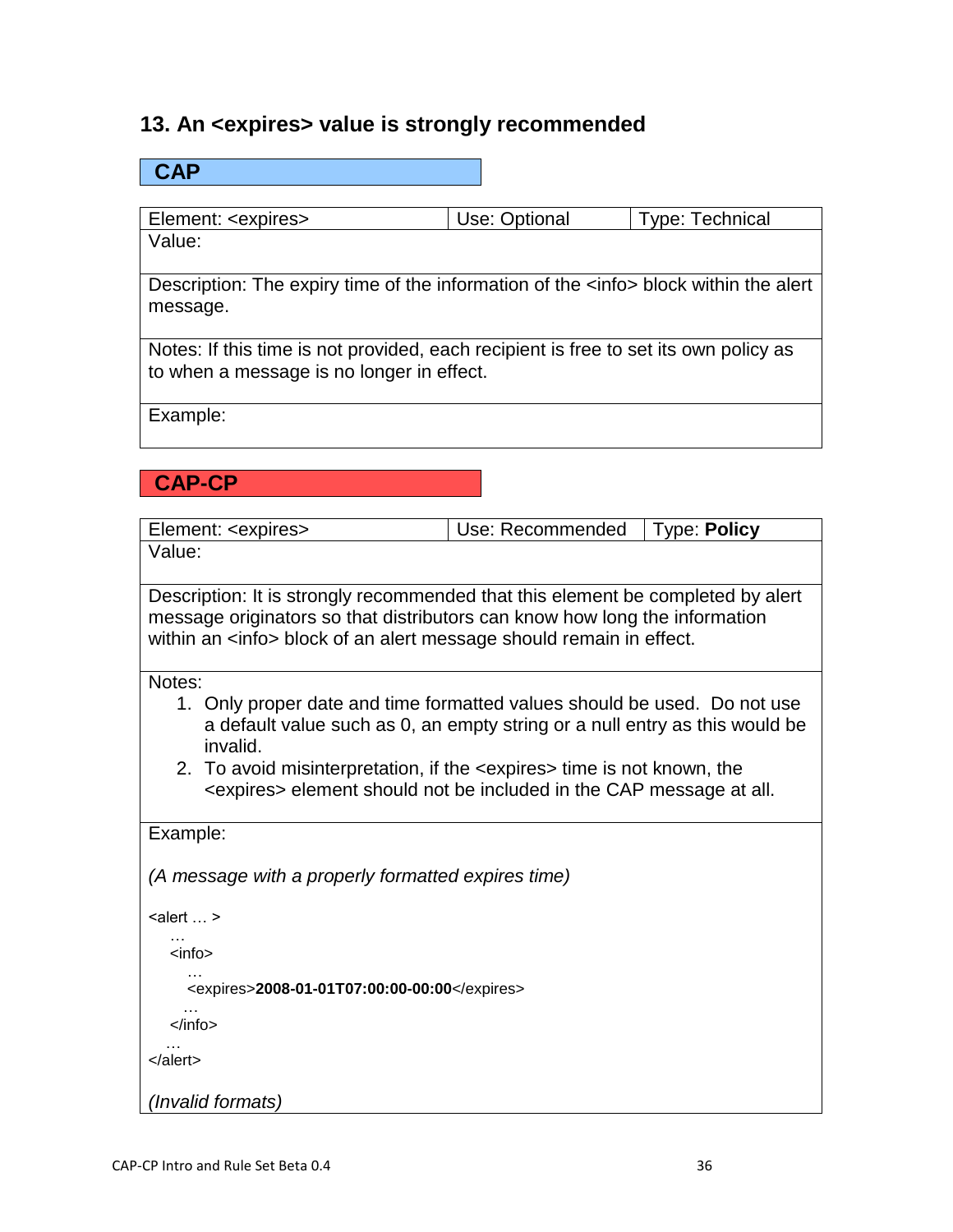<expires></expires> <expires>**NULL**</expires> <expires>**0**</expires> <expires>**0000-00-00T00:00:00-00:00**</expires> <expires>**2008-01-01T07:00:00**</expires> *(missing time zone)* <expires>""</expires>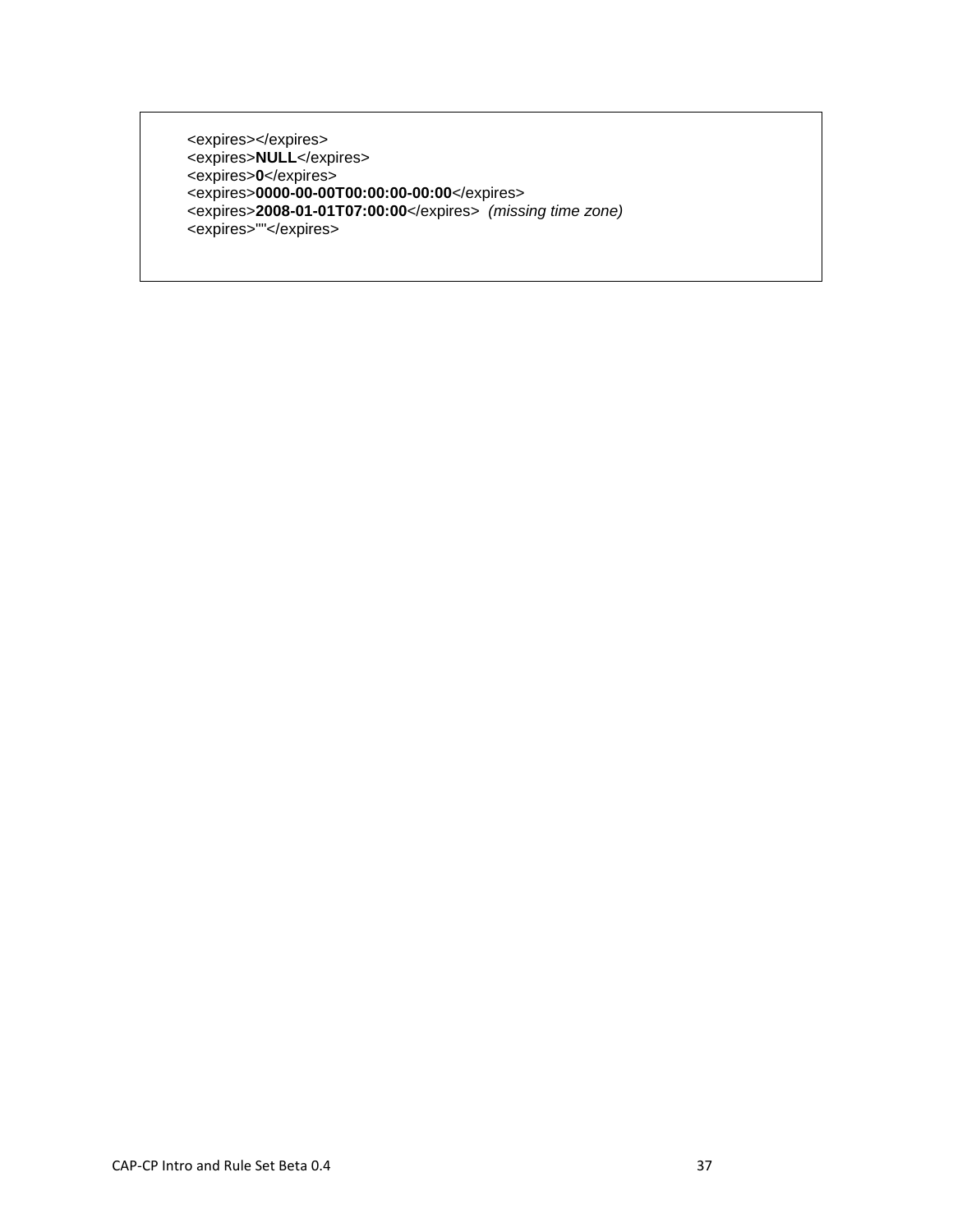## **14. A <senderName> is strongly recommended**

| <b>CAP</b>                                                                                                                                                                       |                  |                     |
|----------------------------------------------------------------------------------------------------------------------------------------------------------------------------------|------------------|---------------------|
|                                                                                                                                                                                  |                  |                     |
| Element: <sendername></sendername>                                                                                                                                               | Use: Optional    | Type: Technical     |
| Value:                                                                                                                                                                           |                  |                     |
| Description: The human-readable name of the agency or authority issuing the<br>alert message <info> block.</info>                                                                |                  |                     |
| Notes:                                                                                                                                                                           |                  |                     |
| Example:                                                                                                                                                                         |                  |                     |
| <b>CAP-CP</b>                                                                                                                                                                    |                  |                     |
| Element: <sendername></sendername>                                                                                                                                               | Use: Recommended | <b>Type: Policy</b> |
| Value:                                                                                                                                                                           |                  |                     |
| Description: It is strongly recommended that this element be populated by alert<br>message originators as this value is expected to be used for public presentation<br>purposes. |                  |                     |
| Notes: The appropriately translated value for the name should be used in each<br><info> block of a multilingual alert message.</info>                                            |                  |                     |
| Example:                                                                                                                                                                         |                  |                     |
| <info></info>                                                                                                                                                                    |                  |                     |
| <language>en-CA</language><br><sendername>Environment Canada</sendername>                                                                                                        |                  |                     |
| $\langle$ info $\rangle$<br><info></info>                                                                                                                                        |                  |                     |
| <language>fr-CA</language><br><sendername>Environnement Canada</sendername>                                                                                                      |                  |                     |
|                                                                                                                                                                                  |                  |                     |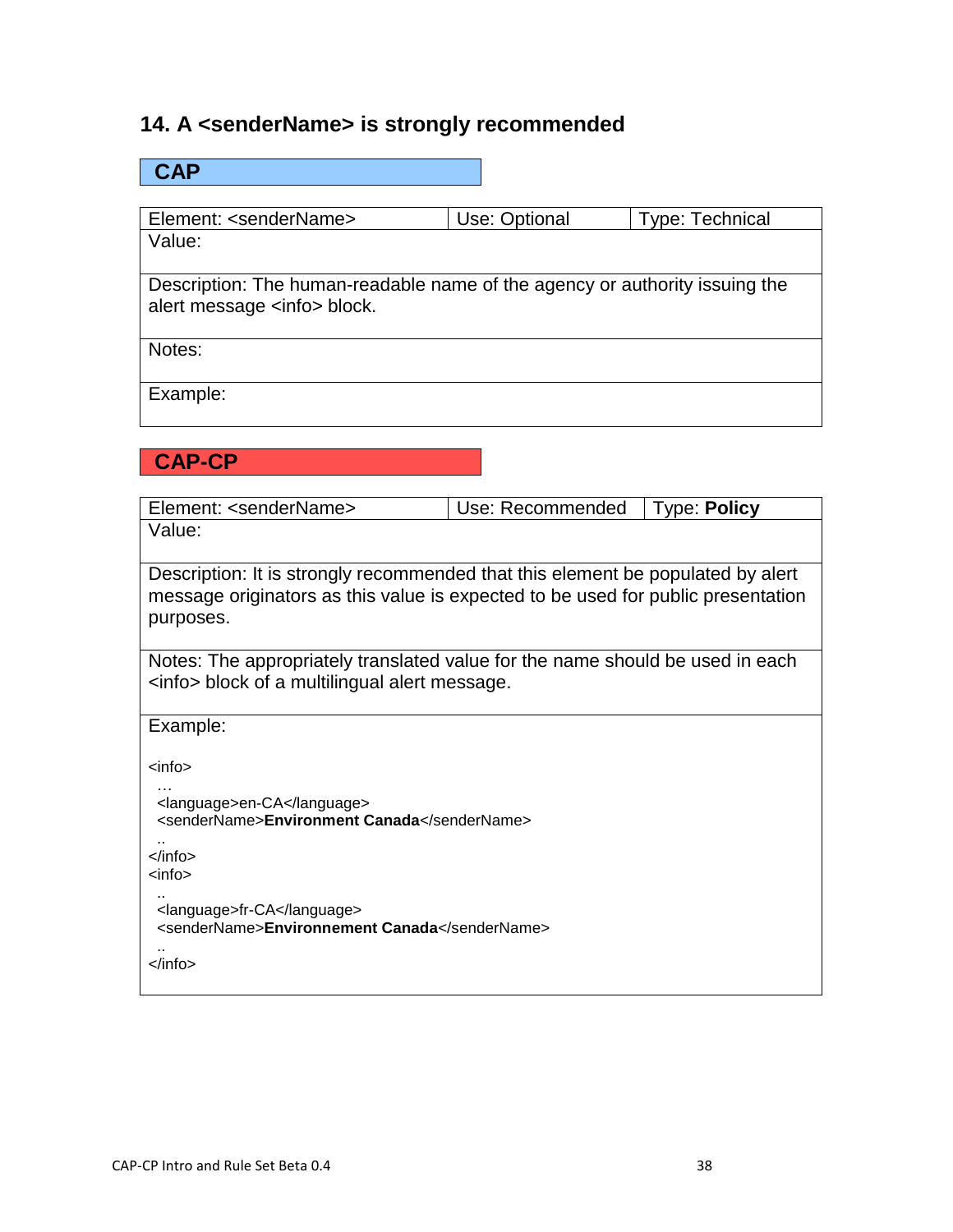## **15. <responseType> is strongly recommended, when applicable**

### **CAP**

Element: <responseType> Use: Optional Type: Policy Value: Shelter | Evacuate | Prepare | Execute | Monitor | Assess | None

Description: The code denoting the type of action recommended for the target audience.

Notes: Multiple instances MAY occur within a single <info> block.

Example:

## **CAP-CP**

| Element: <responsetype></responsetype>                                                                                                                                                                                                                                                                                                                                                                     | Use: Recommended | <b>Type: Policy</b> |  |
|------------------------------------------------------------------------------------------------------------------------------------------------------------------------------------------------------------------------------------------------------------------------------------------------------------------------------------------------------------------------------------------------------------|------------------|---------------------|--|
| Value:                                                                                                                                                                                                                                                                                                                                                                                                     |                  |                     |  |
| Description: It is recommended that alert message issuers include response<br>types when applicable, along with a corresponding <instruction> value. Using<br/><responsetype> allows for automated dissemination in all included languages<br/>of the actions the end user is expected to take when instructions may not be<br/>available, or not available in all languages.</responsetype></instruction> |                  |                     |  |
| Notes:                                                                                                                                                                                                                                                                                                                                                                                                     |                  |                     |  |
| Example:                                                                                                                                                                                                                                                                                                                                                                                                   |                  |                     |  |
| $info$                                                                                                                                                                                                                                                                                                                                                                                                     |                  |                     |  |
| <responsetype>Shelter</responsetype><br><responsetype>Monitor</responsetype><br><instruction>Take cover as threatening conditions approach and monitor local media<br/>broadcasts for further updates</instruction><br>$\langle$ info $\rangle$                                                                                                                                                            |                  |                     |  |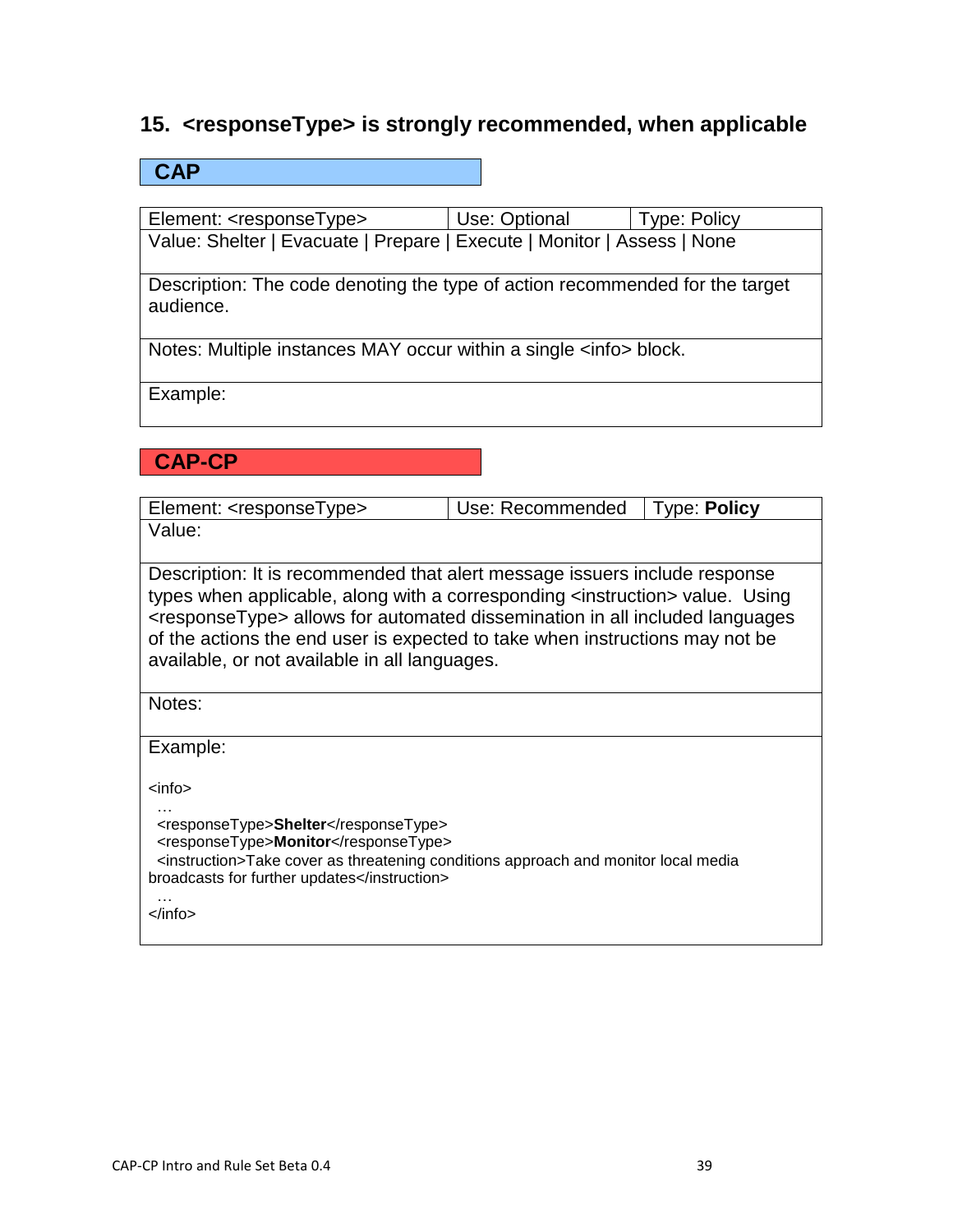## **16. Indicate when an update message contains non-substantive content changes.**

**CAP**

| Element: <parameter></parameter> | Use: | I vpe: |
|----------------------------------|------|--------|
| Value:                           |      |        |

Description: A system specific additional parameter associated with the alert message.

Notes: A <msgType> value of "Update" updates and supercedes the earlier message(s) identified in <references>. Therefore the update message must reflect the entire state of the event and is by default always a substantive change.

Example:

## **CAP-CP**

Element: <parameter> Use: Recommended Type: **Policy** Value: A <valueName> of "profile:CAP-CP:0.4:MinorChange" and a <value> of "none", "text", "correction", "resource", "layer", or "other".

Description: The purpose of this parameter is to support advanced distribution decisions associated with reducing the number of cases of over alerting.

- 1. This parameter may only be used when the <msgType> is "Update" and the <references> element is correctly populated.
- 2. This parameter may only be used when all <info > blocks in a message contain non-substantive content changes or no change. Adding or removing an <info> block relative to the previous message is a substantive change.
- 3. The addition, removal, or change of the following elements may be considered non-substantive: <audience>, <headline>, <description>, <instruction>, <web>, <contact>, <parameter>, <areaDesc>, and <resource> blocks. Both sending and receiving systems are free to impose additional constraints on what they consider to be nonsubstantive changes.
- 4. When an alert message is considered a minor update, all <info > blocks must contain a "MinorChange" parameter value(s) with an appropriate value setting reflecting the minor change.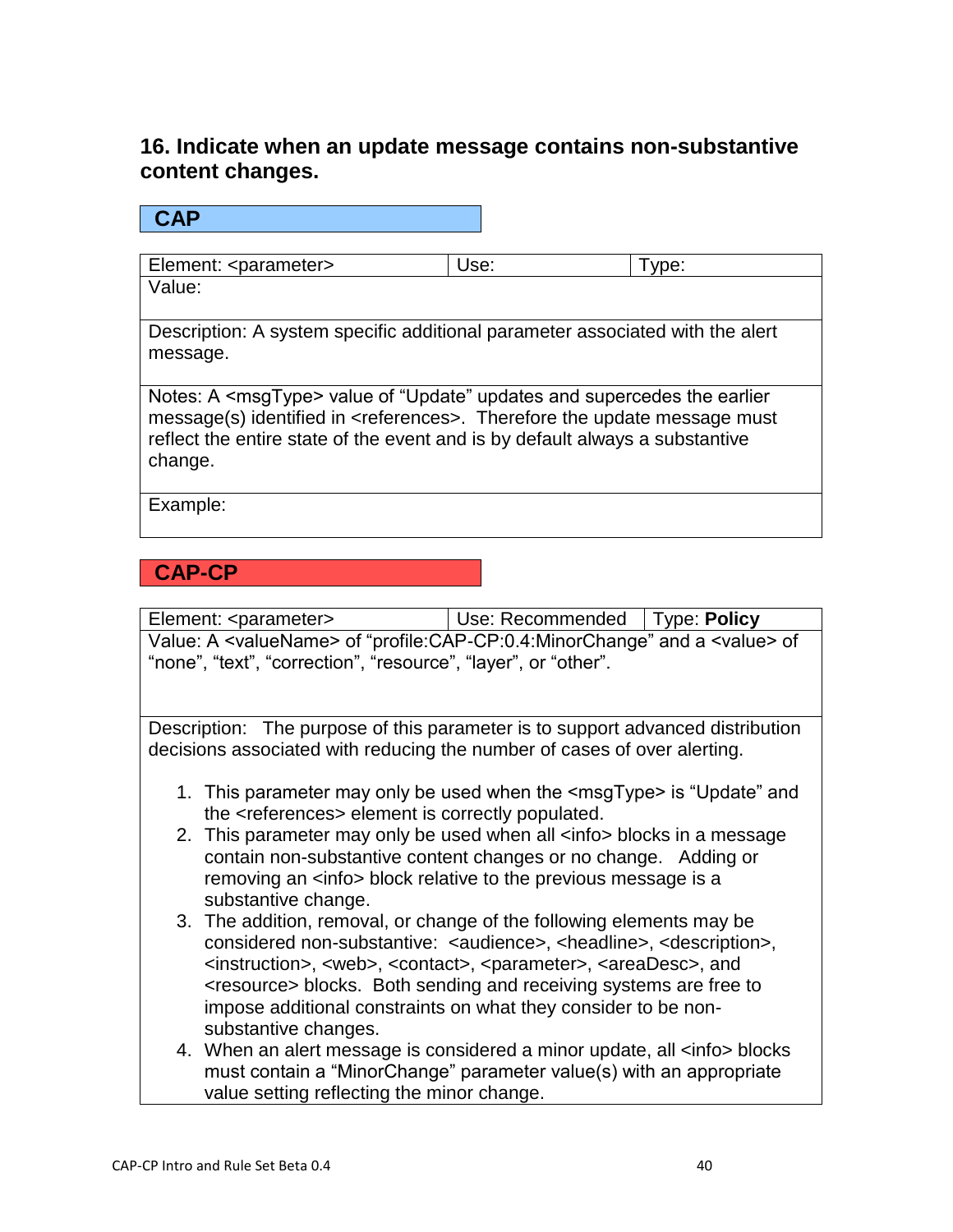|                                                                                          | 5. A <note> element may be used to further explain the reason for the minor</note>      |  |  |  |  |
|------------------------------------------------------------------------------------------|-----------------------------------------------------------------------------------------|--|--|--|--|
|                                                                                          | changes in this update.                                                                 |  |  |  |  |
|                                                                                          | 6. When no change has occurred in an <info> block relative to the previous</info>       |  |  |  |  |
|                                                                                          | message, the value of "none" should be used.                                            |  |  |  |  |
|                                                                                          | 7. When a change has occurred between <info> blocks where some free</info>              |  |  |  |  |
|                                                                                          | form text content may have been added or modified, the value of "text"                  |  |  |  |  |
|                                                                                          | should be used in the <info> block(s) where applicable.</info>                          |  |  |  |  |
|                                                                                          | 8. When a correction is made to some of the free form content, perhaps                  |  |  |  |  |
|                                                                                          | because of an error, spelling mistake or omission, the value of                         |  |  |  |  |
|                                                                                          | "correction" should be used in the <info> block(s) where applicable.</info>             |  |  |  |  |
|                                                                                          | 9. When the addition, modification, or removal of a <resource> block and its</resource> |  |  |  |  |
|                                                                                          | associated content takes place relative to the previous message, the                    |  |  |  |  |
|                                                                                          | value of "resource" should be used in the <info> block(s) where</info>                  |  |  |  |  |
|                                                                                          | applicable.                                                                             |  |  |  |  |
|                                                                                          | 10. When the addition, modification, or removal of layer based values takes             |  |  |  |  |
|                                                                                          | place relative to the previous message, the value of "layer" should be                  |  |  |  |  |
|                                                                                          | used in the <info> block(s) where applicable.</info>                                    |  |  |  |  |
|                                                                                          | 11. When the content change doesn't meet the criteria of the other parameter            |  |  |  |  |
|                                                                                          | values, the value of "other" should be used in the <info> block(s) where</info>         |  |  |  |  |
|                                                                                          | applicable. A <note> element should always be used with "other"</note>                  |  |  |  |  |
|                                                                                          | changes.                                                                                |  |  |  |  |
|                                                                                          | 12. The values "none", "text", "correction", "resource", "layer", and "other" are       |  |  |  |  |
|                                                                                          | not case sensitive, and shall not be translated.                                        |  |  |  |  |
| Notes:                                                                                   |                                                                                         |  |  |  |  |
|                                                                                          | 1. Electing to process and the subsequent presentation of non-substantive               |  |  |  |  |
|                                                                                          | content is left up to the sender or receiver.                                           |  |  |  |  |
|                                                                                          | 2. If a receiver chooses to ignore this parameter and value, all update                 |  |  |  |  |
|                                                                                          | messages should be considered substantive as per the intent of the                      |  |  |  |  |
|                                                                                          | Reference Standard.                                                                     |  |  |  |  |
|                                                                                          | 3. If a transmission error occurs and the receiver does not receive the                 |  |  |  |  |
|                                                                                          | referenced previous message to which the non-substantive change                         |  |  |  |  |
|                                                                                          | applies, the current message should be considered substantive.                          |  |  |  |  |
|                                                                                          |                                                                                         |  |  |  |  |
| Example:                                                                                 |                                                                                         |  |  |  |  |
|                                                                                          |                                                                                         |  |  |  |  |
|                                                                                          |                                                                                         |  |  |  |  |
|                                                                                          | (Initial Update)                                                                        |  |  |  |  |
|                                                                                          |                                                                                         |  |  |  |  |
| $\leq$ alert  ><br><identifier>CA-EC-CWTO-2008-13</identifier>                           |                                                                                         |  |  |  |  |
|                                                                                          |                                                                                         |  |  |  |  |
| <references>cwto@ec.gc.ca,CA-EC-CWTO-2008-11,2008-07-16T16:00:00-<br/>00:00</references> |                                                                                         |  |  |  |  |
|                                                                                          | <info></info>                                                                           |  |  |  |  |
|                                                                                          | <language>en-CA</language>                                                              |  |  |  |  |
|                                                                                          |                                                                                         |  |  |  |  |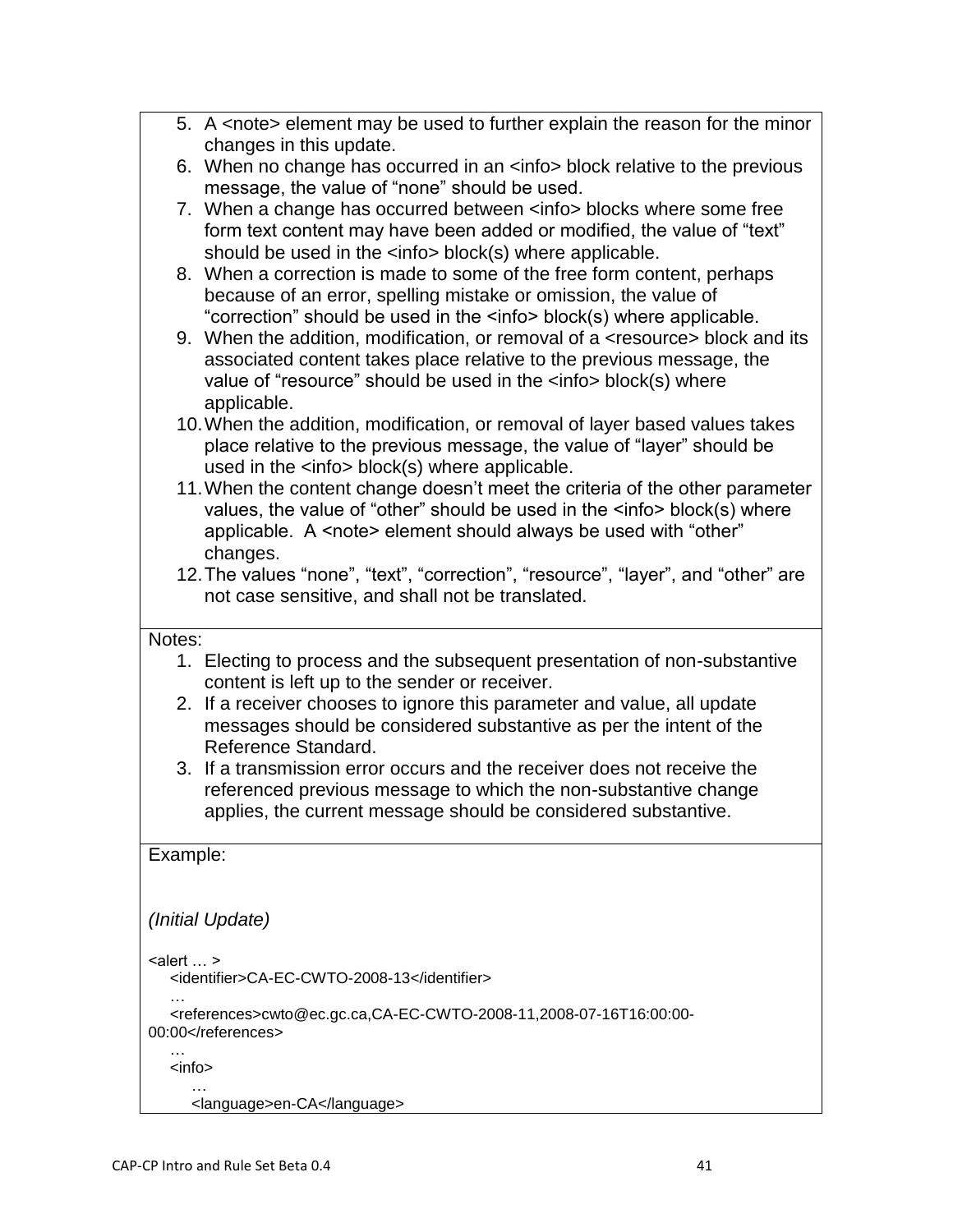```
 …
      <area>
         <areaDesc>Sainte-Anne-de-la-Perade</areaDesc>
      </area> 
   </info>
</alert>
(Subsequent Minor Update)
(The following message corrected the spelling of the name. In this case the 
original did not have an accent on the name segment Pérade so a minor update 
was initiated. No other elements from the referenced CAP message were 
altered so the original message, if it was left to continue playing as it was, would 
still be correct except for the spelling of the place name. Some distributors may 
choose not to resend the alert based on this change, opting to keep over-
alerting cases to a minimum while others with passive display systems would 
likely act on this update).
\leqalert \ldots >
   <identifier>CA-EC-CWTO-2008-14</identifier>
   …
   <references>cwto@ec.gc.ca,CA-EC-CWTO-2008-11,2008-07-16T16:00:00-00:00 
cwto@ec.gc.ca,CA-EC-CWTO-2008-13,2008-07-16T16:00:00-00:00</references>
   …
   <info>
 …
      <language>en-CA</language>
 …
      <parameter>
          <valueName>profile:CAP-CP:0.4:MinorChange</valueName>
          <value>correction</value>
      </parameter>
      …
      <area>
         <areaDesc>Sainte-Anne-de-la-Pérade</areaDesc>
      </area> 
   </info>
</alert>
```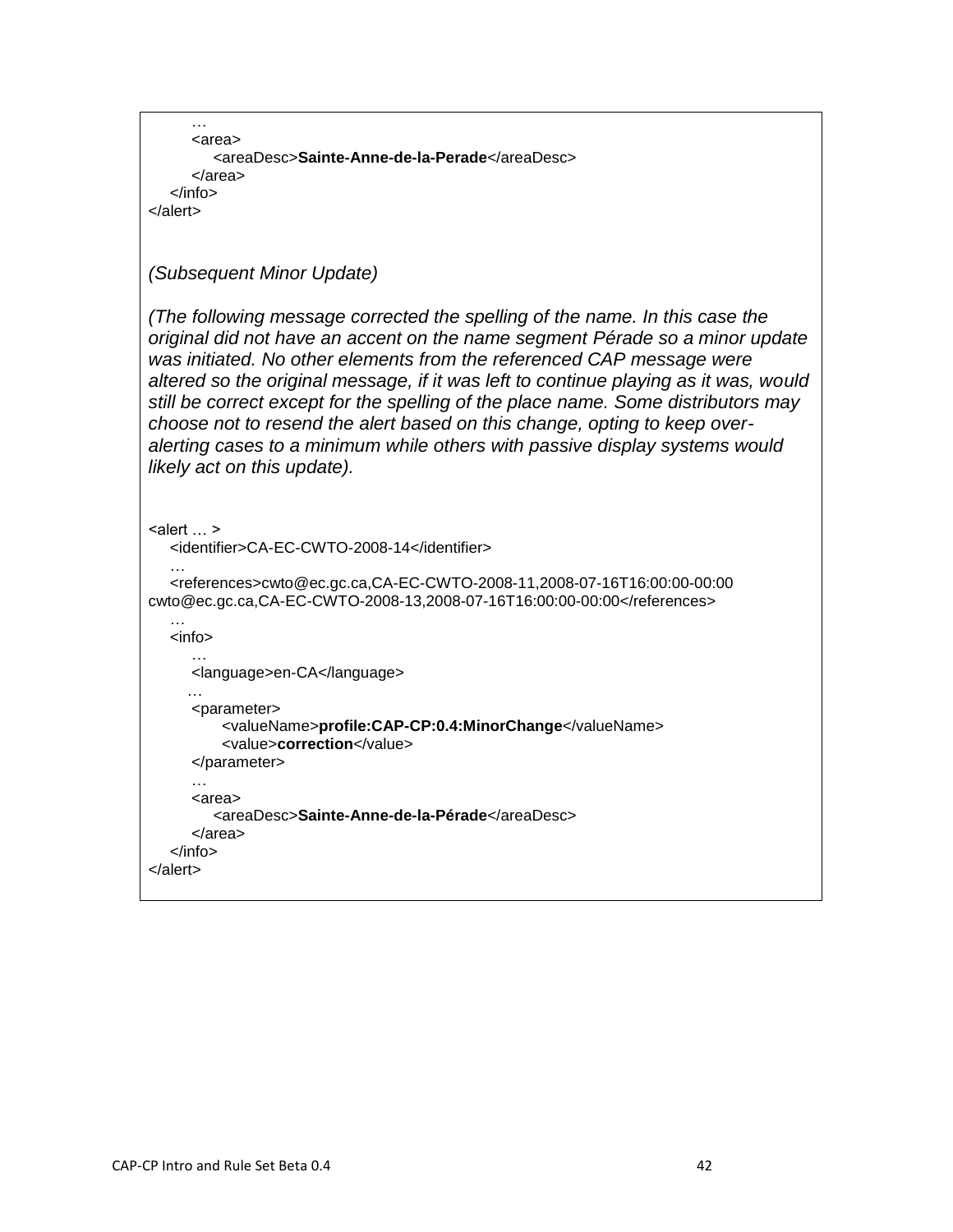### **17. Indicate automated translation of free form text**

| <b>CAP</b>                       |                                                                               |       |  |  |  |  |
|----------------------------------|-------------------------------------------------------------------------------|-------|--|--|--|--|
|                                  |                                                                               |       |  |  |  |  |
| Element: <parameter></parameter> | Use:                                                                          | Type: |  |  |  |  |
| Value:                           |                                                                               |       |  |  |  |  |
|                                  |                                                                               |       |  |  |  |  |
|                                  | Description: A system specific additional parameter associated with the alert |       |  |  |  |  |
| message.                         |                                                                               |       |  |  |  |  |
|                                  |                                                                               |       |  |  |  |  |
| Notes:                           |                                                                               |       |  |  |  |  |
|                                  |                                                                               |       |  |  |  |  |
| Example:                         |                                                                               |       |  |  |  |  |
|                                  |                                                                               |       |  |  |  |  |

### **CAP-CP**

Element: <parameter>  $\begin{array}{c|c} \hline \text{Element:} < \text{parameter} > \end{array}$ Value: a <valueName> of "profile:CAP-CP:0.4:AutoTranslated" and a <value> of "yes" or "no"

Description: Automated translation is any kind of machine based translation of free form text or the assembly of phrases based on pre-set values where a human translator has not been involved. The purpose of this rule is to support advanced distribution decisions associated with multilingual messages.

- 1. When automated language translation of free form text content in an <info> block has taken place, a single instance of this parameter should be used with a value of "yes".
- 2. For alert messages with multiple <info> blocks, only the <info> block(s) where this automated translation has taken place should use the parameter.
- 3. When issuing an update message for an <info> block that contains free form text content that has been subsequently reviewed by a human for correct translation, replacing automated translated content, this parameter should be used with a value of "no".
- 4. The values "yes" and "no" are not case sensitive and shall not be translated.

#### Notes:

- 1. Electing to process and the subsequent presentation of automatically translated content is left up to the receiver.
- 2. Considerations related to translation and multilingual requirements are numerous, and are to be addressed in supporting documents.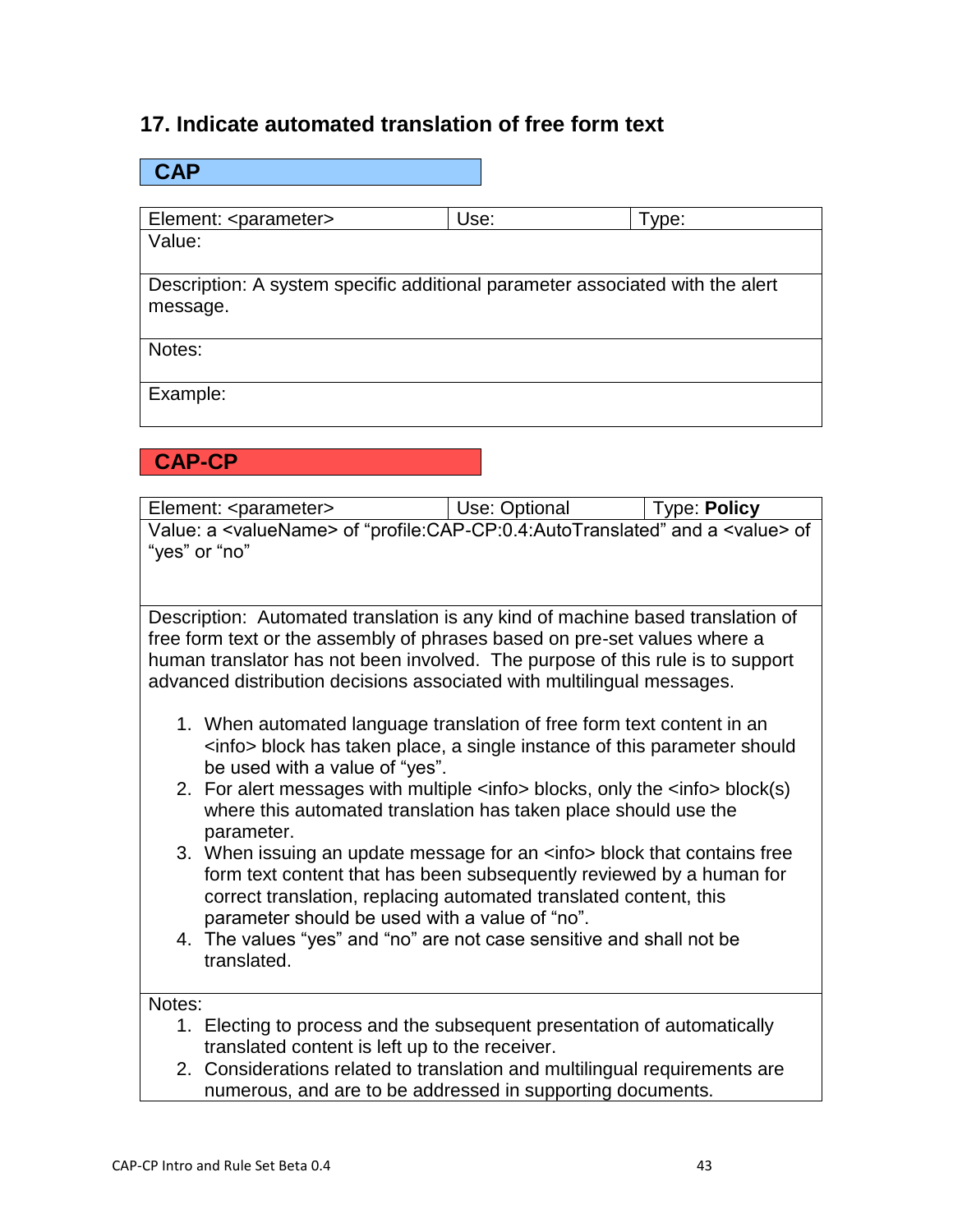3. Issuers who intend to use automated translation should supply supporting documentation indicating which elements are/were auto translated.

#### Example:

(In the following alert, the instruction was auto generated in English by software interpreting a responseType rather than the free form sentence generated by a person in French. In situations where the first language text is not so simple as exampled, interpretations can be problematic. Therefore, a simple parameter element is used to flag the auto translation activity of the originator)

```
\leq alert \ldots >
    …
    <info>
      <language>en-CA</language>
 …
       <instruction>Take shelter as threatening or hazardous conditions arrive.
       </instruction>
       <parameter>
          <valueName>profile:CAP-CP:0.4:AutoTranslated</valueName>
          <value>Yes</value>
       </parameter>
 …
    </info>
    <info>
      <language>fr-CA</language>
 …
       <responseType>Shelter</responseType>
       <instruction>En menaçant des approches de temps, prenez l'abri à l'intérieur et surveillez 
la radio locale pour d'autres mises à jour
       </instruction>
 …
    </info>
</alert>
```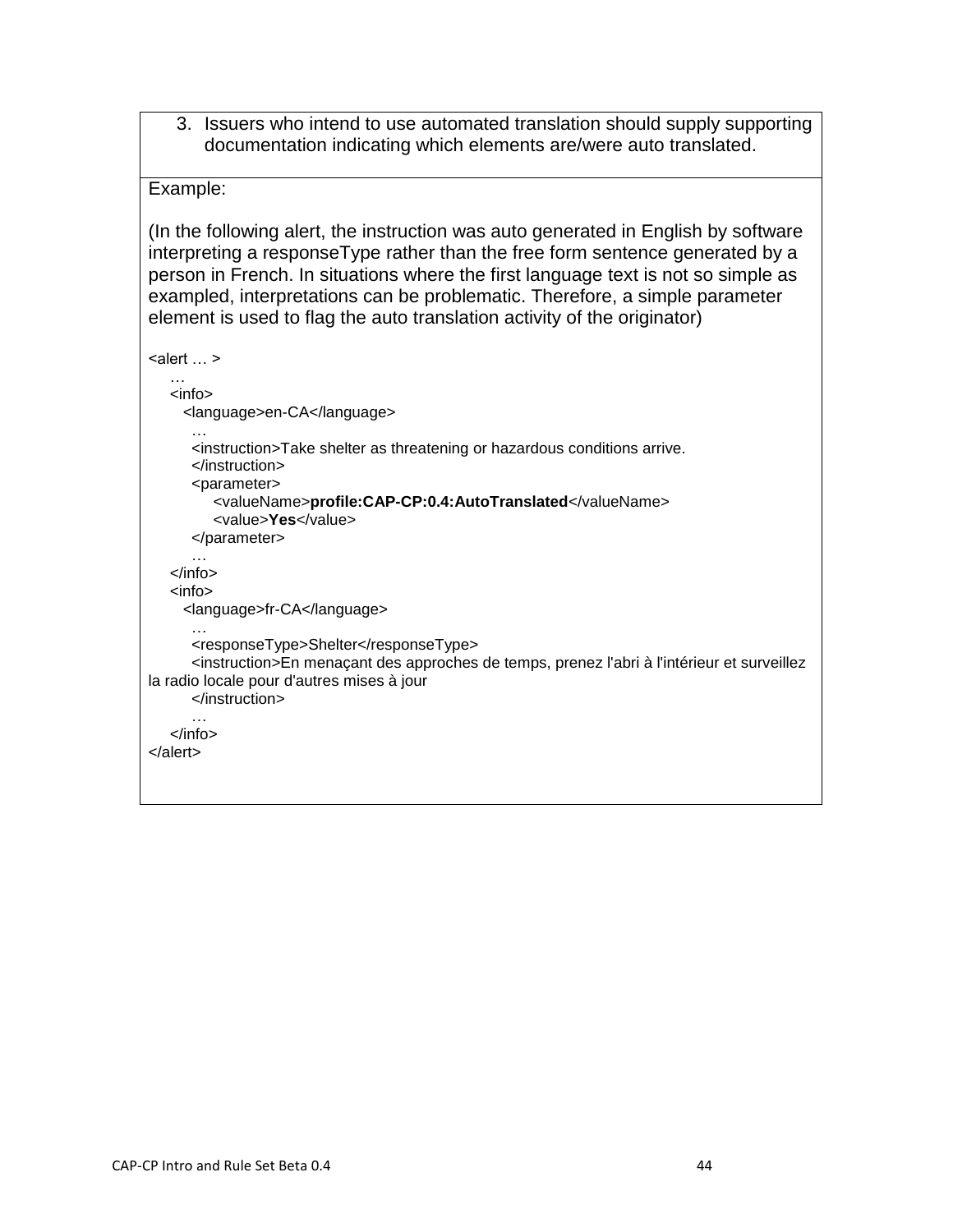## 18. Preferential treatment of <polygon> and <circle>

### **CAP**

| Element: <area/> | Use: Optional | <b>Type: Technical</b> |
|------------------|---------------|------------------------|
| Value:           |               |                        |

### Description:

(1) Multiple occurrences permitted, in which case the target area for the <info> block is the union of all the included <area> blocks.

(2) MAY contain one or multiple instances of <polygon>, <circle> and/or <geocode>. If multiple <polygon>, <circle> and/or <geocode> elements are included, the location described by this <area> element is the union of those represented by the included elements.

Notes: <geocode> values are correlated to pre-defined geospatial locations, as in the case with the Standard Geographical Classification (SGC) values used in CAP-CP.

Example:

### **CAP-CP**

| Element:                                                                                                                                                                               | Use: Optional | <b>Type: Technical</b> |  |  |  |  |
|----------------------------------------------------------------------------------------------------------------------------------------------------------------------------------------|---------------|------------------------|--|--|--|--|
| Value:                                                                                                                                                                                 |               |                        |  |  |  |  |
|                                                                                                                                                                                        |               |                        |  |  |  |  |
| Description:                                                                                                                                                                           |               |                        |  |  |  |  |
| CAP-CP requires a <geocode> value, and encourages the use of optional</geocode>                                                                                                        |               |                        |  |  |  |  |
| <polygon> and <circle> values. When <polygon> or <circle> values are present</circle></polygon></circle></polygon>                                                                     |               |                        |  |  |  |  |
| in an area block, the combination of <polygon> and <circle> values is the more<br/>accurate representation of the alert area. This is contrary to what is currently</circle></polygon> |               |                        |  |  |  |  |
| defined in CAP, which recognizes the area as the combination of the                                                                                                                    |               |                        |  |  |  |  |
| <geocode>, <polygon> and <circle> values.</circle></polygon></geocode>                                                                                                                 |               |                        |  |  |  |  |
|                                                                                                                                                                                        |               |                        |  |  |  |  |
|                                                                                                                                                                                        |               |                        |  |  |  |  |
|                                                                                                                                                                                        |               |                        |  |  |  |  |
|                                                                                                                                                                                        |               |                        |  |  |  |  |
| Notes: The area(s) associated with $\leq$ geocode are often much larger than the                                                                                                       |               |                        |  |  |  |  |
| targeted alert area, resulting in over alerting. This rule as defined now supports<br>a more accurate representation of the alert area, while also supporting CAP-                     |               |                        |  |  |  |  |
| CP's mandatory inclusion of <geocode> in a CAP-CP message. System</geocode>                                                                                                            |               |                        |  |  |  |  |
| implementers that can support the more accurate location identification that                                                                                                           |               |                        |  |  |  |  |
| comes with <polygon> and <circle> are encouraged to do so. Recipients that</circle></polygon>                                                                                          |               |                        |  |  |  |  |